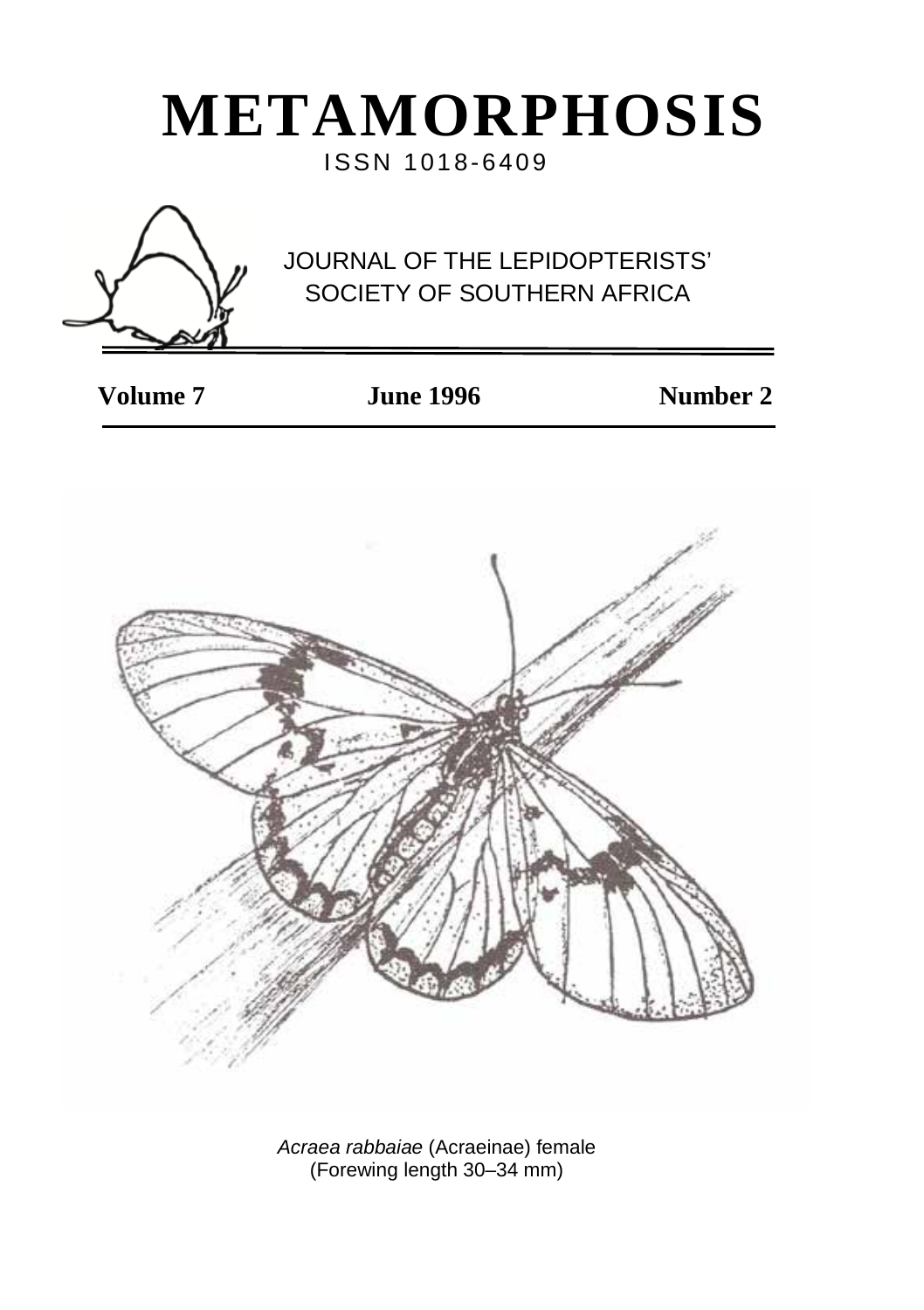### **LEPIDOPTERISTS' SOCIETY OF SOUTHERN AFRICA**

#### **EXECUTIVE COUNCIL**

STEPHEN F. HENNING, President HERMANN STAUDE<br>GRAHAM A HENNING Secretary MARK C WILLIAMS GRAHAM A. HENNING, Secretary MARK C. WILLIAMS<br>STEPHEN WOODHALL, Treasurer ROLF OBERPRIELER STEPHEN WOODHALL, Treasurer ROLF OBERPRIEL<br>LINDSAY DURHAM Social Secretary MARTIN KRÜGER LINDSAY DURHAM.

#### **EDITORIAL**

HERMANN STAUDE Feditor<br>MARK C. WILLIAMS Sub-E NOHNA DU TOIT Distribution<br>ALF & NEVILLE CURLE Colour Plates ALF & NEVILLE CURLE

MARK C. WILLIAMS Sub-Editor: Scientific articles<br>
WILLIAM H. HENNING Sub-Editor: Popular articles WILLIAM H. HENNING<br>
Sub-Editor: Popular articles<br>
Sub-Editor: Technical Sub-Editor: Technical<br>Distribution

#### **BRANCHES**

ALAN HEATH Chairman, Cape Branch

The **aims** of the Lepidopterists' Society of Southern Africa are to promote the scientific study and conservation of Lepidoptera in Southern Africa; and to promote the publication of original scientific papers as well as articles of a less technical nature in the journal, *Metamorphosis,* or other publications of the Society.

**Membership** of the Society is open to all persons interested in the study of Lepidoptera. There is no geographical limit to membership.

There are three categories of membership:

|                                                                           | Local       | Overseas              |  |
|---------------------------------------------------------------------------|-------------|-----------------------|--|
| Full members                                                              | R55,00 p.a. | US\$40,00 p.a. UK £20 |  |
| Junior members and Pensioners<br>Affiliate members (Scientific Societies, | R28.00 p.a. | US\$20,00 p.a. UK £10 |  |
| museums, libraries, schools, etc.                                         | R55,00 p.a. | US\$40,00 p.a. UK £20 |  |

Persons may become **Life Members** by paying eight hundred Rand (R800,00) locally and US\$600.00 overseas.

Membership fees are due on **1April**. Overseas rates are higher due to increased postage.

#### **CORRESPONDENCE**

| General -         | The Hon. Secretary, P.O. Box 470, FLORIDA HILLS, 1716 |
|-------------------|-------------------------------------------------------|
| Metamorphosis -   | The Editor, P.O. Box 398, Magaliesburg, 2805          |
| Membership fees - | The Hon. Treasurer, P.O. Box 67317, Bryanston, 2021   |

All drawings, unless otherwise stated, are by S.F. Henning.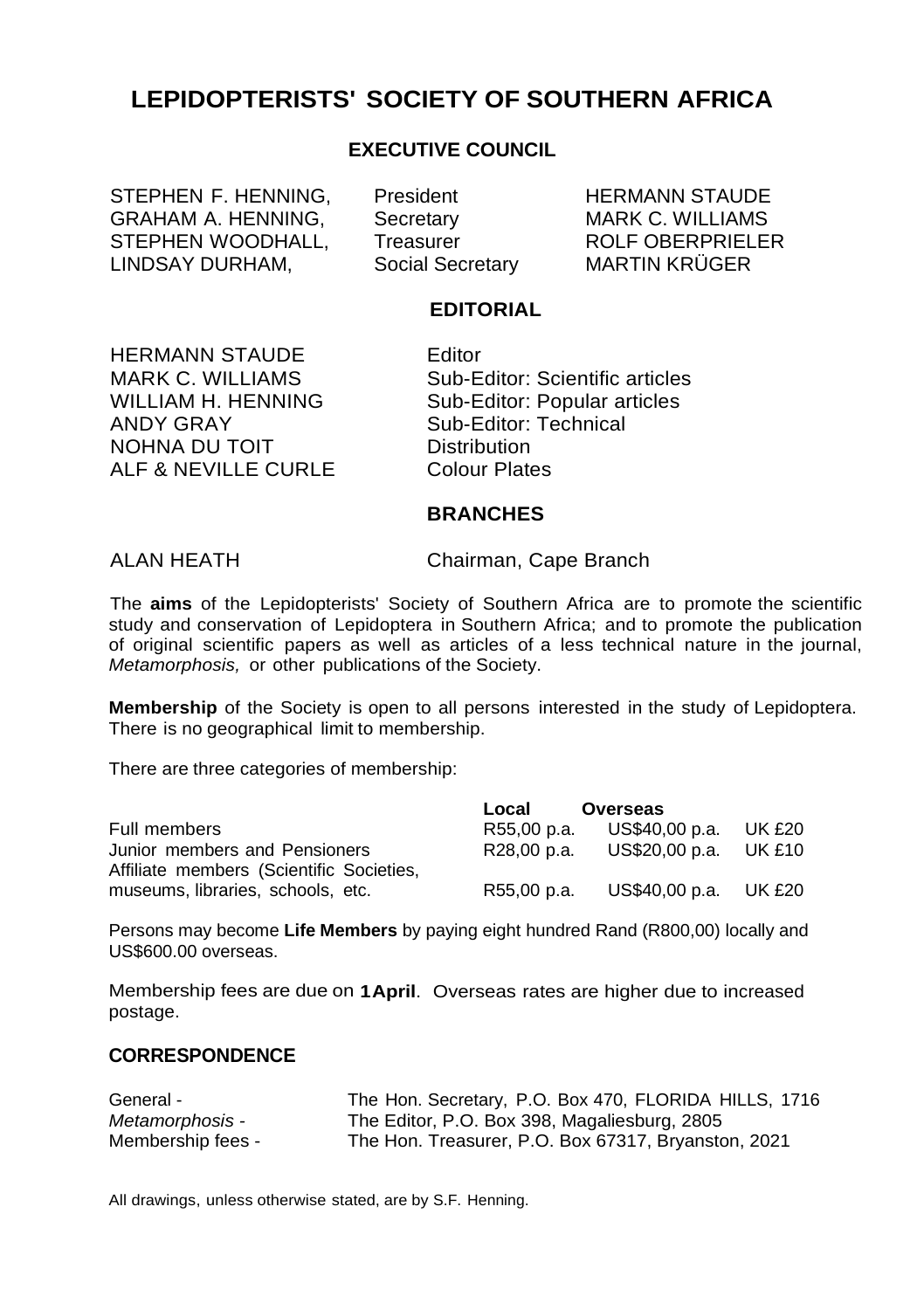#### **EDITORIAL**

I was approached recently by an advisor to the conservation authority of a South African province. He asked me if authors reporting on collecting trips in *Metamorphosis* had familiarised themselves with the relevant conservation laws, applicable to the area they had visited, prior to their visit. He also wanted to know if they had obtained the relevant permits where necessary.

The Society has been pro-active in the conservation of Lepidoptera for many years now and is probably the leader in this field in Africa. Many of our members are currently involved in the surveying, as well as biological studies of Lepidoptera in nature reserves across South Africa. In all cases they report excellent relations with the various conservation bodies. Nature conservation authorities generally welcome being approached by Lepidopterists, because we can supply them with information vital to them, on the Lepidopteran fauna that occur in the reserves under their care. It is equally important that the authorities are aware of the activities of Lepidopterists in the areas under their jurisdiction. Members often do not know who to contact in this regard. Contact addresses in my possession are as follows:

For Northern Province:

The assistant director Environmental Affairs and Tourism, Northern Province, P 0 Box 217, Pietersburg, 07700

For KwaZulu-Natal:

The Director, Natal Parks Board, P 0 Box 662, Pietermaritzburg, 3200, Tel.(0331) 47 1961

For the Eastern Cape:

The Director, Cape Nature Conservation, Private Bag X 1126, Port Elizabeth,6000, Tel. (041) 390 2179

For the Western Cape:

Chief Director , Cape Nature Conservation, Private Bag X9086, Cape Town, 8000, Tel. (021) 483 4158.

Although it is not the responsibility of the Editors to ensure that authors have complied with regulations during their field-work, we have an obligation towards our members to endeavour to keep the society's good reputation intact. We ask prospective authors to abide by the rules. So next time you plan a field-trip please ensure that you contact the conservation body in charge. You will find such contact an enriching experience, you will promote the aims of your society and you will make good friends.

Hermann S Staude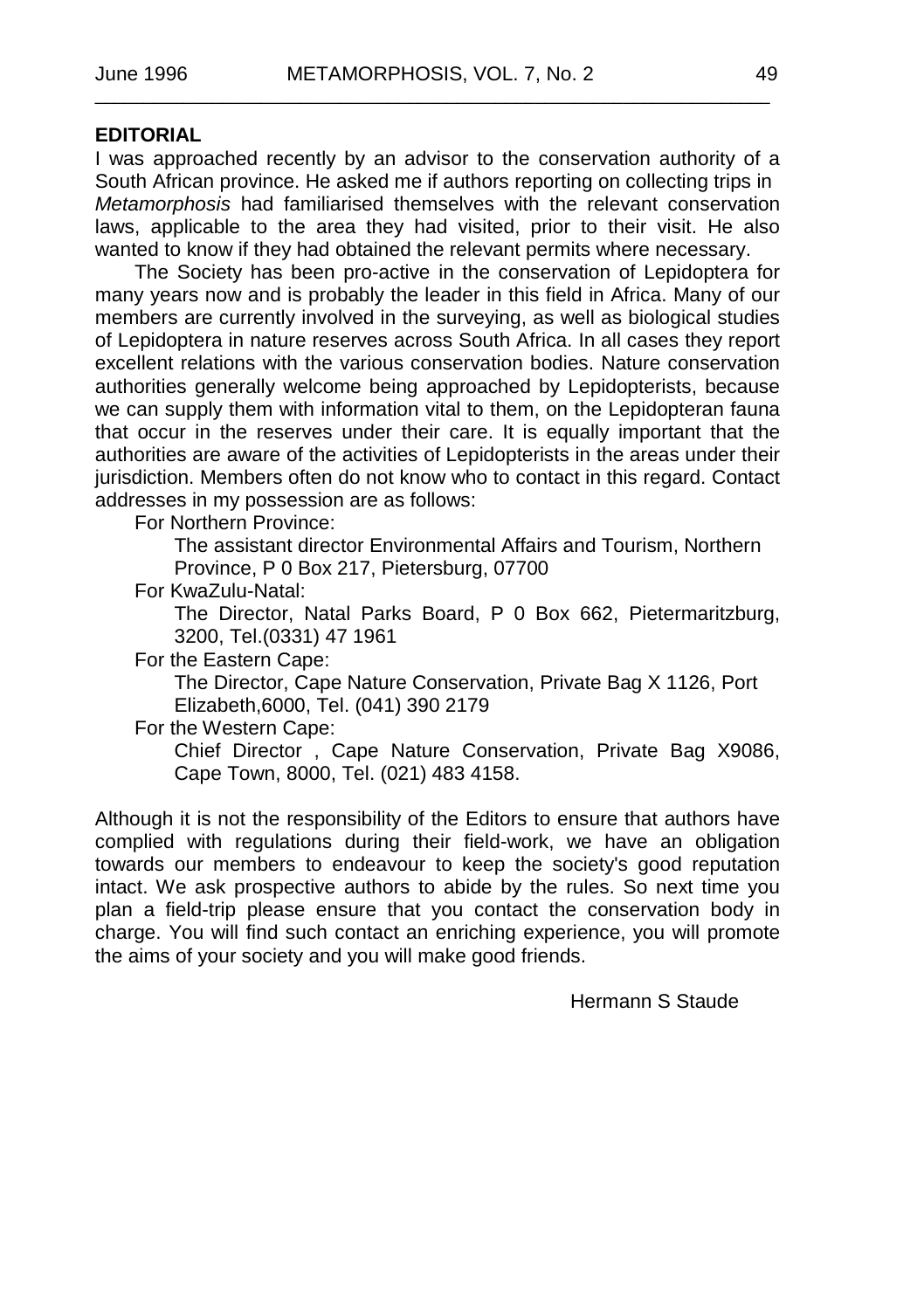#### **COMMENT BY THE PRESIDENT**

We are living in a time of change in South Africa. Our ideas and practices are coming under review in all walks of life. The Lepidopterists' Society is not immune to these changes. When the Society started some thirteen years ago Africa was closed to most South Africans. Now numbers of our members are travelling throughout Africa in search of butterflies. Our membership from the rest of Africa has increased in recent years. Numerous articles in *Metamorphosis* are now concerned with African butterflies in general, rather than just Southern African ones. All our scientific studies on Southern African butterflies also have to consider those in the rest of Africa, as butterflies recognise no political boundaries.

\_\_\_\_\_\_\_\_\_\_\_\_\_\_\_\_\_\_\_\_\_\_\_\_\_\_\_\_\_\_\_\_\_\_\_\_\_\_\_\_\_\_\_\_\_\_\_\_\_\_\_\_\_\_\_\_\_\_\_\_\_

It has been felt for some time that our Society should reflect these changes and our increased membership. We are the only Lepidopterists' Society in Africa and it will be proposed at the next Annual General Meeting that we change our name to the Lepidopterists' Society of Africa. This will not affect the ordinary member and the running of the Society in South Africa. It will, however, give us greater influence in other parts of Africa and hopefully access to increased sponsorship. This in turn will lead to an increase in the quality of *Metamorphosis* and other publications of the Society.

Another clause in the constitution which needs to be considered is the one concerning the election of council members. What we would like to propose is that the Chairman of each regional branch of the Society automatically becomes a voting member of the council. They will receive the minutes of all council meetings and if unable to attend the meeting, can contribute their views or opinions via fax, for example, to the Secretary. To date we only have two branches - one in the Western Cape and one in Gauteng, who would be eligible. Applications to establish a new branch with voting rights on the Council will have to be recognised officially by the Council. If we do become the Lepidopterists' Society of Africa, we would eventually expect to have branches in East, West and Central Africa in addition to our Southern African ones.

This all brings us on again to our AGM and Conference on the 9th to 11th of August. I would like to encourage all of you to attend this year to discuss the above points and get your opinions. This year we are taking advantage of a long weekend to stage a three day conference. We start with the AGM on Friday the 9th August, followed by a lunch time braai and an afternoon looking at exhibits and catching up with all the gossip.

There is still time to send in slides for the photographic competition or to decide to present a paper. Remember the talks do not have to be scientific, many members prefer to hear about and see slides of an interesting locality. Also bring along boxes of any interesting new captures, or butterfly books, paintings, setting boards or anything else you would like to swop or sell.

The new President, Secretary and Treasurer will also be announced at the AGM. The ballot forms will be sent out with this issue of *Metamorphosis*  and we would be grateful if you could return them before the end of July.

Stephen Henning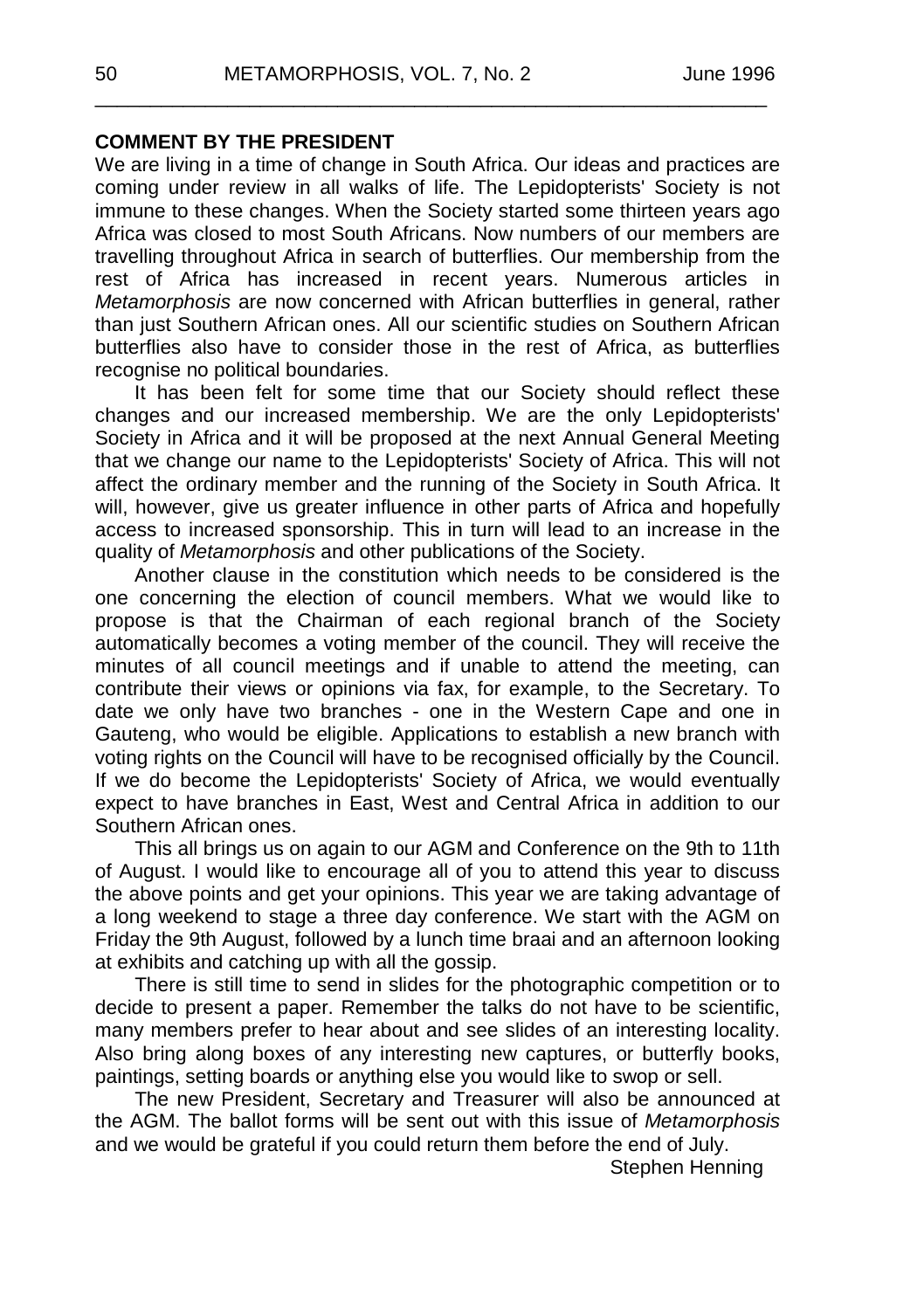#### **REGIONAL ROUNDUP**

The good rains during March and April curtailed some trips but the benefits will be worth it next season.

There were large hatches of pierids in the bushveld north of the Zoutpansberg and in northern KwaZulu-Natal. At Tembe in Zululand *Charaxes etesipe tavetensis* was found by Steve Woodhall and Andy Upshon, it was also found further towards the coast by the Pringles who also recorded *Charaxes protoclea azota. Acraea rabbaiae* was found at Tembe by Steve and Andy along with *Euxanthe wakefieldi.*

North of the Zoutpansberg Paul Kruger and Andries Wannenburg found pierids in numbers among which were males and females of *Colotis celimene amina* and a wide variety of female forms of *Hypolimnas misippus.* Their most startling find was a number of the yellow females of *Colotis regina* which have only been recorded a couple of times south of the Limpopo. One presumes the good rains had something to do with this unusual occurrence. Bill Steele and family also visited the area and they too found some of the yellow females. The yellow female was named *louisa* by Suffert in 1904.

I visited the Nelspruit area and spent time watching *Bicyclus ena·* hilltopping. The males ascended to one particular group of rocks around which they fluttered, settling half way up the vertical sides. Each male settling out of sight of the others. A number of the normal bushveld species were in evidence. During April I visited .Shiyalongubo Forest at Barberton which had a lot of butterflies flying when I arrived but within minutes it clouded over and ended the day's activities. A fresh yellow female of *Papilio echerioides* was recorded in the brief time available to me.

Visits to Zimbabwe proved very fruitful, Martin Lunderstedt recorded the following impressive list at Rusito and Haroni; *Melanitis libya, Gnophodes betsimena diversa, Acraea insignis gorongosae, Hyalites cerasa, Apaturopsis cleocharis, Sal/ya rosa, Bebearia orientis, Euriphene (Euryphura) achlys, Aterica galena, Hypolimnas deceptor, Oboronia beuronica, Pentila swynnertoni, lolaus lalos, Lipaphnaeus adema spindasoides, Anthene sheppardi, Gorgyra johnstoni, Semalea pulvina* and *S. arela.*

A successful outing to Mariepskop was enjoyed by some members of the society. A full account will be prepared.

The Brenton Blue Project has been extended to the end of June. The funds collected are not as good as was anticipated. The team of Dave Edge and Ernest Pringle are still working hard on the project. Other conservation projects are beginning to appear, the African Wildlife magazine published an article on *Poecilmitis lyncurium* by Cameron McMaster and the TV program 50/50 is reviewing the plight of *Orachrysops ariadne.*

Clive Quickelberge gave a talk on *O. ariadne* on radio on the 6th June 1996. The more exposure we get on conservation matters the better. Clive also reports a startling find by Dennis Ekhard, in the well-known Dhlinza Forest at Eshowe, he and Clive found *Appias sabina* flying in numbers! Where did they come from? Hermann Staude also saw them when he visited the nearby Entumeni forest recently.

#### GRAHAM HENNING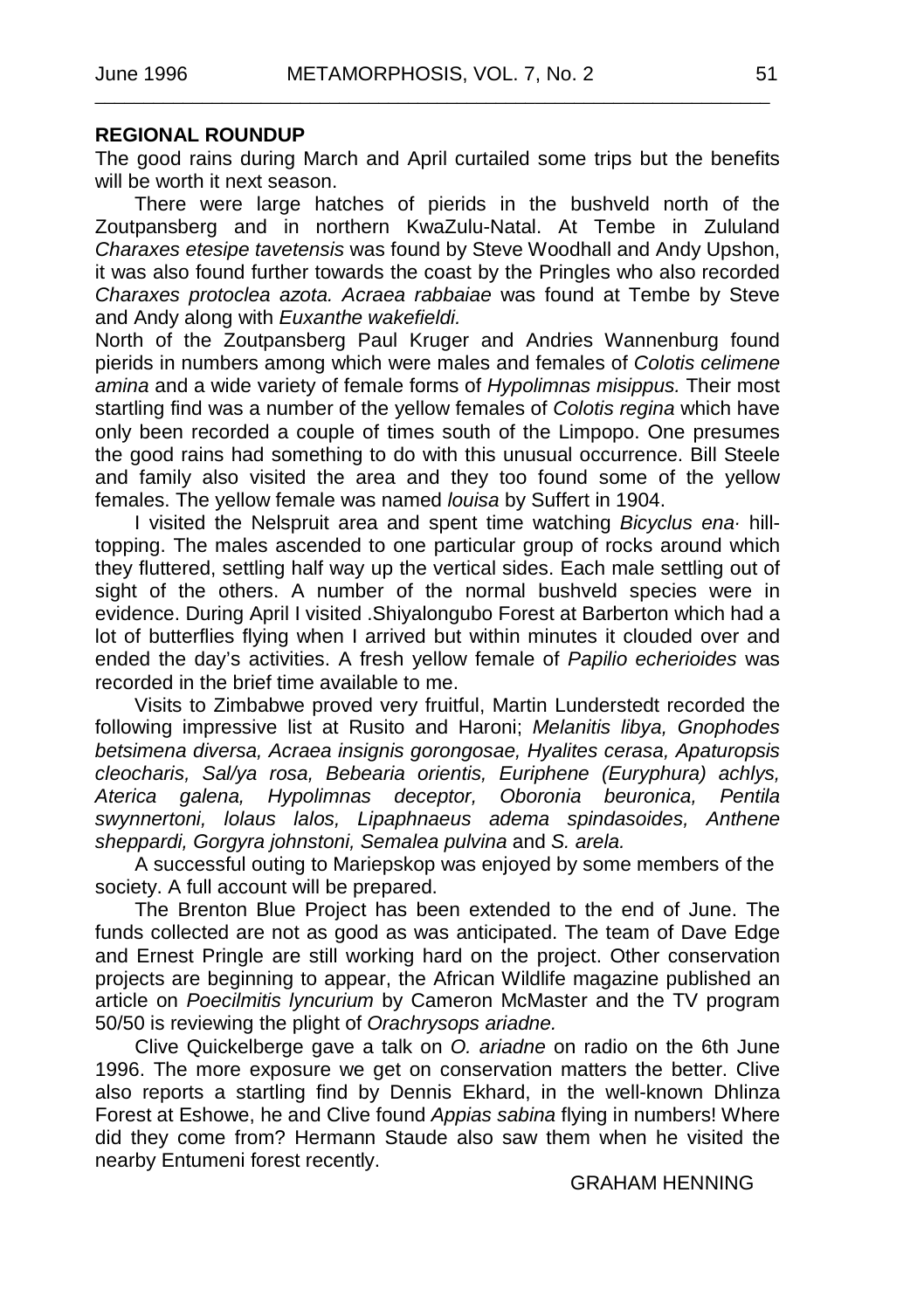#### **BUTTERFLY SAFARI TO LONDOLOZI - NOVEMBER 1995**

\_\_\_\_\_\_\_\_\_\_\_\_\_\_\_\_\_\_\_\_\_\_\_\_\_\_\_\_\_\_\_\_\_\_\_\_\_\_\_\_\_\_\_\_\_\_\_\_\_\_\_\_\_\_\_\_\_\_\_\_\_

#### By S. E. Woodhall 10 Bay Close, Bloubosrand ext.9, Randburg, RSA.

It was with some interest that I took a 'phone call from André de Beer, a ranger at Londolozi. They wanted someone to give their staff a quick course in butterfly identification - was I interested, because John Joannou wasn't able to make it, and he had kindly put my name forward as a replacement. Dates were agreed upon and on November 10, Jayne and I set off for one of our most luxurious bush retreats.

As we drove over the escarpment and down towards Hazyview, the weather was lowveld hot and sticky, with surprisingly few butterflies on the wing. Londolozi is in the Sabi-Sand Nature Reserve, on the south bank of the Sabi River on its way east towards the Kruger National Park. To get there, one drives along the Kruger Gate road from Hazyview, turning left at the sign. It is a long way off the tar road. We weren't too sure what to expect, as André had told us we were to stay in the "bush camp" we certainly didn't expect film star treatment, but that's what we got! "Bush Camp"is right on the bank of the Sabi River, and has a setting right out of Hemingway. Accommodation is in five-star chalets with all mod cons (except airconditioning - but with a ceiling fan big enough to lift the roof of the room, we didn't miss this). Meals are served in a communal area which is actually a huge open-fronted room through whose roof grows a massive tree! Food is gourmet standard - a long way from the usual collecting-trip fare. We arrived in time to change quickly and set off after a quick lunch for a trap-setting session with Bruce Little, who looked after us during our stay. Bruce has been bitten by the lepidoptera bug - he was on fire to see what would come to the traps. André was up at the "Tree Camp", which I believe is even more sybaritic than Bush Camp, we would only see him on Saturday at the slide show.

Setting up the traps, we could see that the area around the camp was mainly well-wooded lowveld, with lots of *Combretum*, *Acacia nigrescens, Sclerocarya birrea* and the river bed full of *Phoenix reclinata*. The soil was sandy and the occasional *Colotis* put in an appearance. We had to get back to the camp by 1600 because then was time for the game drive.

This is an article on butterflies, so I won't annoy you with all the boring lion, leopards, elephants, buffalo and white rhino we saw on the game drives. Jacqui, our ranger/driver, saw to it that the big five was seen by all over the weekend - including some very cute leopard cubs.

We should have stopped in the bush for drinks, but were chased away by an awesome thunderstorm that came down from the escarpment at sundown. We were treated to an angry red sunset over Mariepskop as we dodged raindrops and thunderbolts. Back at the camp, we had supper and hit the sack - it had been a long day.

Saturday November 11 dawned clear and sunny, so at 05h30 we were off on another game drive. By the time the sun had burned off the dew, bushveld butterflies were making themselves evident. I was amusing the clients by leaping off the Landy every so often to catch things to show them. Nothing of any great significance was caught, but we did find some *Aloeides taikosama*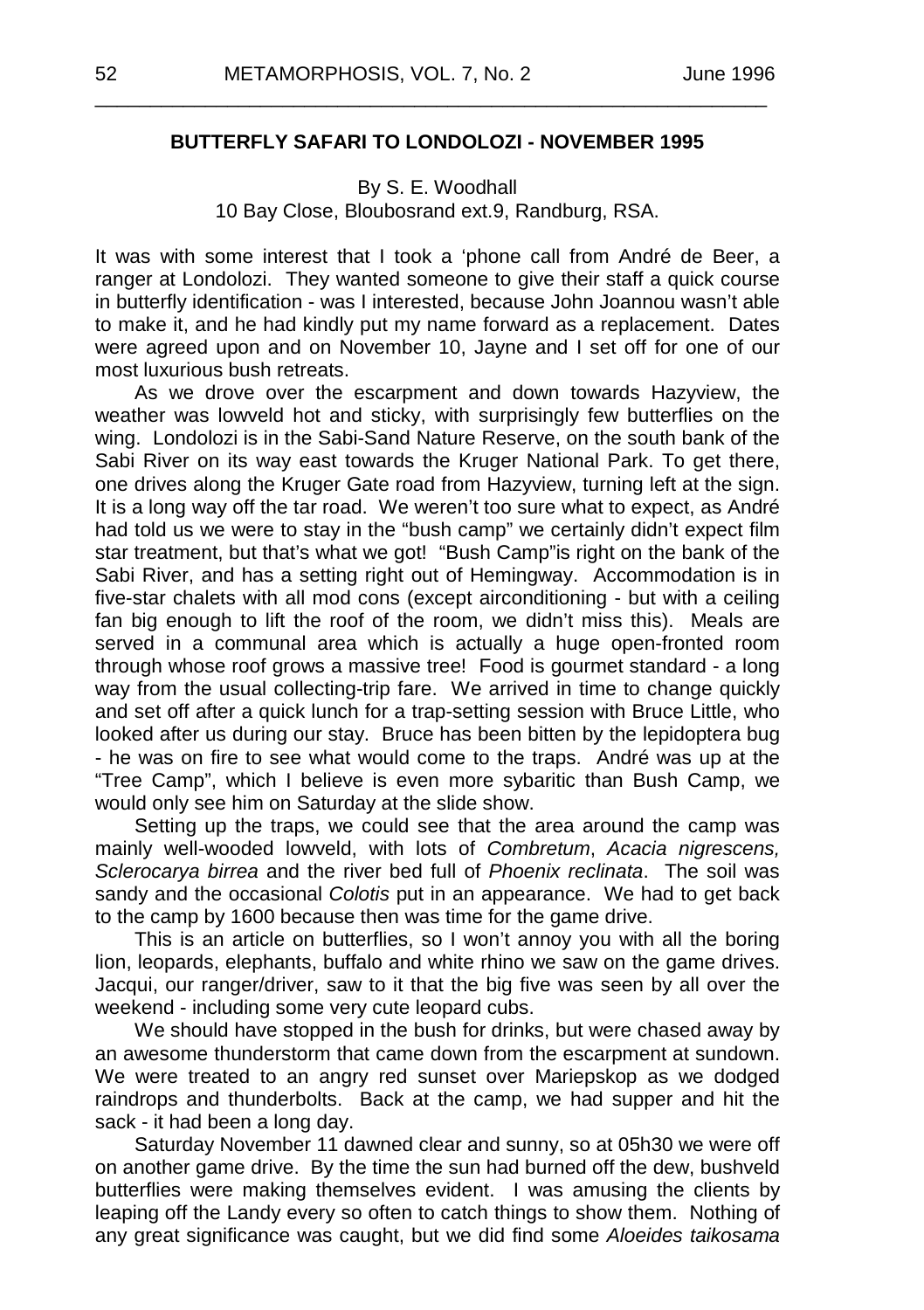and *A. damaresis*, which allowed me to explain something about our antassociated lycaenids. As soon as we got back to camp, we set up the projector in the schoolroom and I set about teaching the rangers something about their butterflies. The show was well-received, and I expect that all of them will now be able to identify *Charaxes* larvae from six feet away, for the benefit of clients.

After lunch, Bruce and I set off in a really old Landy - the sort one reads about in Wilbur Smith, *not* the kind of vehicle Londolozi uses for its guests, but with far more of the romance of the bush than the shiny new ones used for game drives. We looked in the traps - I had been hoping for some *Charaxes castor*, but all we got were the usual *C. brutus, C. jasius saturnus* and *C. varanes.* Bruce, of course was highly delighted with these, he hadn't seen traps in action before. Sometimes we old hands forget the magic of *real* Primary Experiences! The marshy areas around the river are criss-crossed with hippo paths, so Bruce grabbed his rifle and told me to watch out, and we went in search of more beasties. What we did find was a colony of *Henotesia perspicua*, but I was too busy looking over my shoulder to be any good at catching them.

During that afternoon's game drive, I asked if there were any other veld types in Londolozi's area besides sandy bushveld. I could see some nicelooking koppies off to the north-east but these are in Mala Mala, and off limits to Londolozi's staff. Jacqui said there was some black cotton soil further west along the river, and we could have a look down there tomorrow. There were also some granite koppies along the old river bank. That evening, we finished the drive by watching the sun go down in the bush, one of the best African sunsets I've seen, and this time no thunderstorm! The majesty of the sunset was set off to perfection by the proximity of a pride of lions, and Boschendal La Pavillon bubbly to wash down biltong and droe wors. Another terrible day in Africa.

That evening we were able to sit outside and have a wonderful supper with André and his parents, in the boma, around a roaring fire with all the other rangers and their clients. Lots of beverages, amber and otherwise, were to hand. A party atmosphere prevailed, but I had the 05h00 wake-up call in mind, and like all the others, I was learning why the word "bushed" means tired. 23h00 saw us all off to bed, anticipating a good day's game and butterfly chasing on the morrow, which dawned wet and misty. We went down the Ravenscourt river drive anyway, in search of cheetah and a different veld type. The first thing we saw was a big herd of cow elephants with calves, which entranced everyone. Then we got into the cotton soil area, and saw it was the same kind of weathered dolerite found north of the Magaliesberg. To me this has always been a sign of good lepidopterising, and sure enough we saw a line of ancient, worn-down koppies marking the ancient river terrace. But it was dull and misty, so all I could do was speculate on what might fly there. Then, we happened upon the first *Ximenia caffra* of the trip. This is an important butterfly plant, as it is used by *Iolaus pallene, Stugeta bowkeri,* and some of the *Spindasis.* Bruce had shown me what he had been told was *Ximenia caffra*, near the camp, but he had been misled. As he wasn't on this game drive, we resolved to bring him back after lunch to have a look. Before resuming our (unsuccessful) cheetah drive, I did my party trick by finding a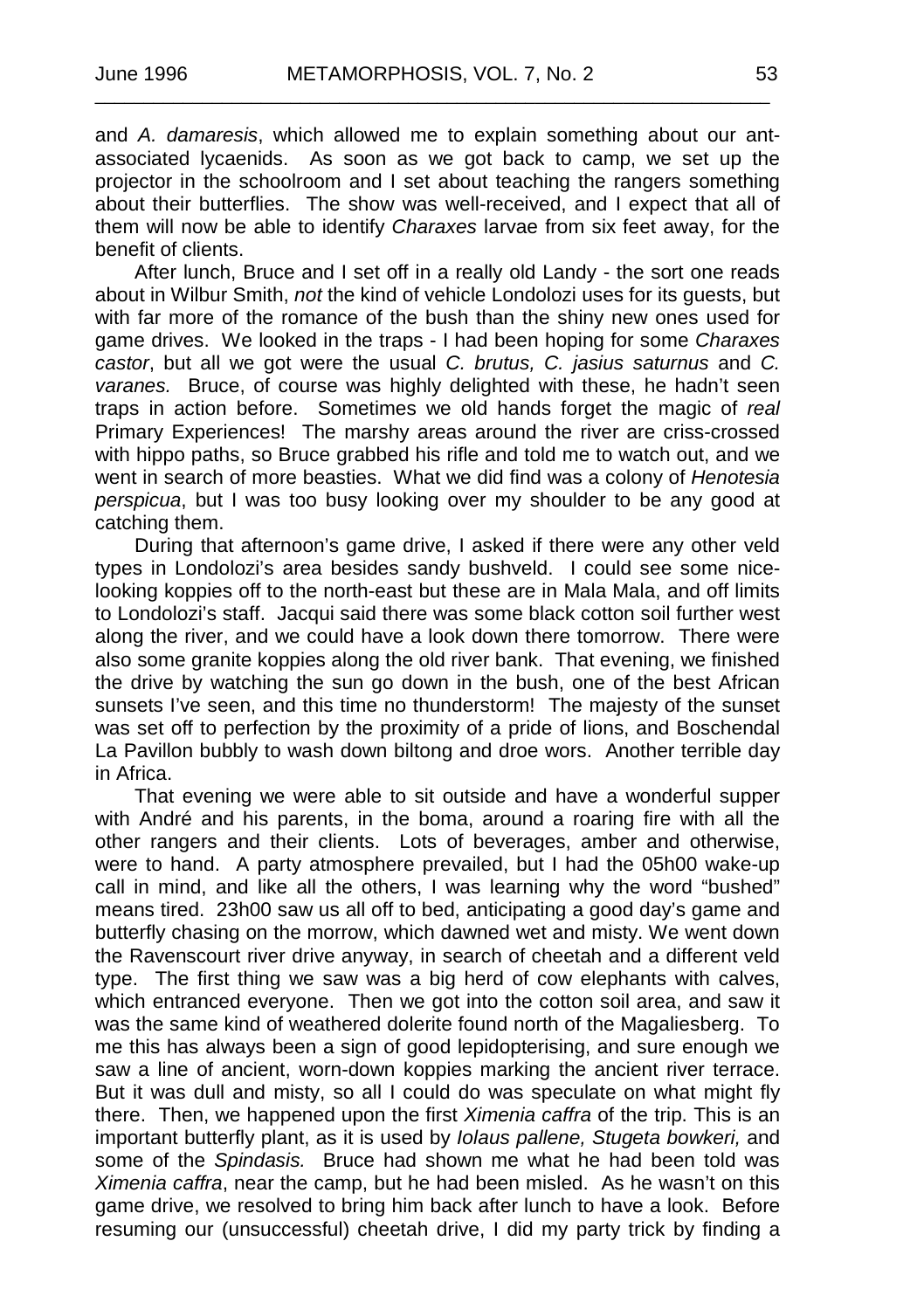nice third instar *Iolaus pallene* larva on the *Ximenia.* Best catch of the trip so far!

\_\_\_\_\_\_\_\_\_\_\_\_\_\_\_\_\_\_\_\_\_\_\_\_\_\_\_\_\_\_\_\_\_\_\_\_\_\_\_\_\_\_\_\_\_\_\_\_\_\_\_\_\_\_\_\_\_\_\_\_\_

After lunch, the sun started to show herself, so Bruce and I went off with André and his father Dave to retrieve the traps and have a look at the *Ximenia.* As we drove along, the old currant bun got hotter and hotter and butterflies started to whiz around. As we approached the elephant herd and the *Ximenia,* we noticed more and more *Lepidochrysops glauca* flying. I looked about for some nice *Lantana rugosa* plants to demonstrate the life history, but couldn't see any. Then we got to the *Ximenia* spot and all hell broke loose. *Lepidochrysops* everywhere! They were flying up and down a dry stream bed, next to a flowering *Combretum erythrophyllum*. They were somewhat agile and our chinese swipes were something to behold. Eventually we got a series and then I realised these were the same strange sky-blue *L. glauca* that I have seen at Pietersburg. A quick search revealed lots of *Ocimum canum*, which to everyone's amazement I showed to be Basil of the *pesto* variety- and covered with little blue eggs and dun-coloured larvae eating the seeds. We watched a female laying, and took some samples for Mark Williams. And then Bruce did his "what's this?" he came to me with a little lycaenid dead in his net - a perfect female *Desmolycaena mazoensis*, the first I've ever seen. She had been feeding on the *Combretum* blossom.

I must have looked like my Labrador dog asking for chocolate, because Bruce insisted on the little gem going into the Woodhall collection. Anyway, this is an appropriate time for me to go a little deeper into the "what's this?" phenomenon.

I am reliably informed that the late great D.A. Swanepoel used to take youngsters collecting with him. Occasionally one of these acolytes would ask oom Dawid the identity of a passing butterfly, to be rewarded by a "warm klap" and the words "don't ask 'what was that', ask 'what is this?!!'". Well I have a different slant on this. I seem fated to accompany people who come to me with a really sought-after butterfly, asking "what's this?"! I have been thinking about instituting a "what's this?" award to the most extreme one of the year. Some examples are:

Andrew Upshon - *Teriomima zuluana* at Manguzi. "What's this funny little yellow thing - looks like a Pennington's Buff?" (*Cnodontes penningtoni*)

Steve Collins (believe it or not) - *Lepidochrysops pephredo* at Mooi River. "Hey, I've just caught this strange *Lepidochrysops*!"

Dave Upshon - it runs in the family - at Kowyns Pass, having found a huge female *Charaxes marieps* in his trapnet - "Steve, I've got a peculiar *Charaxes* in my trap."

My good wife Jayne at Rukotso Mountain in Zimbabwe, on a jaunt for Ian Mullin's new *Aloeides*, a rare thing related to *A. simplex* - "what's this little orange thing?" No prizes for guessing what it was!

And now Bruce Little joins the hall of fame.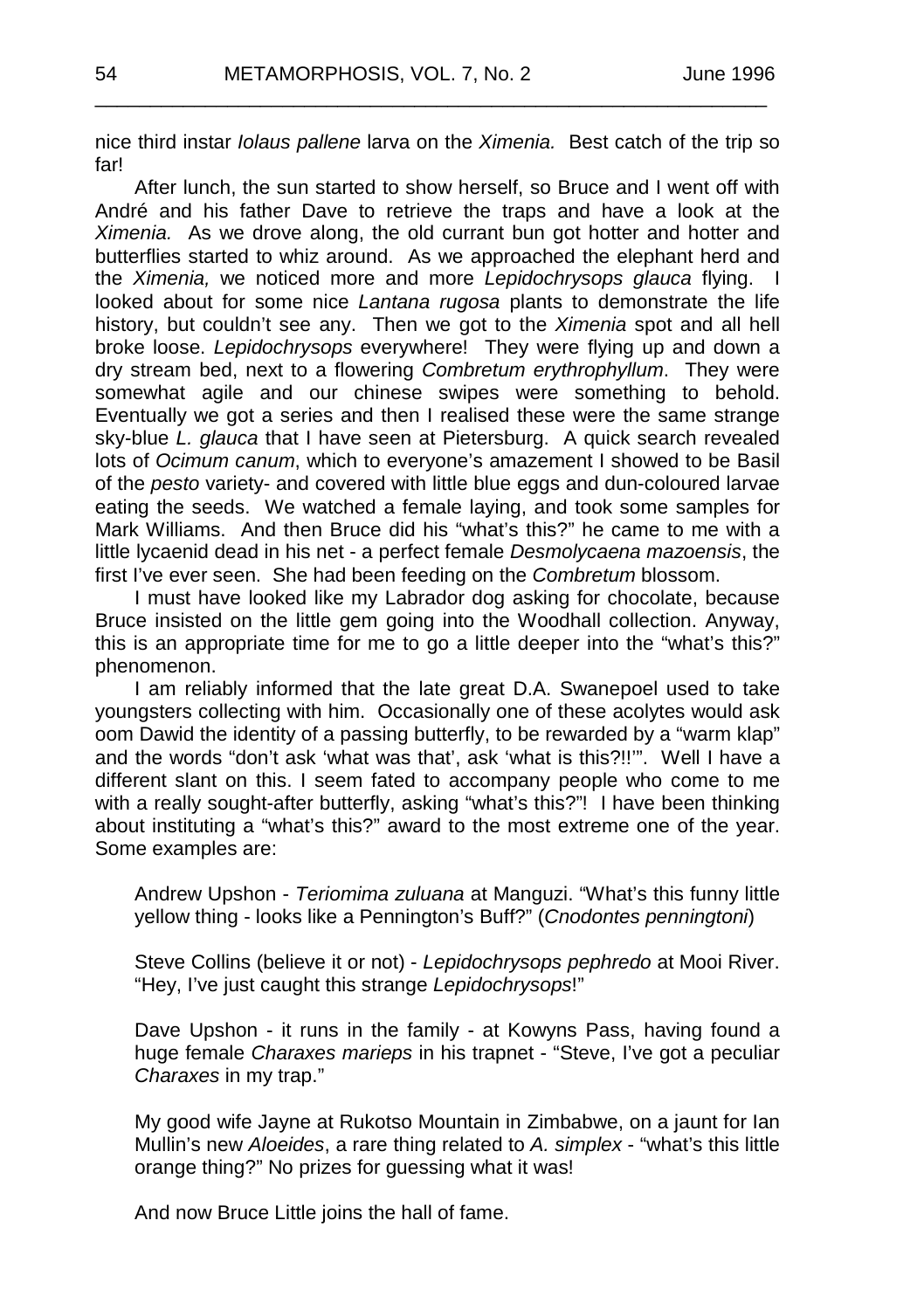Back to Londolozi - the obvious next step was to lurk balefully next to that *Combretum* and acquire a few more *D. mazoensis*, but it was not to be. This was André's last weekend as a Londolozi ranger, he is due to leave Africa for the U.S. soon, and we had to get on our way so he and his folks could leave for Jo'burg. So next time I see Bruce, I expect he will have a full series of bred *D. mazoensis*!

Alas, it was now time to get on our way back to Jo'burg and the mundane workaday world, having had a glimpse of how the other half live. We were the only guests driving back - the others were all flying from Skukuza! Londolozi is a very special place - if you can raise the fees (I don't think bonds are available), it is well worth a visit.

Thanks are due to Bruce, Jackie and André as well as the management of Londolozi for making this visit possible. A full list of all species encountered has been compiled, and sent to Londolozi. This is available to any member who wants a copy, just drop me a line and I'll supply one.



Mark Williams, Founder of the Society. (*Del.* Nohna du Toit)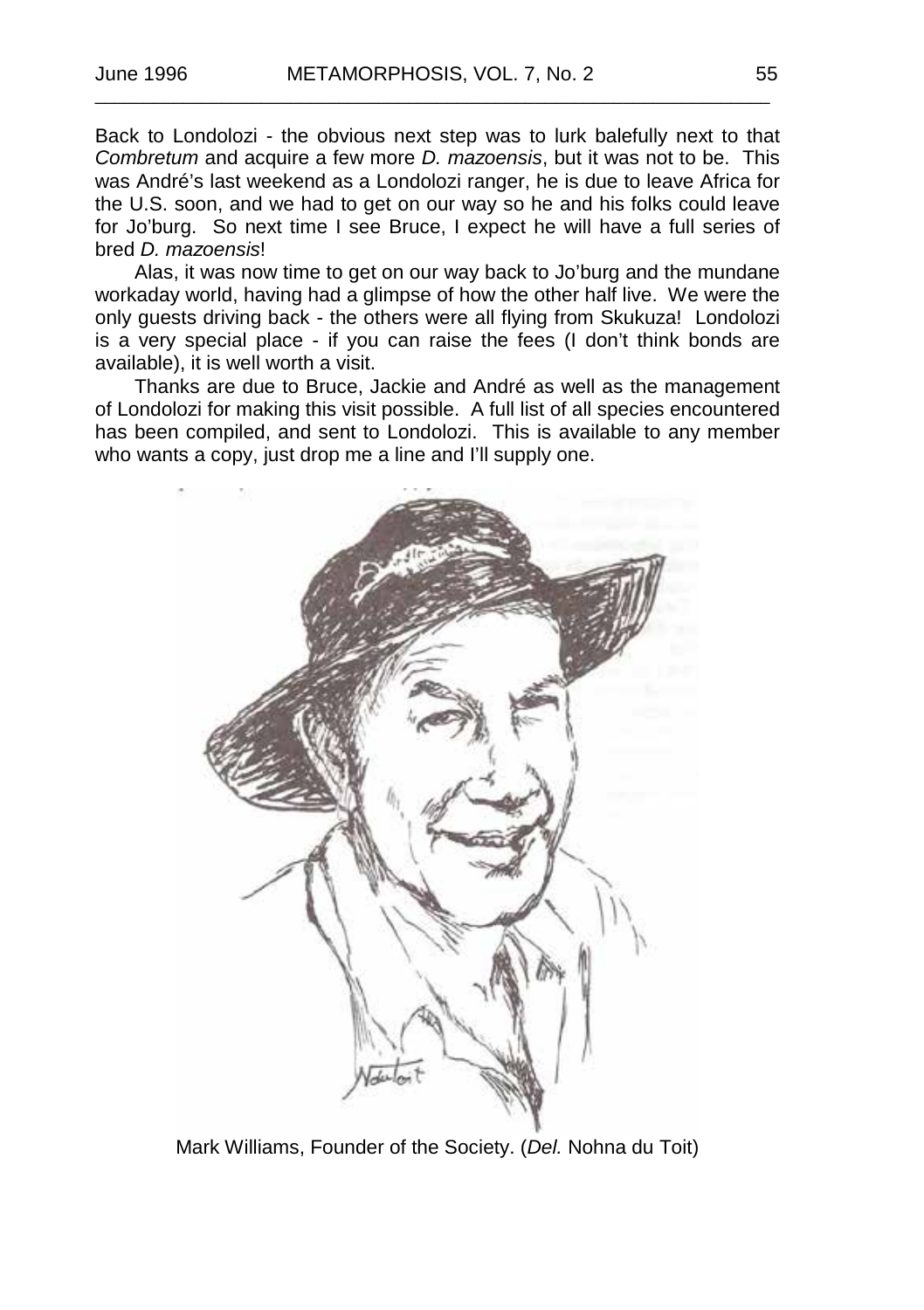#### **STUDYING THE EARLY STAGES OF LEPIDOPTERA IN SOUTHERN AFRICA**

\_\_\_\_\_\_\_\_\_\_\_\_\_\_\_\_\_\_\_\_\_\_\_\_\_\_\_\_\_\_\_\_\_\_\_\_\_\_\_\_\_\_\_\_\_\_\_\_\_\_\_\_\_\_\_\_\_\_\_\_\_

By Mark Williams. 183 Van der Merwe Street, Rietondale 0084, RSA.

(Based on the framework notes for a workshop held under the auspices of the Lepidopterists' Society of Southern Africa on the 10th June 1995 in Pretoria).

#### **INTRODUCTION**

People who collect and study butterflies and moths usually concentrate on the adults, largely ignoring the immature stages. This approach has resulted in a very unbalanced appreciation of the ecology of these insects. Until the huge gaps in our knowledge concerning the early stages (egg, larva and pupa) of Lepidoptera are to some extent filled, our incomplete knowledge of their ecological requirements will make it difficult or impossible to take any rational conservation actions. This workshop is intended to provide delegates with a rudimentary action plan that will enable them to study butterfly and moth life histories and report their findings in a meaningful way. Because my own personal interest chiefly concerns butterflies the rest of this paper deals with them. The remarks made are, however, equally applicable to moths.

Over the years I have come to appreciate the unique beauty and fascinating behaviours of the immature stages of butterflies. I have come to realise that, in reality, each stage of the butterfly life cycle is actually a very different creature. Moreover, while each of the four stages fills a different ecological niche, the stages blend together in space and time in order that the species of butterfly may survive in the particular habitat in which it occurs. I have come to appreciate that an intimate knowledge of all the stages in its cycle is a prerequisite for an understanding of the natural history of a particular species of butterfly.

In regard to southern African butterfly species, with which most of us are concerned, we know a fair amount about the adults (there are still large gaps!) but our knowledge of the early stages of the majority of species is either rudimentary or totally lacking. Despite the pioneering work done by people such as Gowan Clark and Charles Dickson, whose publications are well known to most of us, there is an enormous amount still to be be discovered.

The rearing of butterflies in captivity may be done with a number of objectives in mind. Below is a list of some of the possible reasons for captive rearing. I have arranged these in the order that I consider to be the least important to the most important. Butterflies may be reared in captivity in order to:

- obtain perfect adults for one's collection
- satisfy one's curiosity/have fun  $\overline{a}$
- add to our knowledge about them
- investigate specific issues, such as the genetics of mimicry, seasonal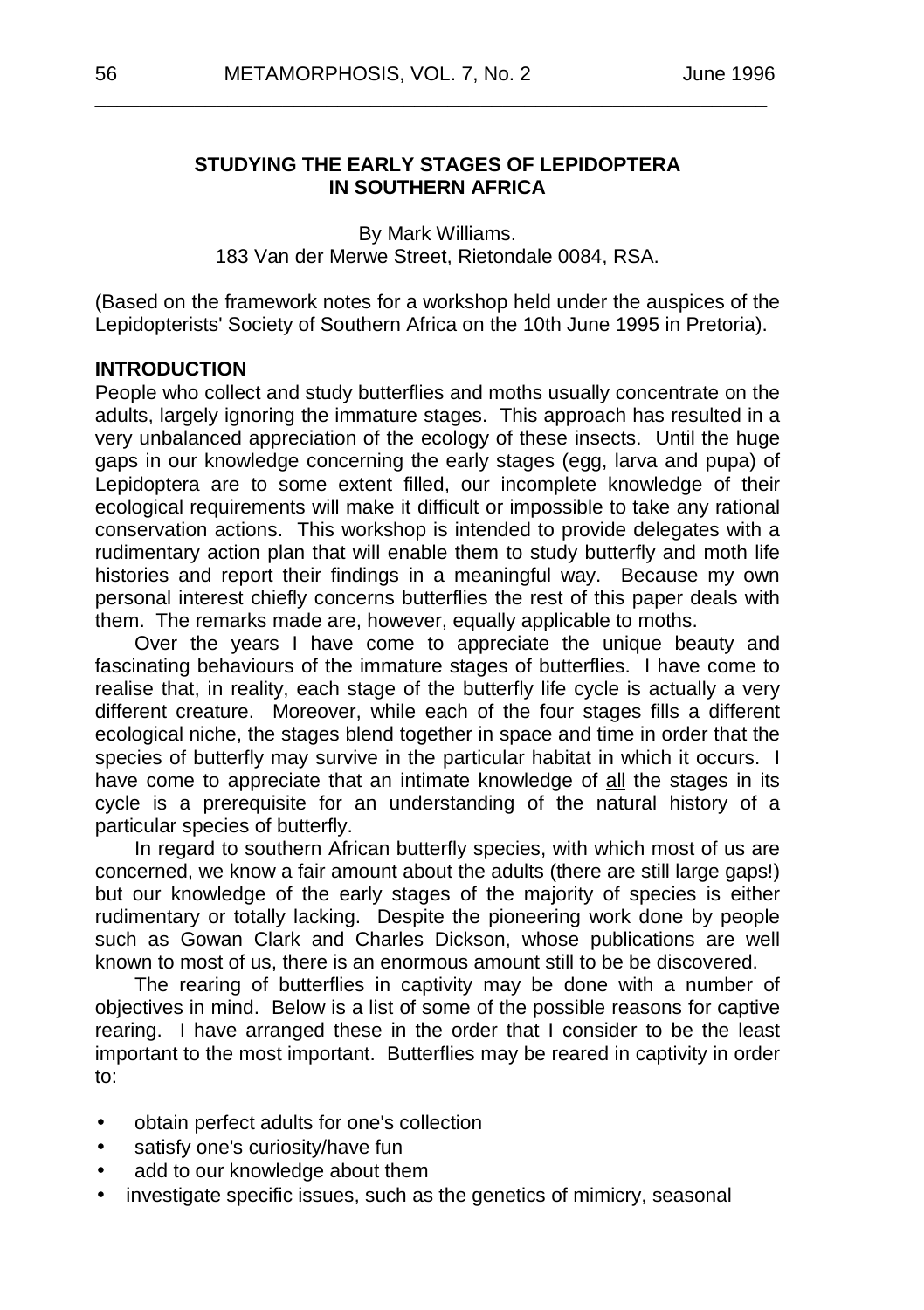variation in adults, and so forth settle taxonomic problems at the specific or higher taxonomic levels

gain a deep knowledge of and insight into the natural history (ecology) of a particular species of butterfly.

During this workshop it will be our intention to focus on rearing butterflies with the last two objectives specifically in mind. The second last objective ("taxonomic issues") involves a very thorough study of the morphology of the early stages. The final objective ("ecological issues") requires careful observation of the behavioural and chronological aspects pertaining to the different immature stages. Each of these will be dealt with in detail but before doing so one must decide what species one wants to study.

Over 860 species of butterfly have been recorded from southern Africa. The early stages of 314 species (37%) have been recorded in the literature in a fair amount of detail. For the remaining 545 species (63%) there are no, or only partial, data on the immature stages. A breakdown of the situation for each of the five families of butterfly in the subregion is given in Appendix A. From the data presented in Appendix A it is clear that there is an enormous amount of research that needs to be done, especially in the lycaenid and hesperiid families. All of this research will take many decades to complete, so that it may be wise to consider prioritising such studies.

Perhaps the early stages most deserving of attention are of those butterfly species listed in the Red Data Book (Henning & Henning, 1989) for which there is little or no data available concerning the immature stages. In particular, the species in the higher categories (endangered, vulnerable) need to be studied urgently. The endangered category contains two taxa, the vulnerable category six and the rare category includes ninety-one species and subspecies.

The other group of butterflies that should receive priority are those genera for which nothing, or very little, is known concerning the early stages of any of its constituent species. Southern African genera that belong in this group are found, especially, in the Lycaenidae (Pringle, *et al*., 1994).

#### **The Nuts and Bolts of Studying the Early Stages of Butterflies**

What needs to be done, and when, can be outlined as follows:

Decide **what** you want to study and **where**. Decide **how** you are going to do it. **DO IT!**

- observe and record
- write up results

**Publish**.

#### **Deciding what you want to study, and where**

In deciding what species of butterfly you want to study consider the guidelines given in the introduction, above. Temper your choice(s) by means of your personal interests, capabilities, expertise and geographical location. It is absolutely crucial, if you are a beginner, to take the trouble of getting in touch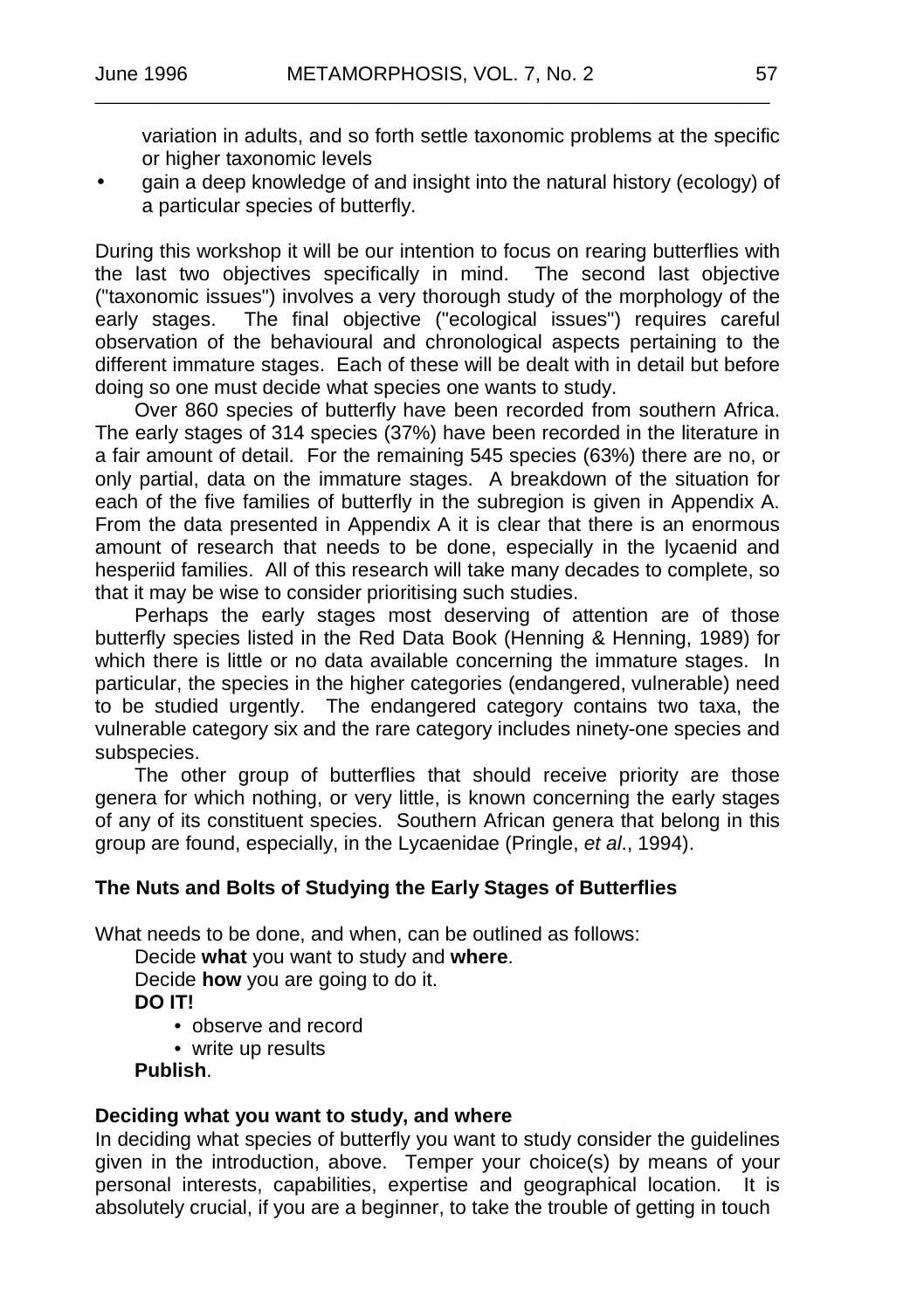with someone who is more knowledgeable than you are, so that you can discuss what you propose to do with him/her. Remember that you will be putting a lot of effort, and perhaps also money, into your study and you do not want to waste either. Proper planning is crucial and an "expert" can save you from a lot of frustration and disappointment. Remember too that your findings, to be of lasting value, must be published, so they have to be publishable!

\_\_\_\_\_\_\_\_\_\_\_\_\_\_\_\_\_\_\_\_\_\_\_\_\_\_\_\_\_\_\_\_\_\_\_\_\_\_\_\_\_\_\_\_\_\_\_\_\_\_\_\_\_\_\_\_\_\_\_\_\_

As a hypothetical illustration of what preparatory work is needed let us assume that you have chosen (for reasons best known to you and your expert consultant) to research the early stages of the fascinating pink and green butterfly, *Monstrosus absurdus*. Firstly, a search of the literature, in order to find out exactly what, if anything, has been published on the immature stages, is necessary. Secondly, it is essential to find out what has been recorded about the early stages of congeneric species (i.e. other species of *Monstrosus*), should the genus contain other described species. This will enable you to make comparisons at a later stage and, of course, may affect the design and methodology that you are going to use in the work on your chosen species. Find someone who has access to the literature and familiarize yourself with the information you gather.

You must now decide on a particular locality (study site) at which to do the necessary field work that will be required. Although, ideally, the locality from which the butterfly was originally described (the type locality) should be chosen, this is not essential. If the species you are researching has a number of closely related congenerics it would be wise to work at the type locality.

#### **Planning how you are going to go about it**

If the results of your research are to be of value, meticulous planning is necessary. This involves the methods to be employed as well as the materials you are going to use. Part of the research you are going to do will be done at the study site - this is the field work. The other part of the study will be done at home - laboratory work.

Field work involves:

- Studying oviposition behaviour and oviposition sites, and recording the results. This may involve several visits, over a period of time, to the study site.
- Collecting appropriate material for study in the laboratory. Collect live females, or eggs, or both; a voucher specimen of the larval foodplant, preferably a specimen with flowers and/or fruit; associated insects such as ants and homopterans. If possible larvae and pupae should also be collected as these may produce hymenopteran or dipteran parasitoids.

Laboratory work involves:

Identifying the larval foodplant/food and preserving specimens. Criteria for the preservation of plant material have been standardised. Identification of the plant should preferably be done by a competent person (trained botanist) working at a recognised herbarium.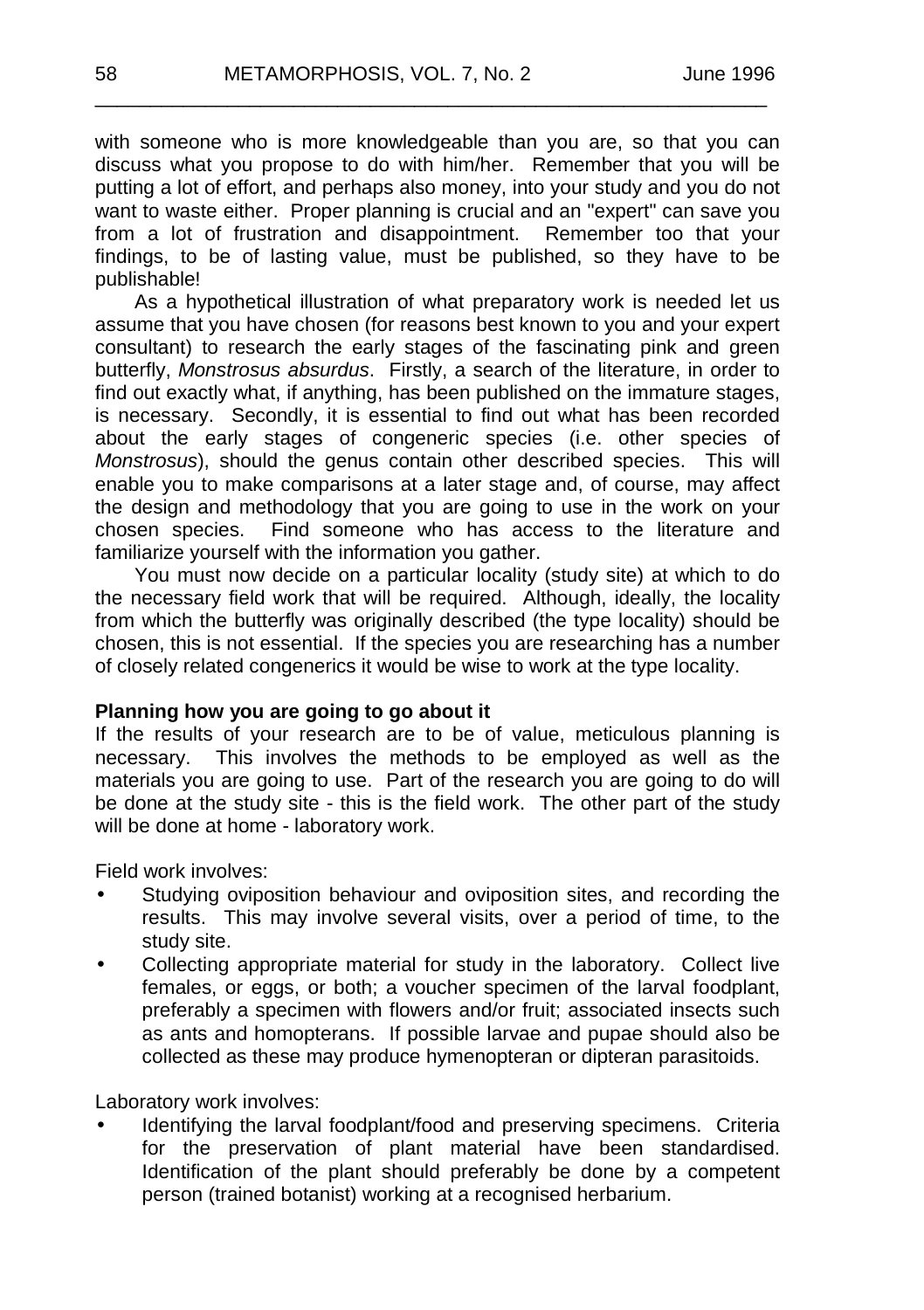- Preserving immature stages (egg, each of the larval instars, pupa, parasitoids).
- Preserve in 80% alcohol or Pempal's solution. The specimens must be killed by immersing them in near-boiling tap water, blotting the killed specimen and finally storing it in 80% alcohol.
- Rearing the immature stages. The methodology is comprehensively  $\ddot{\phantom{a}}$ dealt with in Woodhall, 1992.
- Photographing and/or drawing the early stages.
- Describing the morphology of the early stages. This can be done at three levels - macroscopically; by light microscoscopy, using a dissecting microscope; and by scanning electron microscopy, using a scanning electron microscope. A strong magnifying glass (hand lens) is extremely useful if a dissecting microscope is unavailable. For each of the immature stages the following morphological observations may be recorded: Egg - dimensions, shape, coloration, surface patterning, micropyle, changes during development. Larva (for each instar) - size (from  $\bar{x}$  mm to  $\bar{y}$  mm), head width, shape, coloration (head and body), surface, neck and anal shields (colour, shape, size), setae (types and distribution), specialised epidermal structures (dorsal nectar organ, tentacle organs, perforated cupola organs), morphological changes (e.g. colour changes) during the prepupal period. Pupa - mode of attachment, size, shape, coloration, surface patterning, setae (types and distribution), specialised epidermal structures.
- Describing the behaviour of the early stages. Egg behaviour of the emerging larva, fate of the egg shell. Larva - behaviour of the larva, especially feeding, moulting (fate of the old skin?), behaviour of the prepupal stage. Pupa - pupation site; behaviour following eclosion.
- Recording the duration of the various stages. Duration of the egg, each  $\overline{a}$ larval instar and the pupa, including the duration of diapauses in any of the stages.
- Recording and preserving any dipteran and hymenopteran parasitoids that have attacked the egg, larva or pupa.

#### **Recording observations**

All observations made, whether in the field or in the laboratory, should be written down. Do not trust your memory, no matter how good you think it is.

For field work use a small notebook (Appendix B) or a small, batteryoperated tape recorder (microrecorder). Record the date, place and weather as a routine. Note, in detail, oviposition behaviours in females of the species which you are studying. Carefully record the exact site for each oviposition observed, and of any eggs that are found. The number of eggs at each oviposition site, and the time that they are laid, should also be noted. Material collected for laboratory work, such as live females, eggs, larvae and pupae must be given individual reference numbers. Voucher specimens of must be given individual reference numbers. foodplants, ants, homoptera and other material must also be carefully labelled for laboratory processing. A sample page from a field notebook is given in Appendix B, to illustrate these points.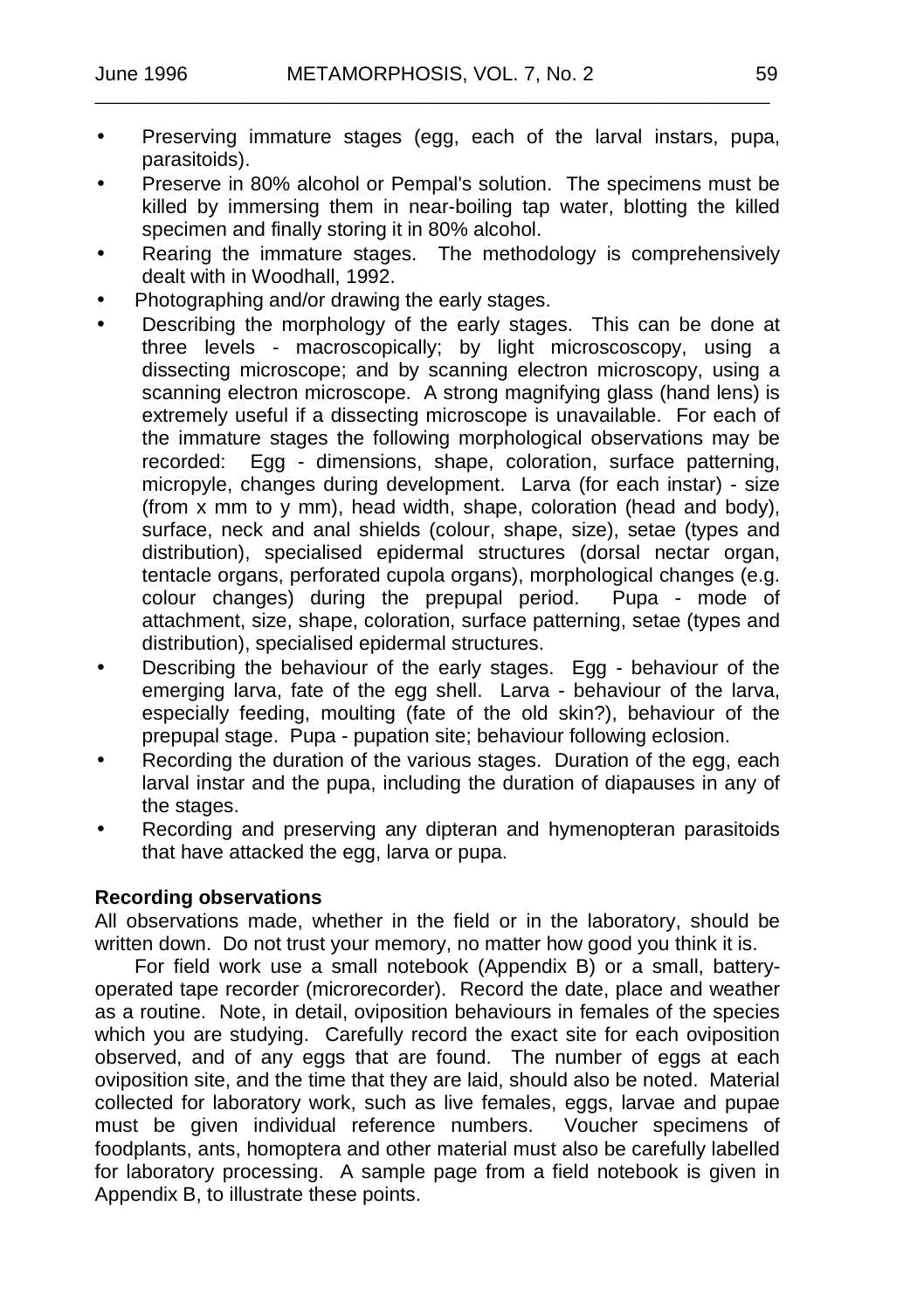The laboratory notebook (Appendix C) should contain data on the material collected in the field. The identity of the larval foodplant or food, including the person who made the identification, the accession number and the institution in which the identified specimen is deposited should be written in. A complete record of preserved specimens of eggs, larvae, pupae, parasitoids, associated ants and homoptera must be included. Also record any photograghs or drawings that were made. See Appendix C for a sample page from a laboratory notebook.

\_\_\_\_\_\_\_\_\_\_\_\_\_\_\_\_\_\_\_\_\_\_\_\_\_\_\_\_\_\_\_\_\_\_\_\_\_\_\_\_\_\_\_\_\_\_\_\_\_\_\_\_\_\_\_\_\_\_\_\_\_

For each living specimen (eggs, larvae and pupae) a separate Daily Record Sheet, with a unique reference number, is necessary (Appendix D). Finally, Results Sheets (Appendix E) are used to collate the pooled data from the Daily Record Sheets. Separate Results Sheets are used to record the larval foodplant/food, the behavioural and temporal data, morphology (macroscopic, microscopic) and parasitoids (if found) (Appendix E). If the Daily Record Sheets and Results Sheets are punched sheets of paper, they are most conveniently kept in a labelled clip-file.

#### **Writing up the results**

The usual format for a scientific paper reporting on research findings in the field of biology is as follows:

- TITLE
- ABSTRACT
- INTRODUCTION
- MATERIALS AND METHODS
- RESULTS
- DISCUSSION
- **ACKNOWLEDGEMENTS**
- REFERENCES

The title should be short, but give the prospective reader a good idea of what is being reported on. The abstract states, as briefly as possible, what was done, how it was done, what was found and what conclusions were drawn. The introduction summarises the literature pertaining specifically to the subject matter being dealt with. The introduction is not the place for a minireview of literature peripheral to the subject. The materials and methods section should be written in such a way as to allow anyone who should wish to, to accurately repeat the work you have done, in such a way that he/she may verify/nullify your findings. The results section is self-explanatory. In reporting on the early stages the results section may be divided into several subsections: larval foodplant/food; behavioural and temporal findings;  $\frac{1}{2}$  larval foodplant/food; behavioural and temporal findings; morphological findings; parasitoids found. The preceding sections and subsections are best written in the past tense (eg. Eggs were laid on young shoots...). Morphological data is best reported in the present tense (eg. Egg white, globular, ...), in telegraph style text, supported by good illustrations (photograghs or drawings). In the discussion section the author notes any new discoveries and interesting findings, compares his data to that of previous publications (supports it or refutes it) and suggests avenues for future research. Acknowledgements is the section in which one thanks those people who have made direct inputs into the present study. A general rule is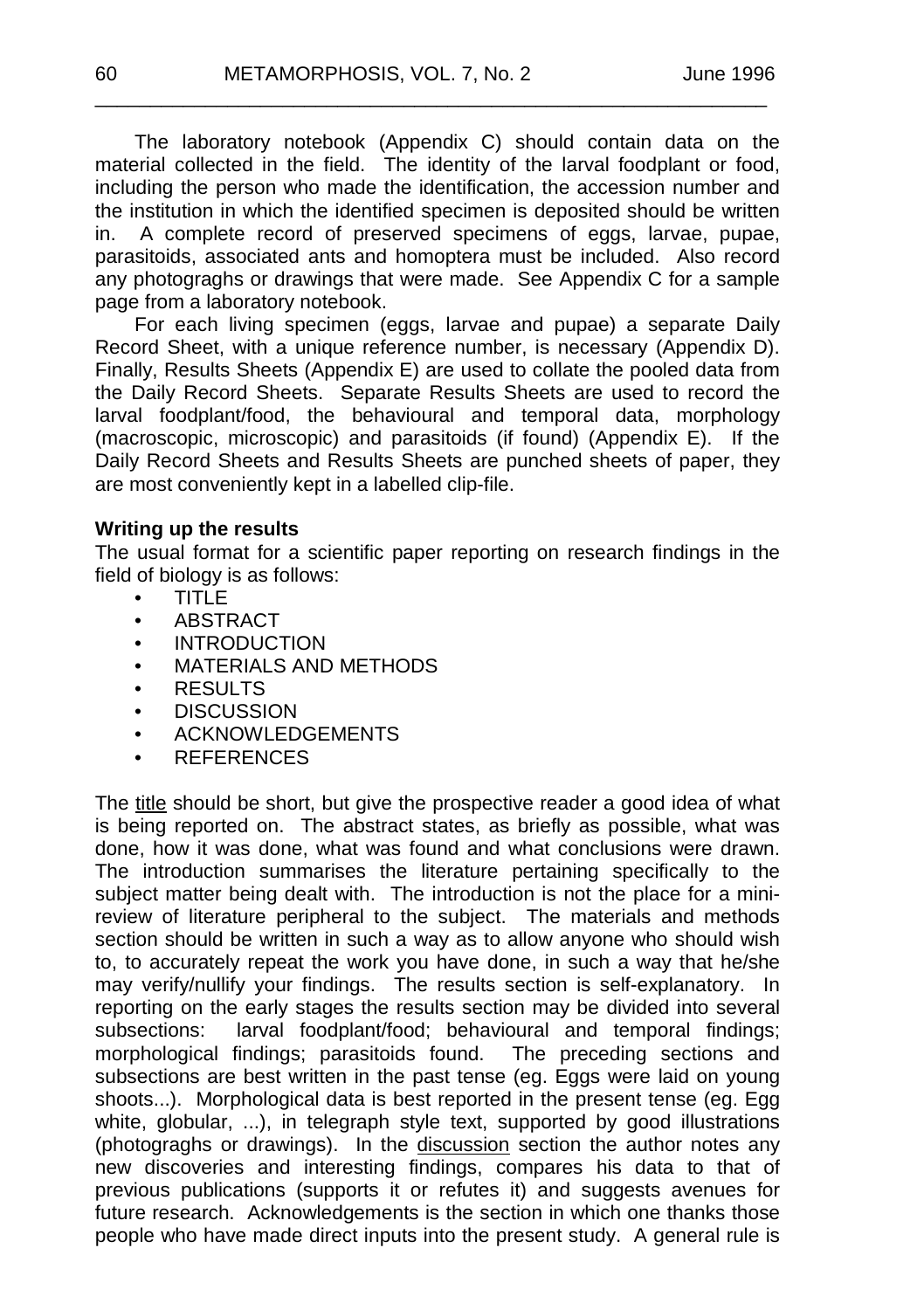that persons who make an intellectual contribution to your work should receive co-authorship; people who make material contributions, on the other hand, are only acknowledged. All published references that are quoted in the introduction, materials and methods and discussion sections are placed here. References not quoted in these sections may not be put in the reference section. It is very important to reference all statements that require hard data to back them. Unpublished data should be noted only in the text, as eg. (Harrison 1994, unpublished data).

#### **Publishing your findings**

Finding a suitable journal in which to publish your findings is usually not difficult. Getting the editor(s) to accept your paper is another matter! The surest way to get your manuscript rejected is to send in a poorly prepared, sloppy piece that in no way conforms to the specified format of the journal. Make sure that you find out what the submission requirements for that particular journal are and follow them to the letter. If the editor sees that you care, he will too. Remember that you do not have the right to have your work published just because you have submitted a manuscript. The Editors' prime responsibility is to the journal's readership, not to its authors.

#### **BIBLIOGRAPHY**

AIELLO, A. 1993. How to prepare publishable reports of lepidopteran life histories. *News of the Lepidopterists' Society*, January/February 1993: 6-10.

- HENNING, S.F. & HENNING, G.A. 1989. *Red Data Book - Butterflies*. Council for Scientific and Industrial Research, Pretoria.
- PRINGLE, E.L.L., BALL, J.B. & HENNING, G.A. (Eds.) 1994. *Pennington's Butterflies of Southern Africa*, 2nd ed. Struik, Cape Town.
- WOODHALL, S.E., (Ed.) 1992. *A practical guide to butterflies and moths in southern Africa*. Lepidopterists' Society of Southern Africa, Florida Hills, RSA.

#### **APPENDIX A SOUTHERN AFRICAN BUTTERFLY LIFE HISTORIES-THE STATE OF KNOWLEDGE**

Over 860 species of butterfly have been recorded from southern Africa. The life histories of 314 (37%) of these have been recorded in the literature in a fair amount of detail. For the remaining 545 species (63%) there are no or only partial data on the life histories. A breakdown of the situation for each of the five butterfly families in southern Africa is as follows:

| <b>Species</b> |     | L.H. known | L.H. unknown | % unknown |
|----------------|-----|------------|--------------|-----------|
| Nymphalidae    | 253 | 130        | 123          | 49        |
| Lycaenidae     | 409 | 103        | 306          | 75        |
| Pieridae       | 54  | 32         | 22           | 41        |
| Papilionidae   | 17  | 12         | 5            | 29        |
| Hesperiidae    | 126 | 37         | 89           | 71        |

From the above it can be seen that the life histories are best known in the papilionids (71%) and pierids (59%). The most poorly known are the hesperiids (29%) and lycaenids (25%).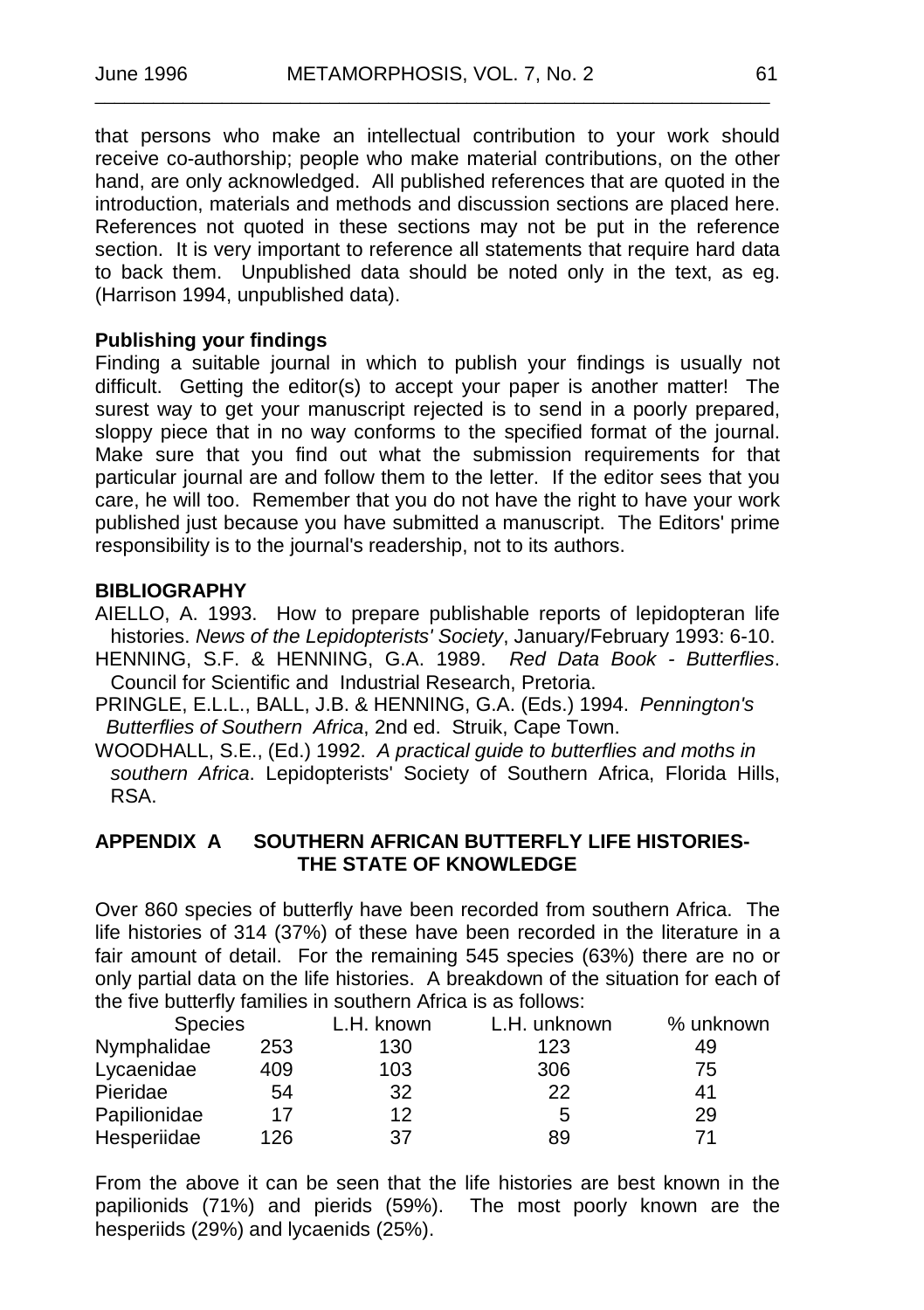A clearer picture of the state of our knowledge on the life histories emerges when we consider the subfamilies and tribes of the various families:

\_\_\_\_\_\_\_\_\_\_\_\_\_\_\_\_\_\_\_\_\_\_\_\_\_\_\_\_\_\_\_\_\_\_\_\_\_\_\_\_\_\_\_\_\_\_\_\_\_\_\_\_\_\_\_\_\_\_\_\_\_

| <b>NYMPHALIDAE</b> |                |       |         |           |
|--------------------|----------------|-------|---------|-----------|
|                    | <b>Species</b> | Known | Unknown | % unknown |
| Danainae           |                | 5     | 2       | 29        |
| Satyrinae          | 82             | 29    | 53      | 65        |
| Acraeinae          | 55             | 25    | 30      | 55        |
| Charaxini          | 38             | 34    | 4       | 11        |
| Nymphalini         | 70             | 36    | 34      | 49        |
| Libytheinae        |                |       |         | 0         |

#### LYCAENIDAE

| <b>Species</b>       | Known | Unknown | % unkown |
|----------------------|-------|---------|----------|
| 31                   | 2     | 29      | 94       |
| 3                    |       | 3       | 100      |
| 31                   | 2     | 29      | 94       |
| 194                  | 49    | 145     | 75       |
| 21                   |       | 14      | 67       |
| Hypolycaenini<br>9   | 4     | 5       | 56       |
| 15                   | 5     | 10      | 67       |
| 2                    | 2     | 0       |          |
| 147                  | 31    | 116     | 79       |
| 2                    | 2     |         |          |
| Polyommatinae<br>148 | 48    | 100     | 68       |
|                      |       |         |          |

| PIFRIDAF  |                |       |         |           |
|-----------|----------------|-------|---------|-----------|
|           | <b>Species</b> | Known | Unknown | % unknown |
| Euchloini |                |       |         |           |
| Coliadini |                | 5     | າ       | 29        |
| Pierini   | 46             | 26    | 20      | 44        |

| <b>PAPILIONIDAE</b> |                |              |         |           |
|---------------------|----------------|--------------|---------|-----------|
|                     | <b>Species</b> | <b>Known</b> | Unknown | % unknown |
| Papilionini         |                |              |         |           |
| Graphini            | 10             | ≎            | 5       | 50        |

| <b>HESPERIIDAE</b> |  |
|--------------------|--|
|                    |  |

|             | <b>Species</b> | <b>Known</b> | Unknown | % unknown |
|-------------|----------------|--------------|---------|-----------|
| Coeliadinae |                |              | 4       | 67        |
| Pyrginae    | 45             | 17           | 28      | 62        |
| Hesperiinae | 75             | 18           | 57      | 76        |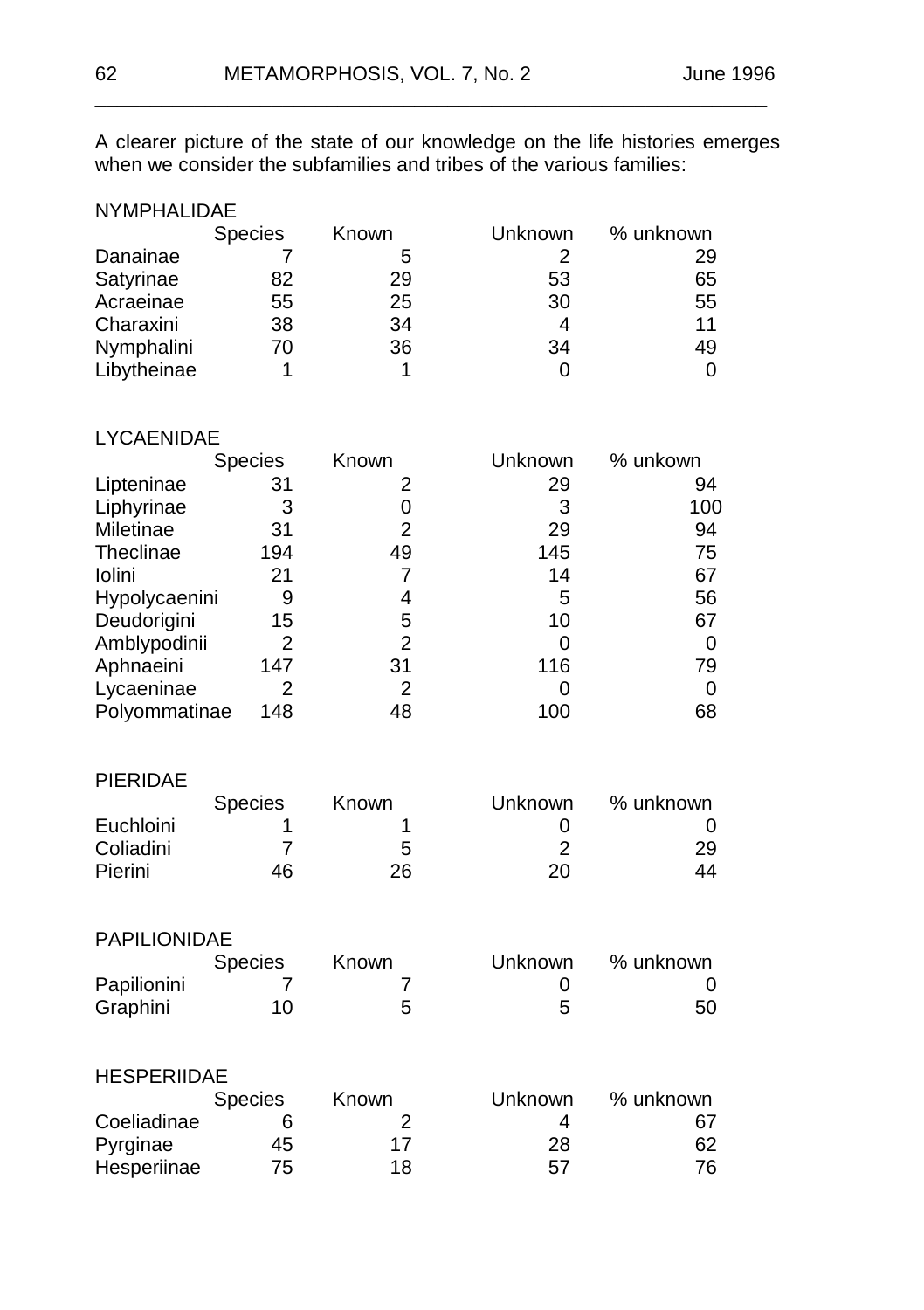#### **APPENDIX B SAMPLE PAGE FROM A FIELD NOTEBOOK**

Hornsnek, Pretoria 23 Sep. 1992

Arrived 10:30. Weather good - hot & dry; cloudless; wind moderate northwesterly. Female *I. trimeni* located on S., protea-covered slope at 11:15. Seen hovering in & out of proteas - searching for oviposition sites? Female located a "loranthus"; hovered round it for 1-2 mins, then settled on twig of plant. Walked around on plant for about 30 sec. & oviposited at base of young leaf of the plant. Single egg/site; 3 eggs on this particular specimen of "loranthus". Then flew off to another protea - lost to sight.

Spent about 2 hours searching "loranthus" plants for immatures - found 15 unhatched eggs & 10 larvae. Collected voucher specimen of the "loranthus". Left 14:00 (thunderstorm threatening).

#### **APPENDIX C SAMPLE PAGE FROM A LABORATORY NOTEBOOK**

Data from field trip to Hornsnek, 23/9/92.

- 1) "Loranthus on which female of *Iolaus trimeni* laid identified by M. Welman (Botanical Res. Inst. Herbarium, Silverton) as *Tapinanthus rubromarginatus* (Engl.) Danser (Loranthaceae). Deposited in the Herbarium collection (Accession No. 34865/92).
- 2) Live material collected: (trimeni/23.9.92/1 to 25). Of these, the preserved specimens are:

3 eggs (trimeni/23.9.92/1to 3)

2x 1st instar larvae (ditto /16 & 17)

1x 2nd instar larva (ditto /21)

- 1x 3rd instar larva (ditto /24)
- 3) Drawings made: egg (ditto /2/E); 1st to 4th larval instars (ditto /16/L1; /20/L2; /24/L3; /8/L4); pupa (ditto /12P).

#### **APPENDIX D EXAMPLES OF DAILY RECORD SHEETS**

- 1) Ref.: trimeni/23.9.92/1 Egg, ex Hornsnek, preserved in Pampals for SEM. Photograhed on 16/10/92 (/1/SEM1 to 3). One drawing done under dissecting microscope (/1/DM1).
- 2) Ref.: trimeni/23.9.92/6
	- 24/9: No change in egg.
	- 25/9: No change.

26/9: Larva emerged 9:45. Exit hole eaten in top of eggshell. Discarded shell not eaten.

27/9: Larva feeding on upper surface of leaf. Eats a trough out by moving backwards & rests in trough. Leaf parenchyma eaten out to expose membrane in middle......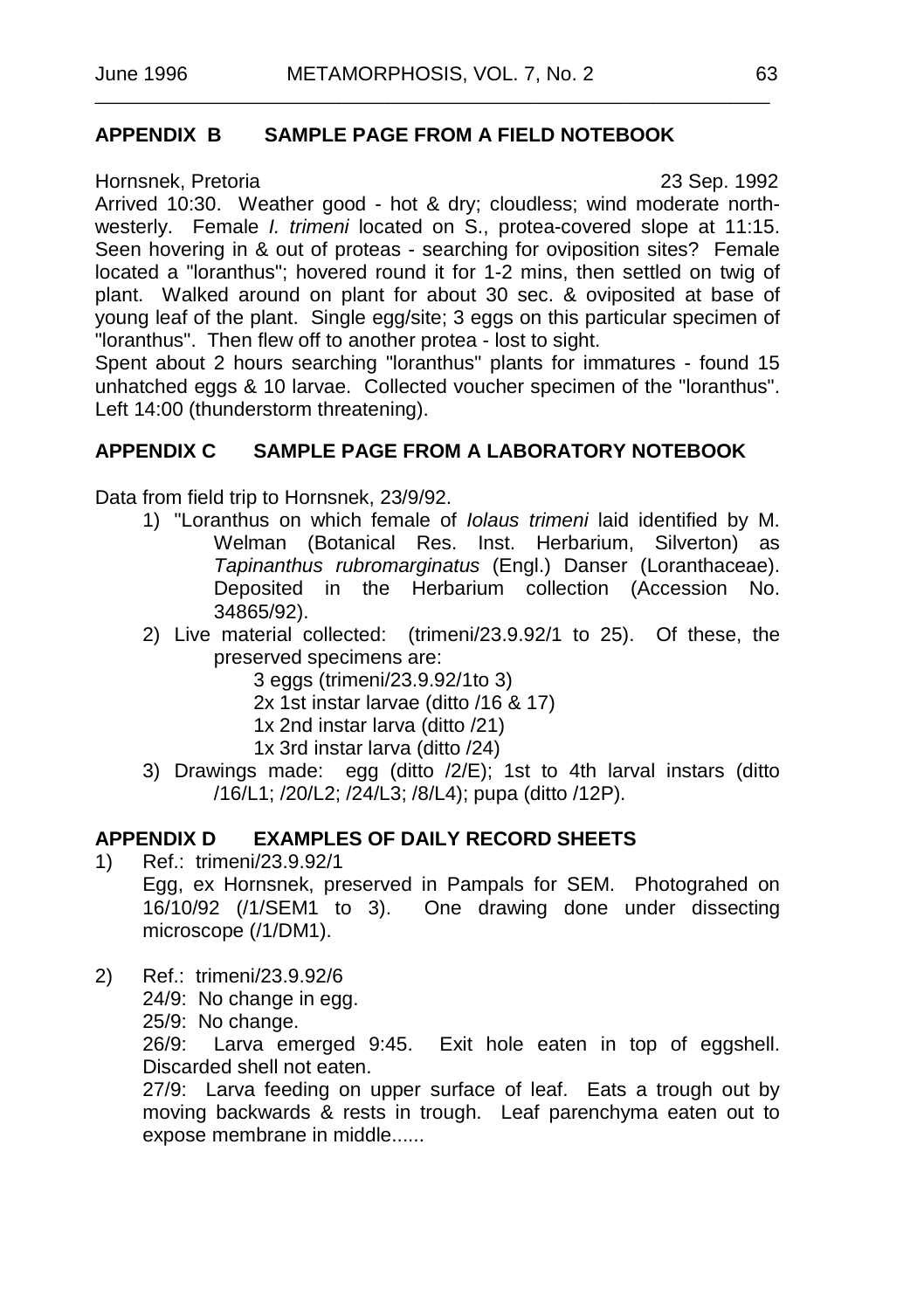#### **APPENDIX E RESULTS SHEETS**

\_\_\_\_\_\_\_\_\_\_\_\_\_\_\_\_\_\_\_\_\_\_\_\_\_\_\_\_\_\_\_\_\_\_\_\_\_\_\_\_\_\_\_\_\_\_\_\_\_\_\_\_\_\_\_\_\_\_\_\_\_

**Larval host-plant/food**: **Parasitoids Behavioural and Temporal aspects** Egg:<br>Behavioural Data **Eggine** Larva: Behavioural Data<br>
Coviposition behaviour:<br>
Pupa: Oviposition behaviour: Oviposition sites: Egg Emergence: Shell fate: Larva (for each larval instar) Feeding: Moulting: Other: Prepupal: Pupa Site: Eclosion: Temporal Data Egg: Larva (for each instar): Pupa: Diapauses: **Morphology** Egg Size: Shape: Coloration: Surface: Micropyle: Changes: Larva (for each larval instar) Size: Head width: Shape: Coloration: Surface: Shields: Setae: Specialised structures: Changes: Pupa Attachment: Size: Shape: Coloration: Surface: Setae: Specialised structures: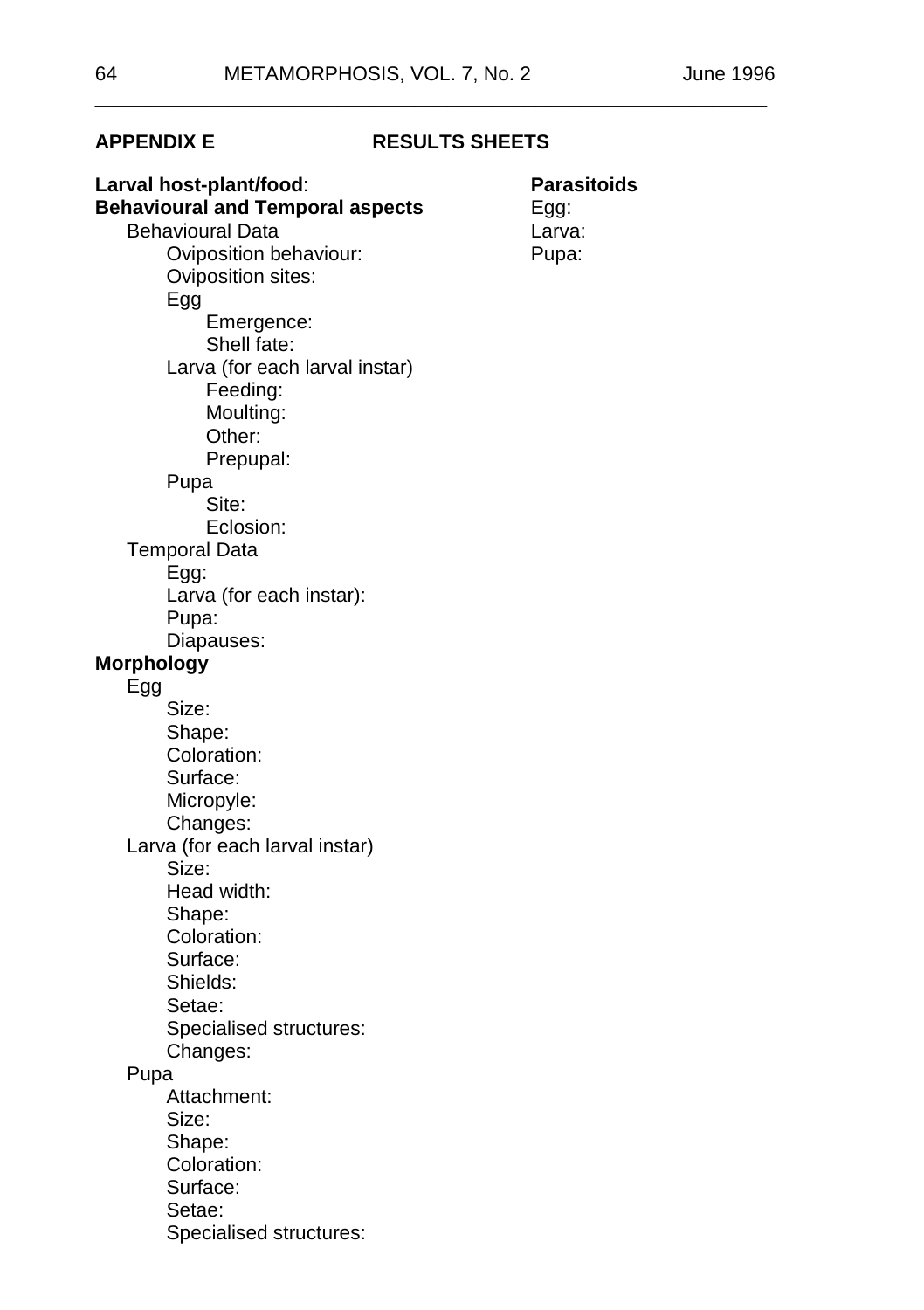#### **NOTES ON THE** *ACRAEA (ACRAEA) RABBAIAE* **SPECIES GROUP OF THE ACRAEINAE (LEPIDOPTERA: NYMPHALIDAE)**

By S.F. Henning and G.A. Henning 1 Harry Lawrence Street, Florida Park 1709, RSA.

**Abstract.** The *Acraea (Acraea) rabbaiae* species group is briefly discussed and a new subspecies of *rabbaiae* is described.

#### **Introduction**

The *rabbaiae* species group consists of two species, *Acraea (A.) rabbaiae* Hewitson, 1877, and *Acraea (A.) zonata* Hewitson, 1877. *Acraea (A.) rabbaiae* has been accepted as two subspecies for some time. The confusion arose in the description of *Acraea mombasae* Grose-Smith, 1889, which was supposed to represent the northern subspecies, until it was realised that nominate *rabbaiae* also belonged to the northern subspecies, the type locality being Rabai in Kenya. This resulted in *mombasae* being synonymised with *rabbaiae*. This has left the southern subspecies without a name, which we describe hereunder.

The male genitalia in this group are characteristic; the uncus is not apically bifid and the valves have an inner projection on the ventral margin.

#### **KEY TO THE** *Acraea (Acraea) rabbaiae* **GROUP**

1. Ground colour orange-brown .. *zonata* Ground colour not orange-brown .. *rabbaiae*

#### *Acraea (Acraea) zonata* **Hewitson**

*Acraea zonata* Hewitson, 1877. *Entomologist's mon. Mag.* **14**:154. Type locality: Zanzibar.

#### **Diagnosis**

Ground colour orange-brown. A complete black discal band across the forewing and a post-discal band connected to the margin on the hindwing leaving elongated marginal spots which cover a third of the hindwing.

#### **Habitat and habits**

A coastal forest species. Adults usually fly high in the tree tops. The males fly along the forest edge during the warmer hours of the day. Females can also be seen flying high in the forest canopy. Flies with *rabbaiae* in most localities in Kenya and Tanzania.

#### **Distribution**

Coast of Kenya and Tanzania, also on Zanzibar, occasional records inland to as far as Malawi.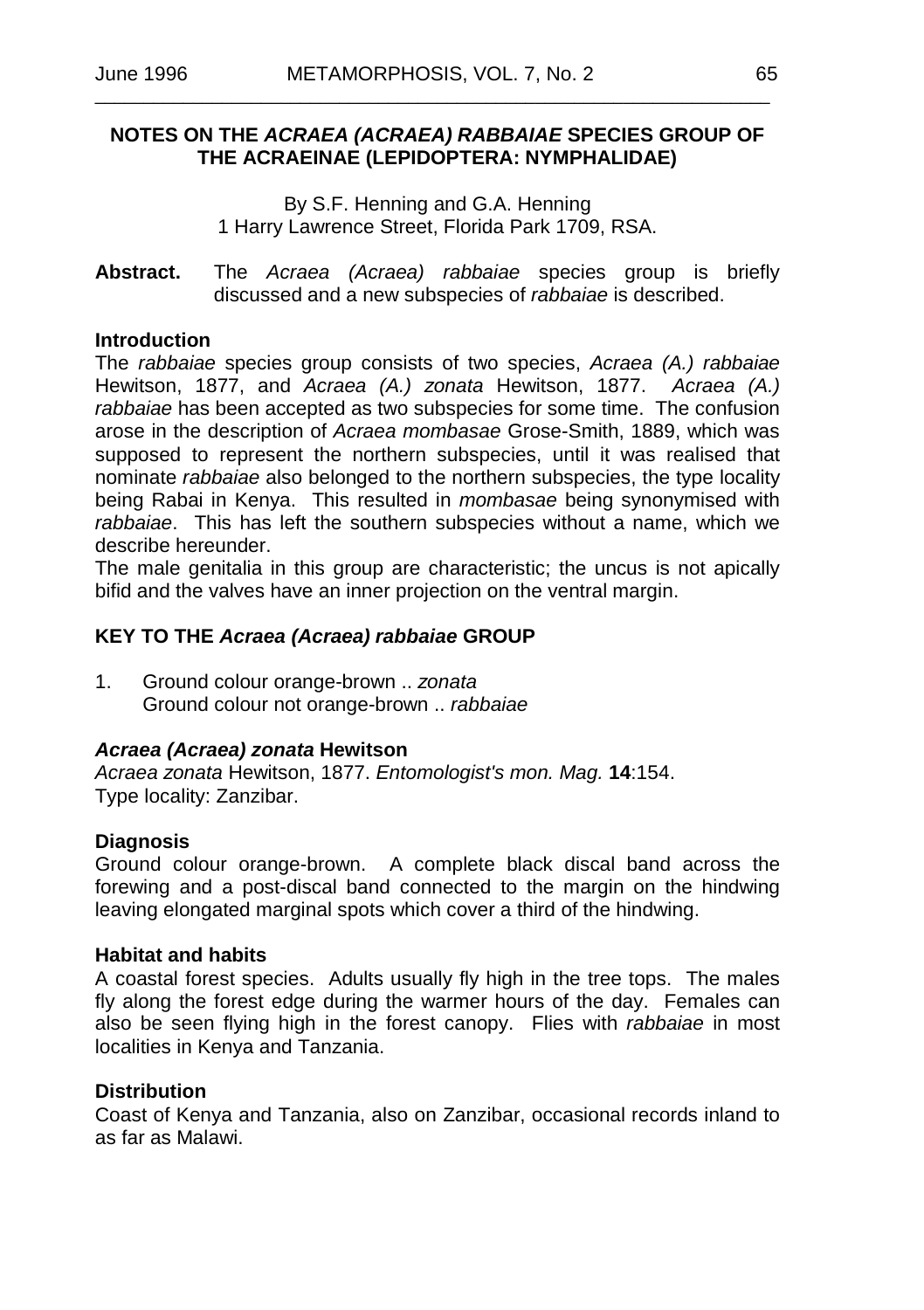#### *Acraea (Acraea) rabbaiae* **Ward**

*Acraea rabbaiae* Ward, 1873. *Entomologist's mon. Mag.* **10**:152. Type locality: Rabai, Kenya.

#### **Diagnosis**

Ground colour pale ochreous, sparsely scaled. Forewing with discal black band indistinct. Hindwing marginal band fading towards the anal angle.

\_\_\_\_\_\_\_\_\_\_\_\_\_\_\_\_\_\_\_\_\_\_\_\_\_\_\_\_\_\_\_\_\_\_\_\_\_\_\_\_\_\_\_\_\_\_\_\_\_\_\_\_\_\_\_\_\_\_\_\_\_

#### *Acraea (Acraea) rabbaiae rabbaiae* **Ward**

#### **Habitat and habits**

A coastal forest species. A high flying species usually seen floating around the tree tops and seldom descending. May be found in some numbers in good seasons.

#### **Distribution**

Kenya coast, Tanzania coast to northern Mozambique.

#### *Acraea (Acraea) rabbaiae perlucida* **ssp.n.**

*Acraea rabbaiae* Ward, no 96, Pringle, Henning & Ball, 1994. *Pennington's butterflies of Southern Africa*: 74, pl. 60: 96i-ii.

#### **Description**

**Male**. Forewing length: 28-30 mm, mean 28,8 (n=4); antenna-wing ratios: 0,39-0,40, mean 0,39 (n=4). Wings, upperside. Forewing: hyaline with black veins, sparsely scaled with white, and darker apex and outer marginal area; discal band of black spots extending from area  $R_1$  to inner margin, with an additional spot above origin of  $R_1$  and another subbasally in area CuA<sub>2</sub>; discal spots basally in  $M_1$  and  $M_2$  are fused with a black area at end of cell, forming a broad patch; marks in area  $CuA<sub>1</sub>$  and  $CuA<sub>2</sub>$  are bar-like and inwardly oblique, with the anterior end of that in  $CuA<sub>2</sub>$  being placed slightly proximal from the posterior end of that in  $CuA_1$ ; occasionally, discal spot in  $CuA_2$  is continued as a dark suffusion below vein 2A. Hindwing: hyaline with black veins, sparsely scaled with white, otherwise unmarked, except for a submarginal row of black ringed ochraceous spots. Underside. As above, with marking less intense, especially in hindwing.

**Female**. Forewing length: 30-34 mm, mean 31,8 mm (n=3); antenna-wing ratios: 0,38-0,39, mean 0,38 (n=3). Wings. Similar to male but more rounded.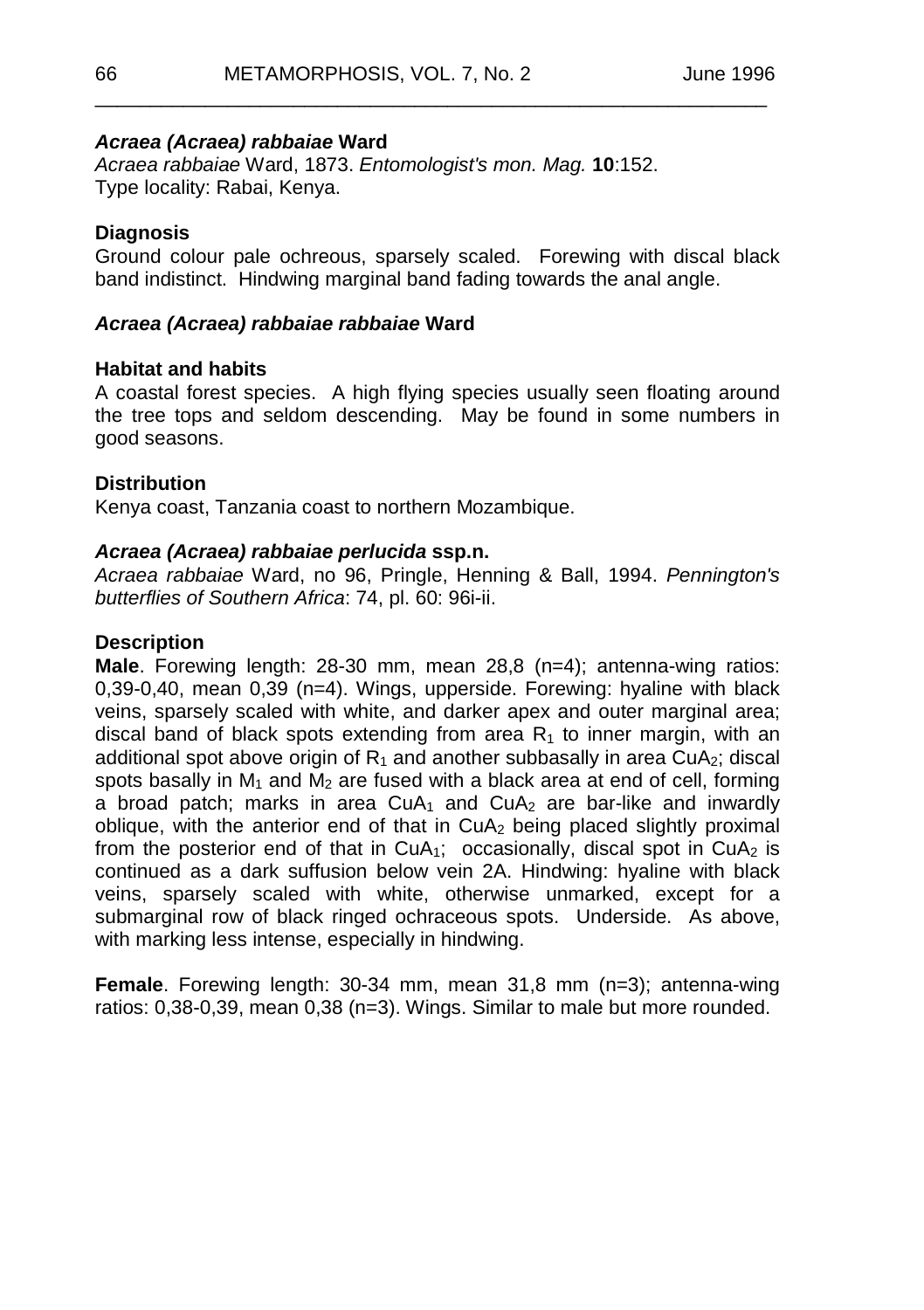#### **Material examined**

**Types**. Holotype , SOUTH AFRICA: Thembe, KwaZulu-Natal, 20.v.1993, S.E. Woodhall. Paratypes: 2 with same data; 3 Manguzi, near Kosi Bay, 11.x.1982, 10.x.1983, 6.vi.1989, G.A. Henning; 5 3 Tembe Elephant Reserve, KwaZulu-Natal, 21.v.1993, A.I. Curle, 7 Reserve, Zululand, 21.v.1993, M.A. Curle, 6 6 Tembe Elephant Reserve, KwaZulu-Natal, 21.v.1993, H.C. Ficq. Holotype in Transvaal Museum, Pretoria. Paratypes in the collections of S.E. Woodhall, W.H., S.F. & G.A. Henning and A.I. & N.I. Curle.

#### **Habitat and habits**

It is usually observed flying around tree tops but it occasionally descends to feed at flowers. Females are more often seen fluttering along forest edges where they appear to be searching for suitable plants on which to lay. It appears to be on the wing from September to June.

#### **Distribution**

This subspecies has been recorded from South Africa: KwaZulu-Natal: Krantzkop, Balgowan, Eshowe, False Bay near Hluhluwe, St Lucia, Thembe, Emanguzi Forest near Kosi Bay; Mpumalanga: Komatipoort; Gauteng: Zimbabwe: Lundi, Mutare, Vumba, Mount Selinda, Chipinga, Melsetter. Mozambique: Maputo, Dondo Forest. Also found in Malawi.

#### **Remarks**

This subspecies is distinctly different from nominate *rabbaiae*. The ground colour being hyaline sparsely scaled with white compared to the ochreous scaling of the nominate subspecies. The forewing discal band on *perlucida* is bold and distinct, the submarginal line on the hindwing is complete and distinct. All these marking are indistinct in the nominate subspecies.

#### **Acknowledgements**

Our thanks go to S.E. Woodhall, A.I. Curle, N.K. Owen-Johnston, P.J. Sharland, H.C. Ficq and our father Bill Henning.

#### **References**

- HENNING, G.A., 1993. Phylogenetic Notes on the African Species of the Subfamily Acraeinae (Lepidoptera: Nymphalidae) (Part 2). *Metamorphosis* **4** (1).
- LARSEN, T.B., 1991. *The Butterflies of Kenya and Their Natural History*, Oxford University Press.
- VAN SON, G., 1963. The Butterflies of Southern Africa, Part 3. *Transv. Mus. Mem.* No.14, Pretoria.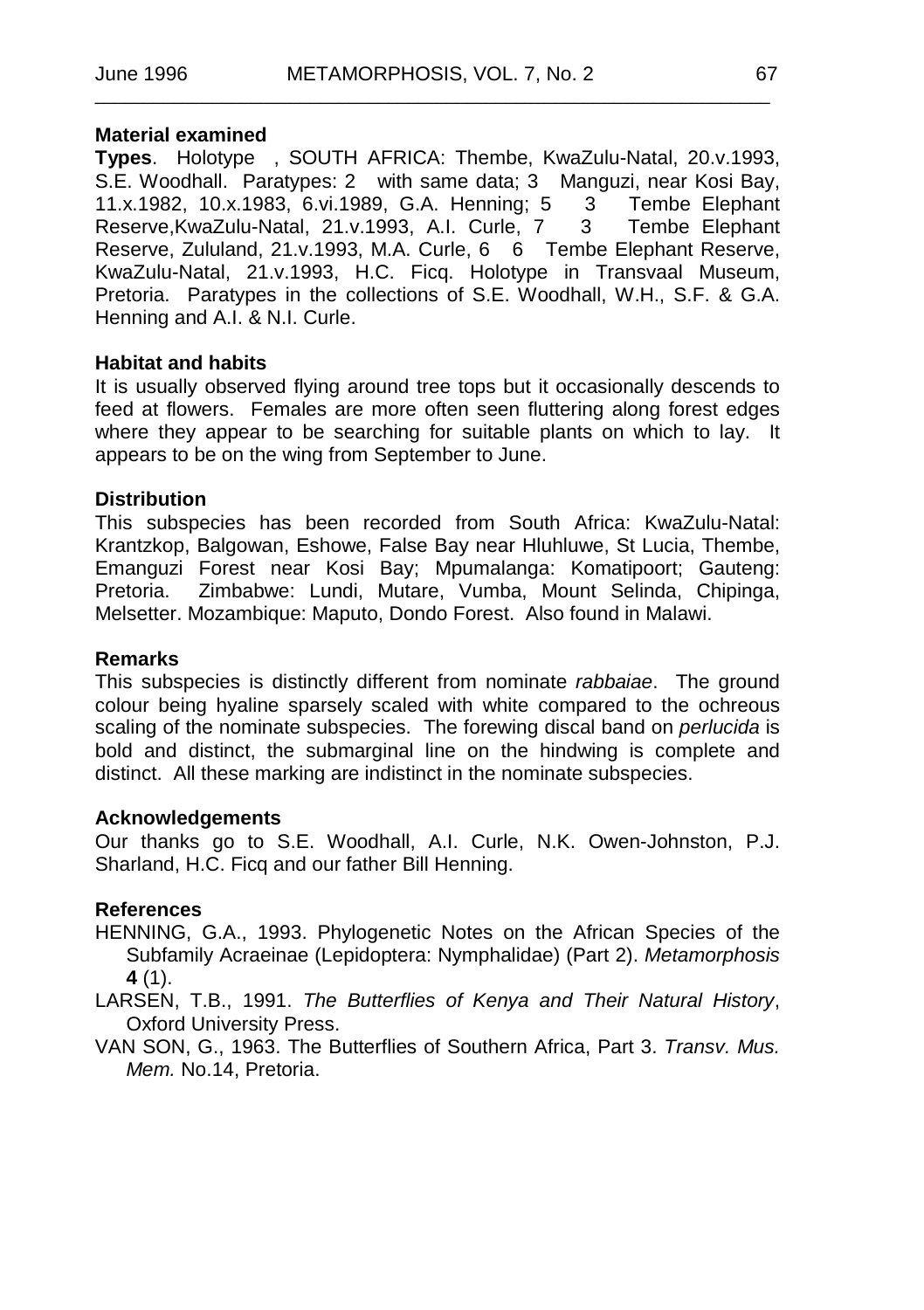#### **A REVOLUTION IN "SUGARING"**

\_\_\_\_\_\_\_\_\_\_\_\_\_\_\_\_\_\_\_\_\_\_\_\_\_\_\_\_\_\_\_\_\_\_\_\_\_\_\_\_\_\_\_\_\_\_\_\_\_\_\_\_\_\_\_\_\_\_\_\_\_

By Kenneth Gainsford 37, Aintree Mews, Milnerton Drive Milnerton, 7441, RSA.

& Bjarne Skule Rødovrevej 230, 2.mh. DK-2610 Rødovre, Denmark.

History shows many different ways of attracting moths and butterflies using their natural "lust" for sweet nutrients found in nature in the forms of nectar, honeydew and fluids from wounded trees etc.

Collectors have made hundreds of recipes over the last centuries, but a simple formula and a very simple way of presenting the attractive, sweet, alcoholic bait to the moths has proved very effective in Europe.

The method of using strings soaked in a sugar bait made from red wine and sugar are widespread amongst lepidopterists, who mainly hunt moths, but butterflies are also easily attracted.

Since some English lepidopterists noticed Hawkmoths as visitors to their wineglasses during the warm summer evenings, many ways of presenting sugar bait to moths have been tried. It is essential that the smell is easily dispersed in the surroundings, that the moths attracted are easily obtainable, but also important is where to put the bait when in use. The standard procedure has been to use bait in woodland areas where one finds naked tree trunks, onto which the bait is "painted" with a brush. A spot "the size of an open hand", as the old directions told, would prove suitable. But the painting procedure demands a bait not too thin, as it would float down the trunk, or drip away, or become absorbed by the bark. These drippings could attract unwanted guests from the ground (ants, beetles, slugs, woodlice etc.), disturbing the moths, but also many moths will find the drippings, and are difficult to locate in the dark. The latter problem gives a short effective period for the bait as it dries out and loses its smell. Others tried to get around the problem of needing tree trunks by using apple slices, dried, with the centre cut out, and then soaked in sugar bait. These slices could then be hung from any small twig, and was probably the first attempt to sugar along hedges and bushes.. Others made creative devices of wooden boards onto which pieces of material were nailed. The material was soaked in sugar bait, and the wooden boards hung from branches, or as I (BS) saw around 1970 in Denmark, nailed directly to the tree trunk, which of course, is very unhealthy for the tree.

Others, when in open land, i.e. grassland, simply took a handful of grass, still with its roots, made a knot in the top, and painted the bait onto the compressed mass of grass.

Then in Sweden in the mid-eighties, the collectors started to use strips of linen for sugaring. Soaked in sugar bait and hung from the twigs and branches of trees and bushes. The problem with these strips was their width, as the moths could easily hide in the folded and curled material. Then from the Danish lepidopterists evolved the "sugar strings". Should a name be associated with this "new way", it should be Michael Fibiger, who apart from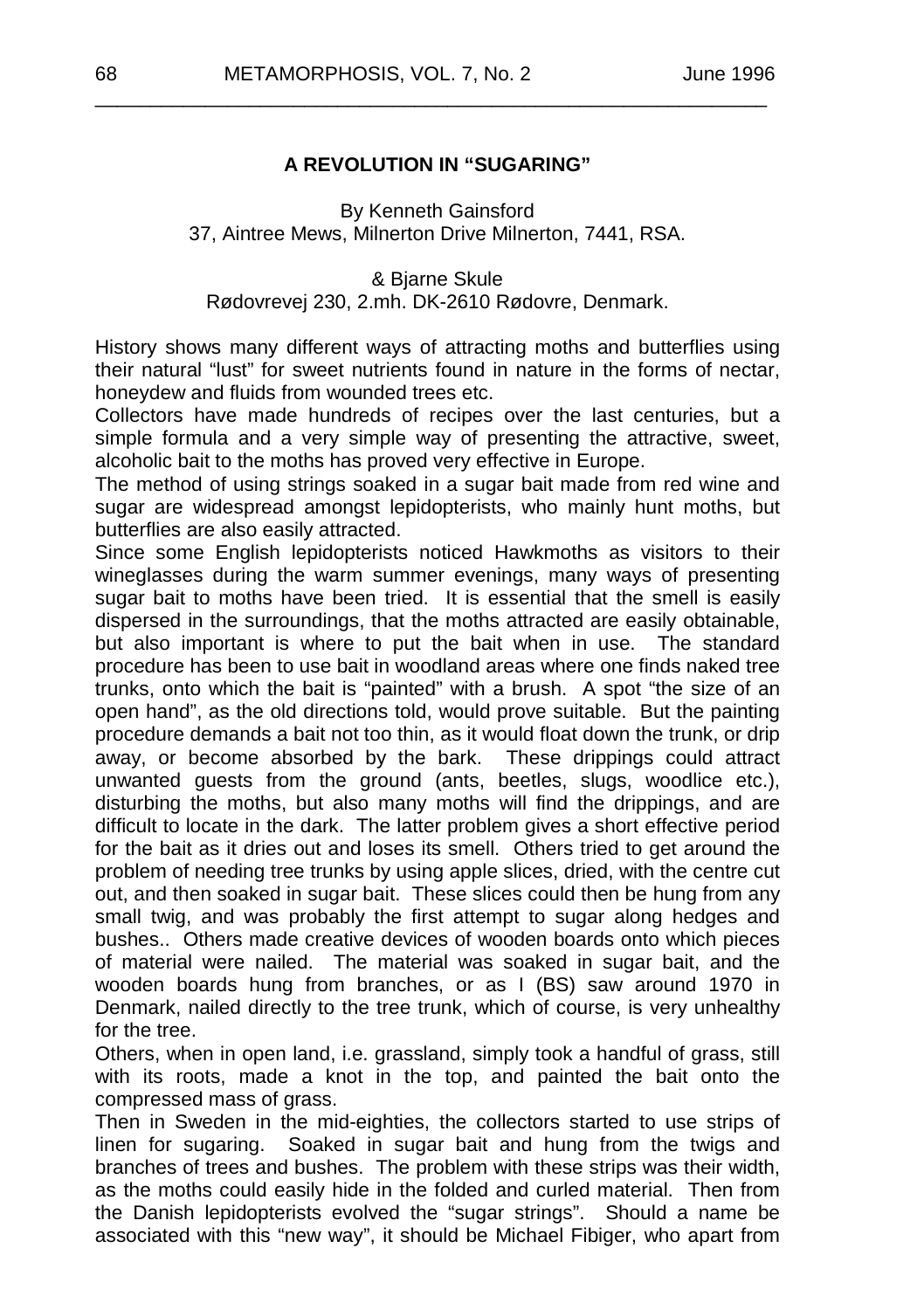being a superior lepidopterist with many important works to his name (Noctuidae Europaea for example), always tries new methods while they are still thoughts for most other people.

One would also often like to attract butterflies, but with the "trunk painting" method, the bait will usually be in the shade, which of course is not the best place to find butterflies. The strings are easily hung in direct sun, and the authors have seen many Nymphalids and Satyrids visiting. Genera like *Vanessa*, *Cynthia*, *Polygonia*, *Charaxes* and *Hipparchia* are the most commonly seen. Wasps, hoverflies and other diurnal insects also like the bait.

The sugar baited strings have many advantages when compared to the old sugaring method of "Tree painting", as one always has to rely on the correct size of tree, stem, pole etc. to paint. You also do not need to consider the thickness of the bait.

We summarise the advantages of sugar baited string thus:-

- The strings can be hung on any thin branch of a tree, bush, or even stiff  $\mathbf{r}$ grass.
- The strings leave no unsightly black blotches.  $\overline{a}$
- They can be hung wherever one chooses, even in the middle of an open  $\ddot{\phantom{a}}$ field with no trees (simply place a bamboo stick in the ground).
- It has been found that the sugar baited strings attract much more lepidoptera than other methods.
- In periods with little wind, the spreading of the smell is a problem. BS has found that sugaring thin trees on windless nights is much better than larger trunks. The smell can be spread from tree hanging strings under all wind conditions.
- It is also as easy to use strings for butterfly hunting.

#### **Method**

The best strings to use are of natural fibres (i.e. Sisal). The amount depends on the number of strings the collector wishes to place in a given area. We prefer the strings to be not too thick, as they may get stiff and be difficult to hang. A diameter of 5 - 8mm is suitable, cut into lengths of about 100cm. Tie a knot in each end to prevent fraying. You can also tie a knot in the centre of each string, which prevents the string from slipping to the ground.

A new sisal string is stiff, and will not absorb any of the bait. To make it softer and absorbent, boil the string in water twice for 10 minutes. The result is brown water and soft string. The bait is normally kept in a 10l plastic bucket with a tight fitting lid (a paint bucket is ideal). The pieces of string should be placed into the bait mixture with one end sticking out, to make it easier to handle. They will soak up the mixture in a few days, and can then be transported in a plastic bag with the dry ends sticking out. The strings can be kept in the bait, and because of the high sugar content they do not start to rot and disintegrate. One will get a little sticky when hanging out the strings, so a canister of water is a must for expeditions.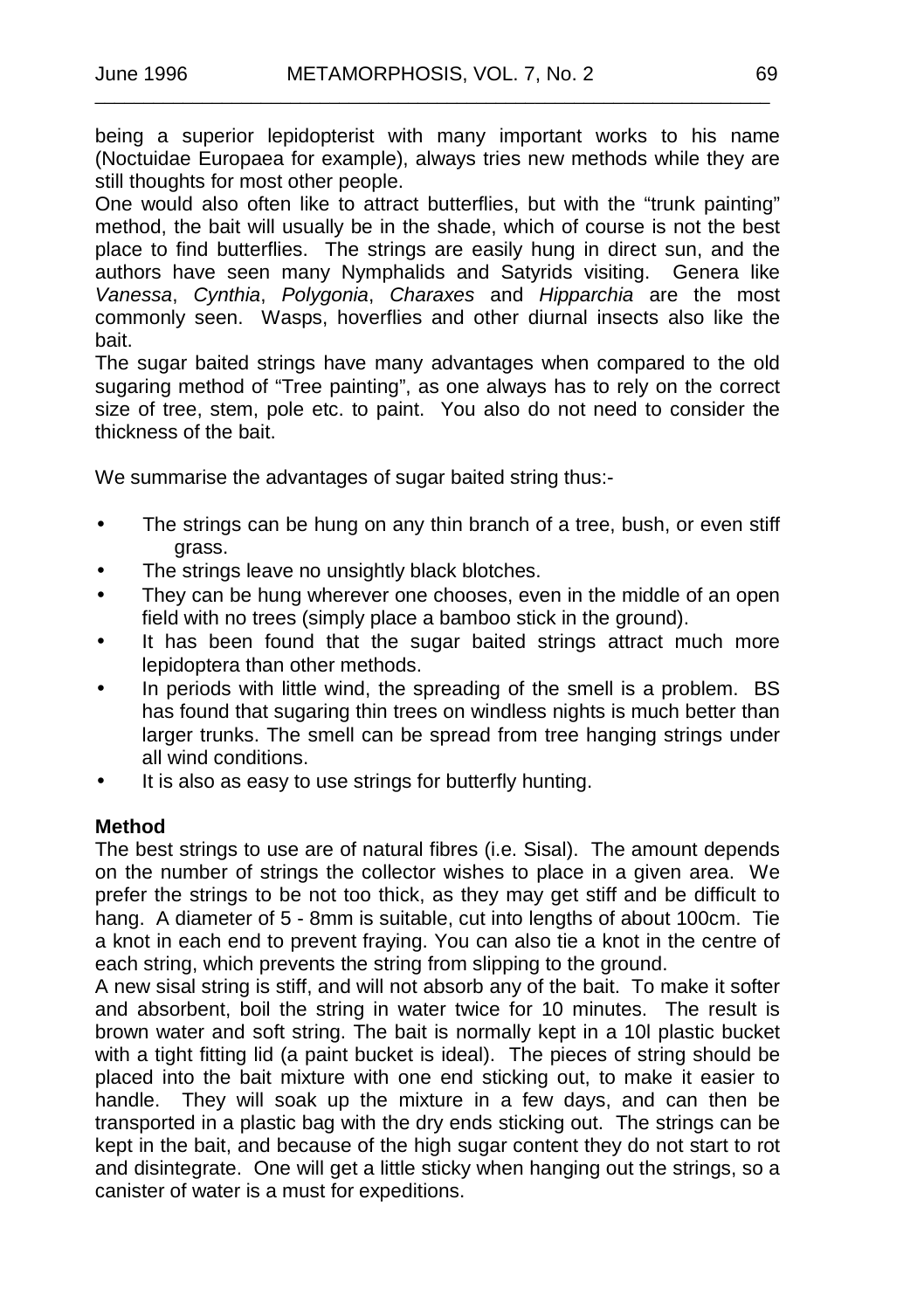Hang the baited strings a little while before the flight period starts. Some species are crepuscular and it is better to hang the strings an hour before. If you hang the strings after dark, the results vary. When approaching the strings, place the net under them, as the moths tend to drop off when you approach with a light. To gather a specimen, simply hold a killing jar close to the specimen, and flick it into to jar.

\_\_\_\_\_\_\_\_\_\_\_\_\_\_\_\_\_\_\_\_\_\_\_\_\_\_\_\_\_\_\_\_\_\_\_\_\_\_\_\_\_\_\_\_\_\_\_\_\_\_\_\_\_\_\_\_\_\_\_\_\_

A string of about 8mm diameter contains enough bait to last all night, depending on temperature and wind conditions, but you may have to soak the strings from time to time when used in daytime. In some weather conditions, a thick sisal string may be left out for several nights. When left unsupervised for long periods, the strings may be carried away by cows and other various fauna.

#### **Bait**

Many differing baits can be used, and it is up to the collector to try various combinations of ingredients. The simplest and easiest method is to take one liter of cheap red wine, and add 1Kg of sugar and stir until dissolved. It is difficult to dissolve all of the sugar, but stir from time to time over a few days. When you have started to use the bait, remember to add more win and sugar from time to time to prevent the bait from fermenting.

#### **When to do the sugaring**

KG has found that the best results are encountered on dark nights with a slight wind. The wind aides the moths to smell the bait over greater distances, but sometimes in strong winds, the results can be fantastic. Sugaring is most effective when competition from greenfly and flowering plants is low. In early spring and late autumn, we have nights of 5 - 7 C with rains in Scandinavia. On such nights, you may find upwards of 100 specimens per metre of string! You may not find anything interesting, but you at least go back home knowing that you have at least fed a lot of moths, making them fitter to produce more offspring for the benefit of the ecosystem, and the collectors of the future.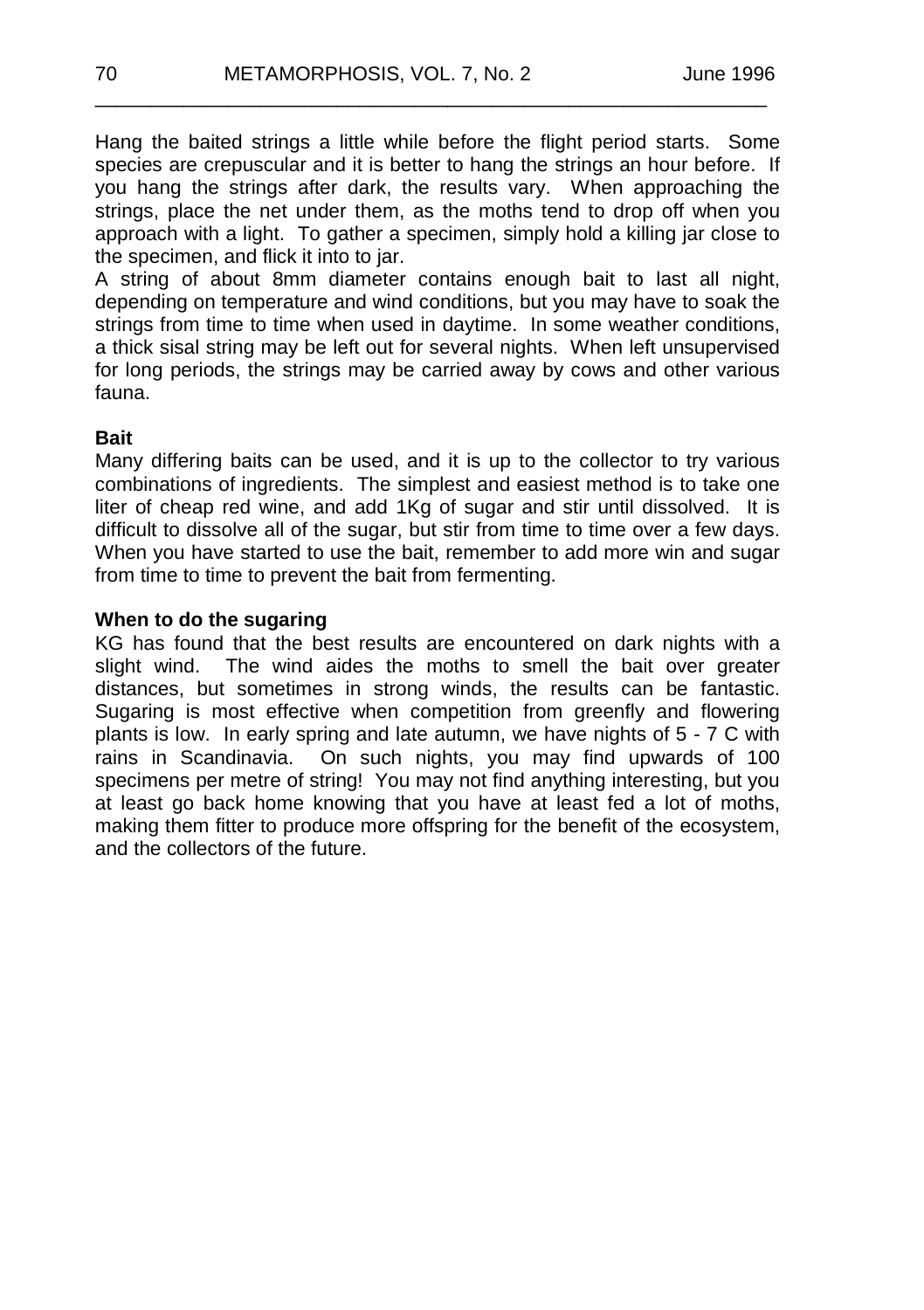#### **A REVIEW OF THE** *HYALITES (AURACRAEA) ANACREON* **SPECIES COMPLEX IN SOUTHERN AFRICA WITH DESCRIPTIONS OF TWO NEW SPECIES AND TWO NEW SUBSPECIES.**

By G.A. Henning & S.F. Henning Harry Lawrence Street, Florida Park 1709, South Africa

**Abstract:** The *Hyalites (Auracraea) anacreon* species complex in southern Africa is reviewed. Two new species, *H. (A.) alalonga* and *H. (A.) parei* are described, as well as two subspecies, *H. (A.) parei orangica* from Malawi and *H. (A.) induna salmontana* from the Zoutpansberg, Northern Province.

Considerable research has been conducted on this species complex in Southern Africa but a great deal still needs to be done, particularly with regard to life histories. The following review is a contribution towards our understanding of this complex.

The group was previously reviewed by Henning, 1993 and van Son, 1963.

KEY TO THE SOUTHERN AFRICAN SPECIES OF THE SUBGENUS *AURACRAEA*

- 1. Hindwing upperside without distinctly spotted marginal band .. *rahira* Hindwing upperside with distinctly spotted marginal band .. *anacreon* complex -2
- 2. Forewing upperside apex broadly black ... 3 Forewing upperside apex not broadly black ... 4
- 3. Distal portion of abdomen unspotted .. *bomba* Distal portion of abdomen spotted .. *induna*
- 4. Margin of hindwing upperside with narrow spots, marginal spots of hindwing underside lighter than ground colour, forewing not greatly elongated .. 5 Margin of hindwing upperside with rounded spots, marginal spots of hindwing underside of ground colour, forewing greatly elongated ... *alalonga*
- 5. Forewing marginal spots indistinct, female resembles male .. *parei* Forewing marginal spots distinct, female distinctly different from male .. *anacreon*

#### *Hyalites (Auracraea) anacreon* **(Trimen).**

*Acraea anacreon* Trimen, 1868. *Trans. ent. Soc. Lond.* **1868**:77. Type Locality: "Kaffraria", Eastern Cape, South Africa.

A species restricted to Southern Africa (Henning, 1993). Recorded from South Africa and Zimbabwe.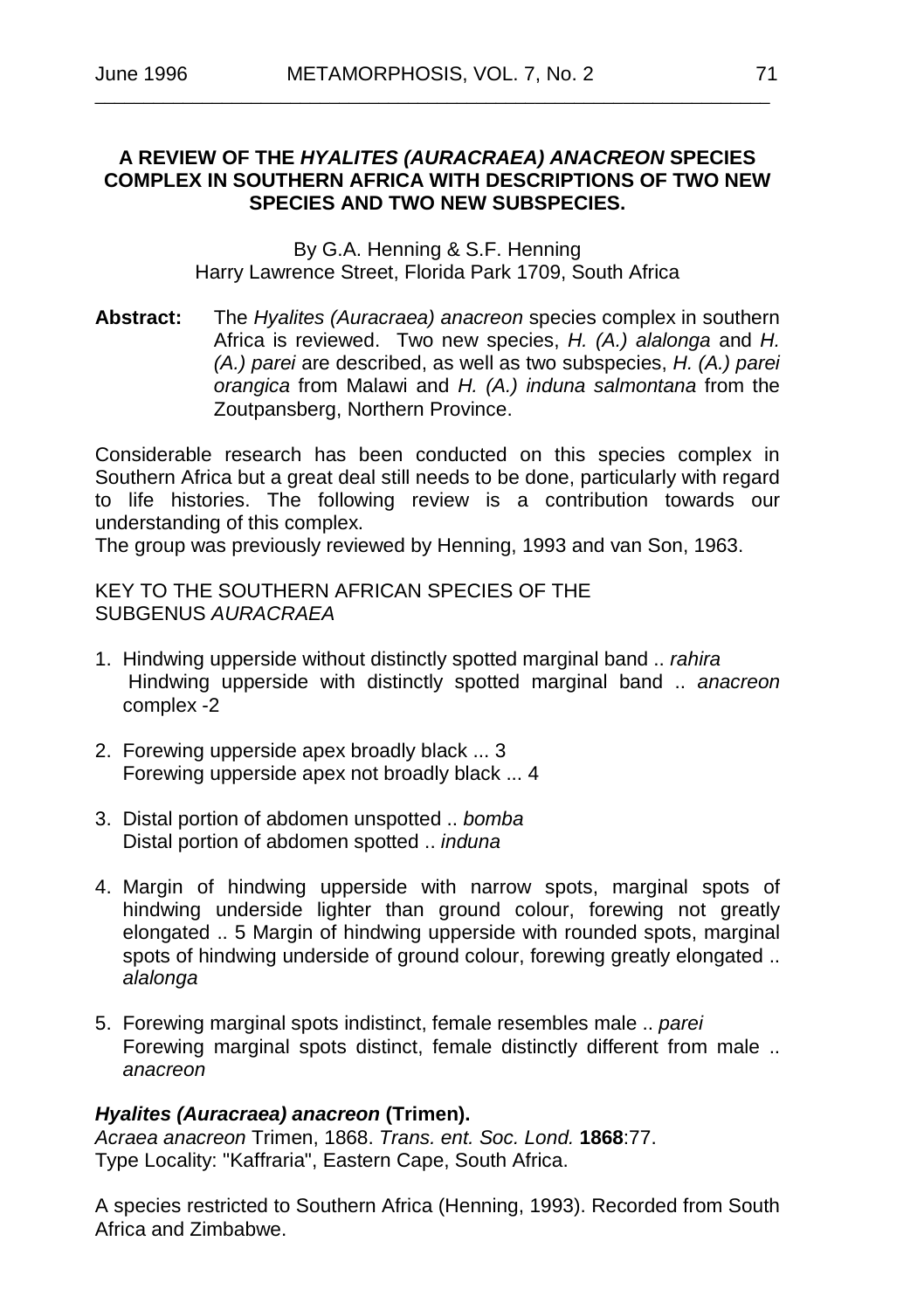### **Diagnosis**

The original description of the male states: Fulvous-ochreous; each wing with a discal transverse row of black spots, and a black hind-marginal border marked with spots of the ground colour.

\_\_\_\_\_\_\_\_\_\_\_\_\_\_\_\_\_\_\_\_\_\_\_\_\_\_\_\_\_\_\_\_\_\_\_\_\_\_\_\_\_\_\_\_\_\_\_\_\_\_\_\_\_\_\_\_\_\_\_\_\_

Female distinctly different from the male, upperside markings as in the male but with ground colour of forewing dusky greyish-brown to burnt orange, paler postdiscally with the marginal spots orange. Hindwing orange to brownishorange.

The undersides of both sexes have the marginal spots of the hindwing paler than the ground colour, often distinctly ochreous-white.

#### **Habitat and habits**

A marsh and riverine species found where the food-plant grows. Specimens will fly back and forth along river banks where their food-plant is found. They do not wander far from the habitat and in good seasons can therefore be found in numbers. They fly around the plants fairly steadily seldom exhibiting a burst of speed unless disturbed. The plants are often quite low and the butterflies keep to the height of the plants or lower. When flying any distance they fly swiftly, close to the ground. Females fly slower and often flutter about the food-plant searching for suitable places to lay eggs. Both sexes feed on flowers growing near the food-plants. Specimens settle frequently, often on the food-plants, and bask in the sun with open wings. Flight period recorded from October to May but often single brooded emerging in February. The larval food plant is *Cliffortia linearifolia* Eckl. & Zeyh. (Rosaceae).

#### **Distribution**

From the Amatola Mountains in the Eastern Cape through the KwaZulu-Natal midlands and Drakensberg, westwards across Gauteng to Groot Marico and Rustenburg in the North West Province, and northwards through Swaziland to Dullstroom and the Blyde River in Mpumalanga.

#### *Hyalites (Auracraea) alalonga* **sp. n.**

*Acraea anacreon* Trimen, 1868. *Trans. ent. Soc. Lond.* **1868**: 77. as Var 'A' (Trimen, 1887).

#### **Description**

**Male**. Forewing length: 28,5-36,5 mm, mean 31,5 mm (n=4); antenna-wing ratios: 0,40-0,43, mean 0,42 (n=4). Forewings greatly elongated. Upperside. Forewing: bright golden-orange becoming paler distally; black markings consist of a spot in cell at two-thirds from base, a discocellular bar, a discal series of spots, rectangularly bent in area  $M_2$ , with spot in CuA<sub>2</sub> shifted outwards, and a submarginal band forming inner edge of marginal spots, which are separated by black streaks on the veins; submarginal band gradually tapers towards inner margin and is occasionally reduced or absent below vein CuA2. Hindwing bright golden-orange, usually blackened at base except in costal area; the black extends through basal one-third of cell and areas  $CuA<sub>2</sub>$  and  $2A$ ; cell with spot at three-quarters from base; discal series,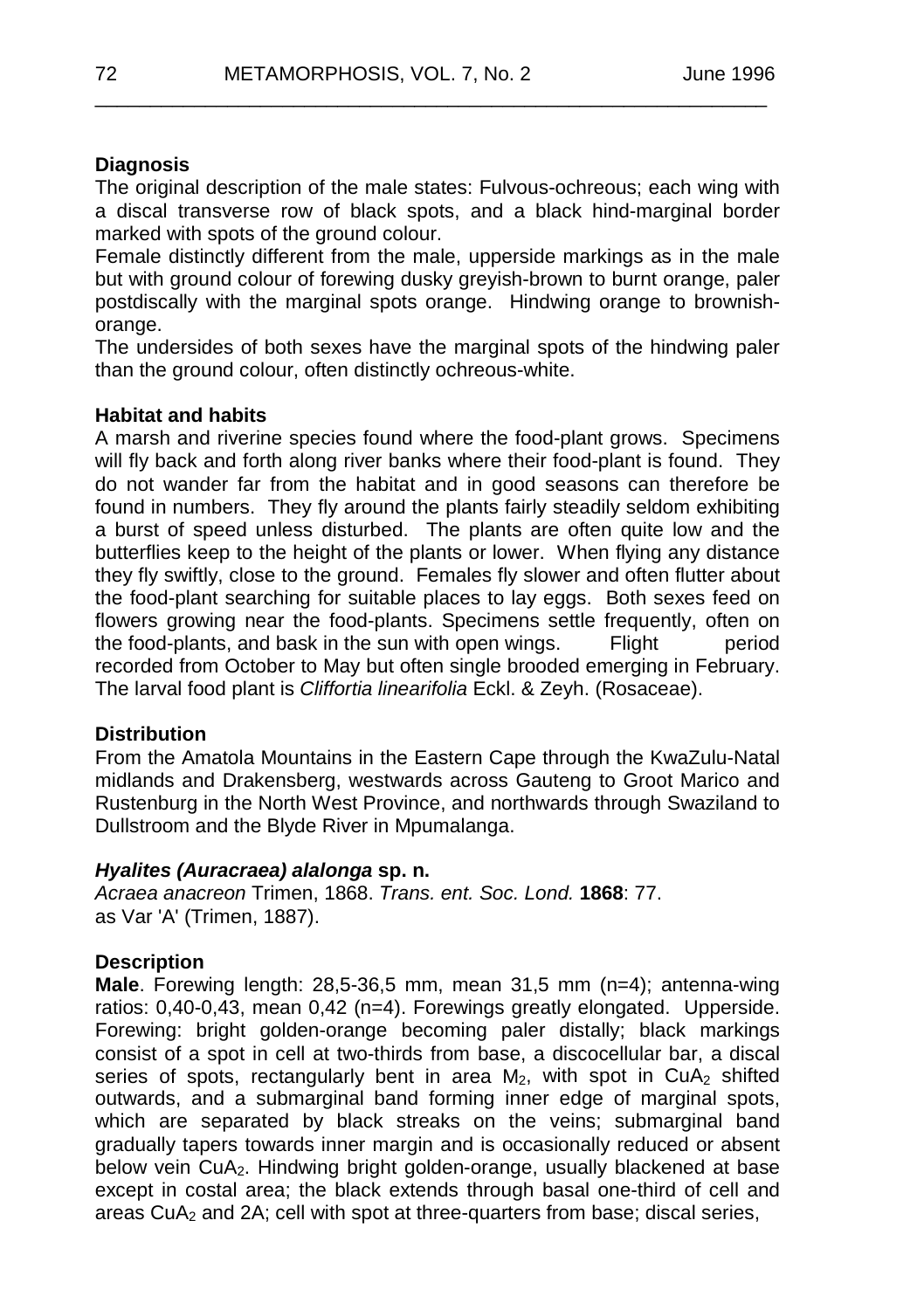



**Uppersides: Hyalites (Auracraea) anacreon** (Swaziland) – 1 ♂, 2 ♀ *H. (A.) alalonga –* 3 ♂ Holotype, 4 ♀ Paratype. **Undersides:** *H. (A.) anacreon* (Swaziland) – 5 ♂, 6 ♀ *H. (A.) alalonga –* 7 ♂ Holotype, 8 ♀ Paratype.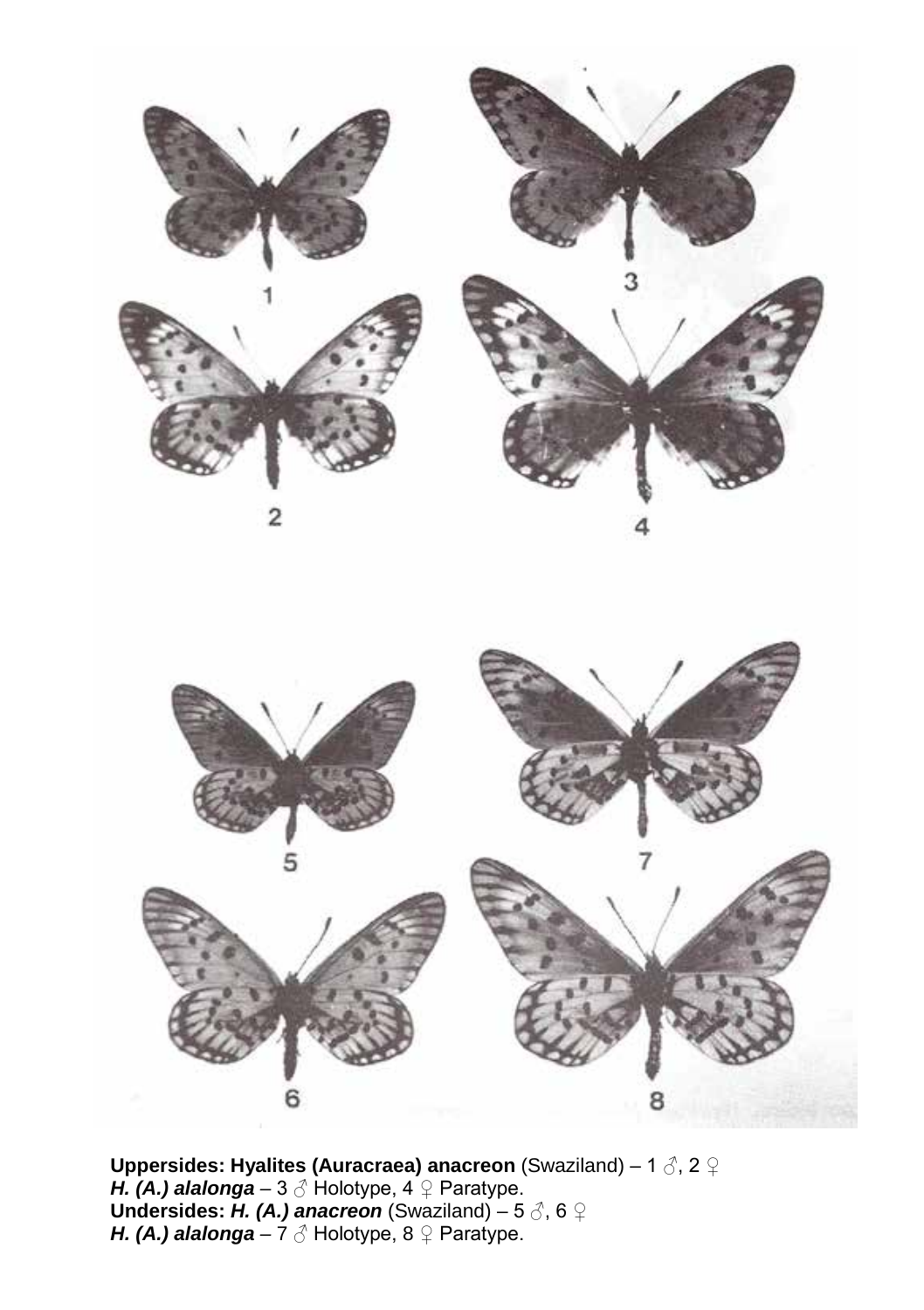



**Uppersides:** *Hyalites (Auracraea) anacreon* – 9 ♂ (Nyanga, Zimbabwe); 10 ♂ (Verloren Valei, Mpumalanga) ; 11  $\beta$  (Bushman's Nek, KZN); 12  $\beta$  (Rustenburg, North-West); 13 (Witpoortjie, Gauteng); 14 ♂ (Rosetta, KZN). *H. (A.) alalonga* 15 ♂ (Wolkberg, Northern Province); 16 ♂ (Stoffberg, Mpumalanga); 17 ♂ (Karkloof, KZN). **Undersides:** *H. (A.) anacreon* 18–23 as in 9–14; *H. (A.) alalonga* 24–26 as in 15–17.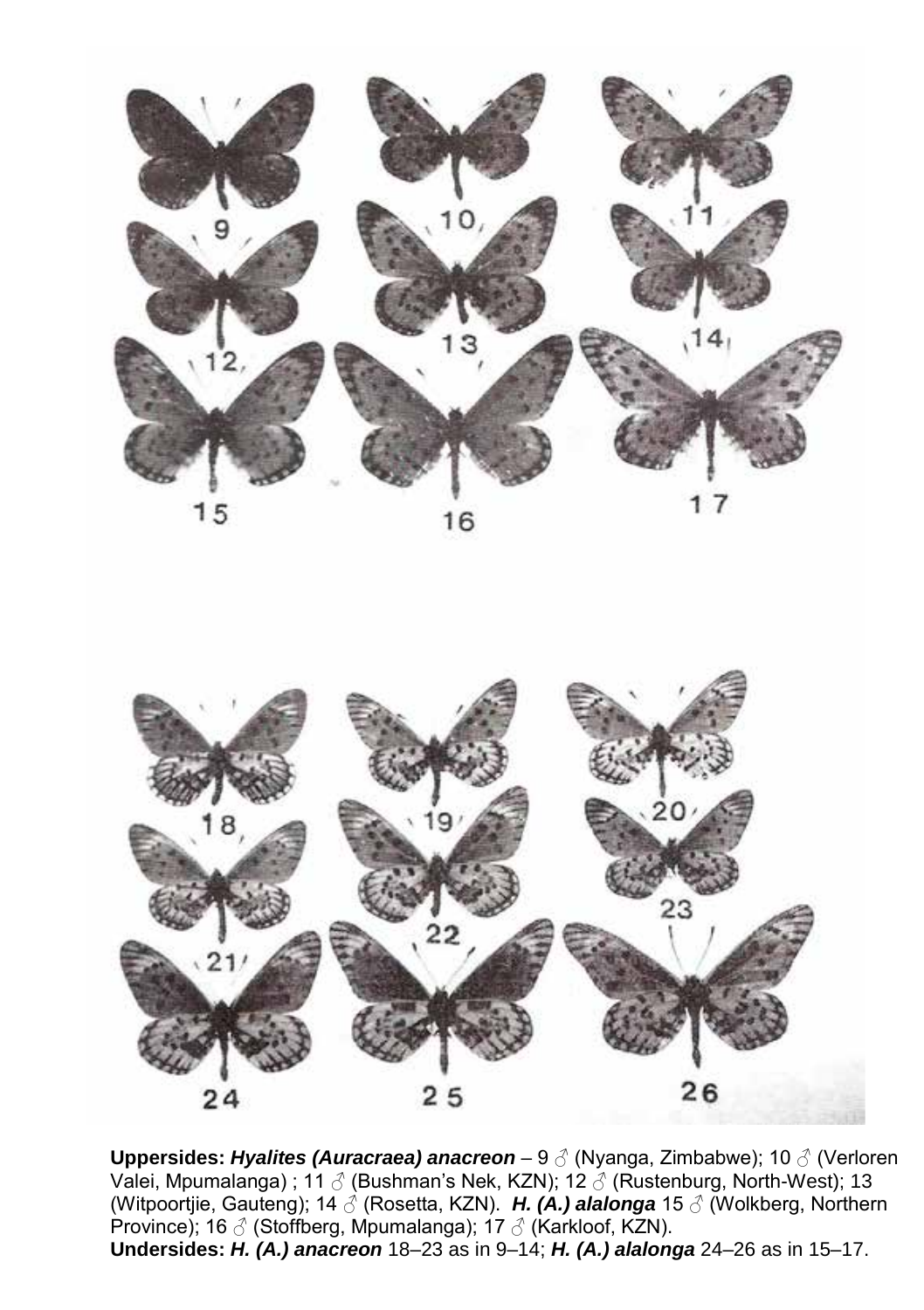

30



#### **Uppersides:** *Hyalites (Auracraea) parei parei* 27♂ Holotype;

*H. (A.) parei orangica* 28 ♀ Paratype (brown form); 29 ♂ Holotype; 30 ♀ (orange form) **Undersides:** *H. A.) parei parei* 31 ♂ Holotype; *H. (A.) parei orangica* 32 ♀ Paratype (brown form) 33  $\oslash$  Holotype; 34  $\oslash$  Paratype (orange form).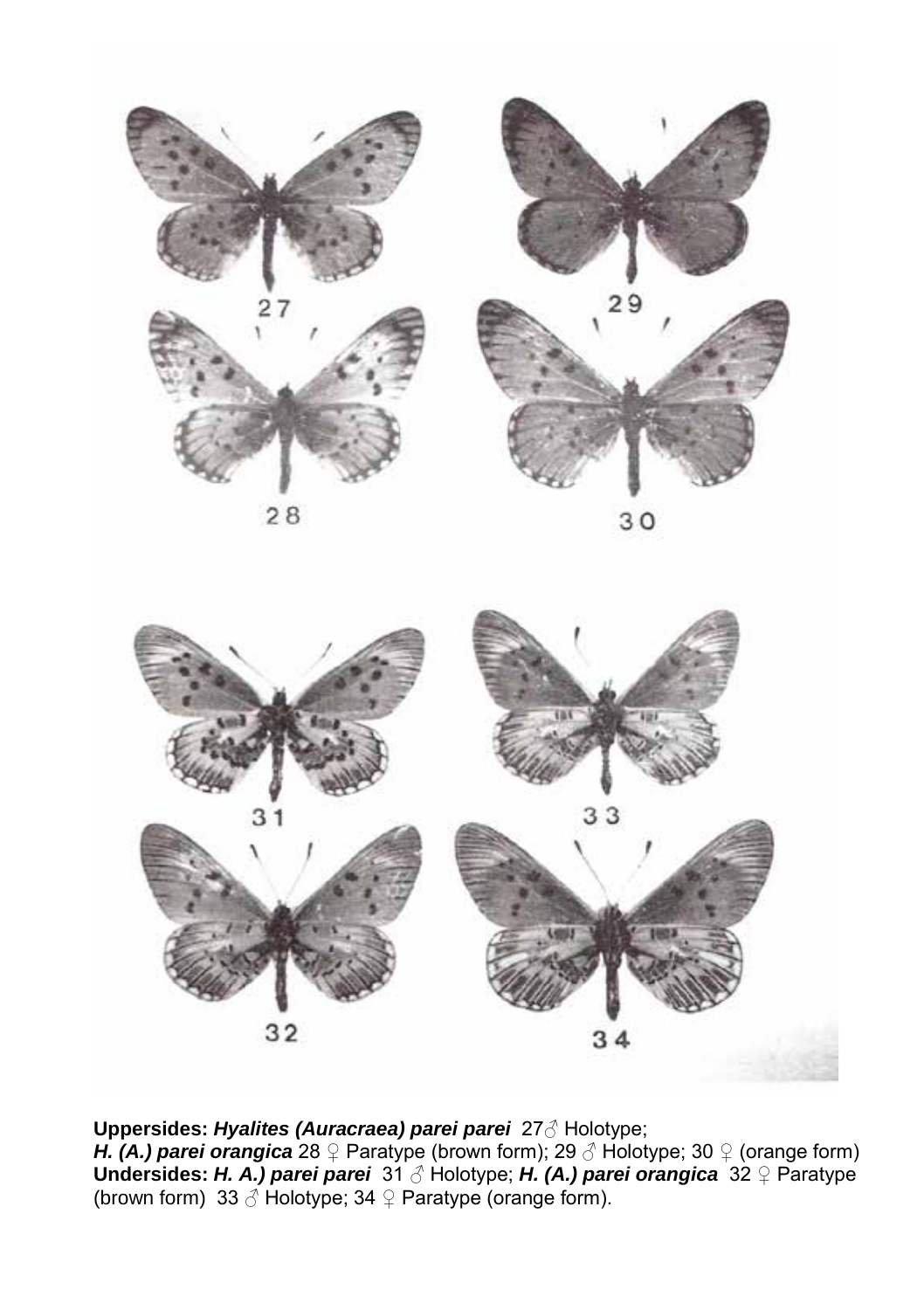









38



**Uppersides:** *Hyalites (Auracraea) induna induna* 35♂; 36 ♀ *H. (A.) induna salmonata* 37 ♂ Holotype; 38 ♂ Paratype **Undersides:** *H. A.) induna induna* 39 ♂; 40 ♀. *H. (A.) induna salmonata* 41 ♂ Holotype; 42 ♀ Paratype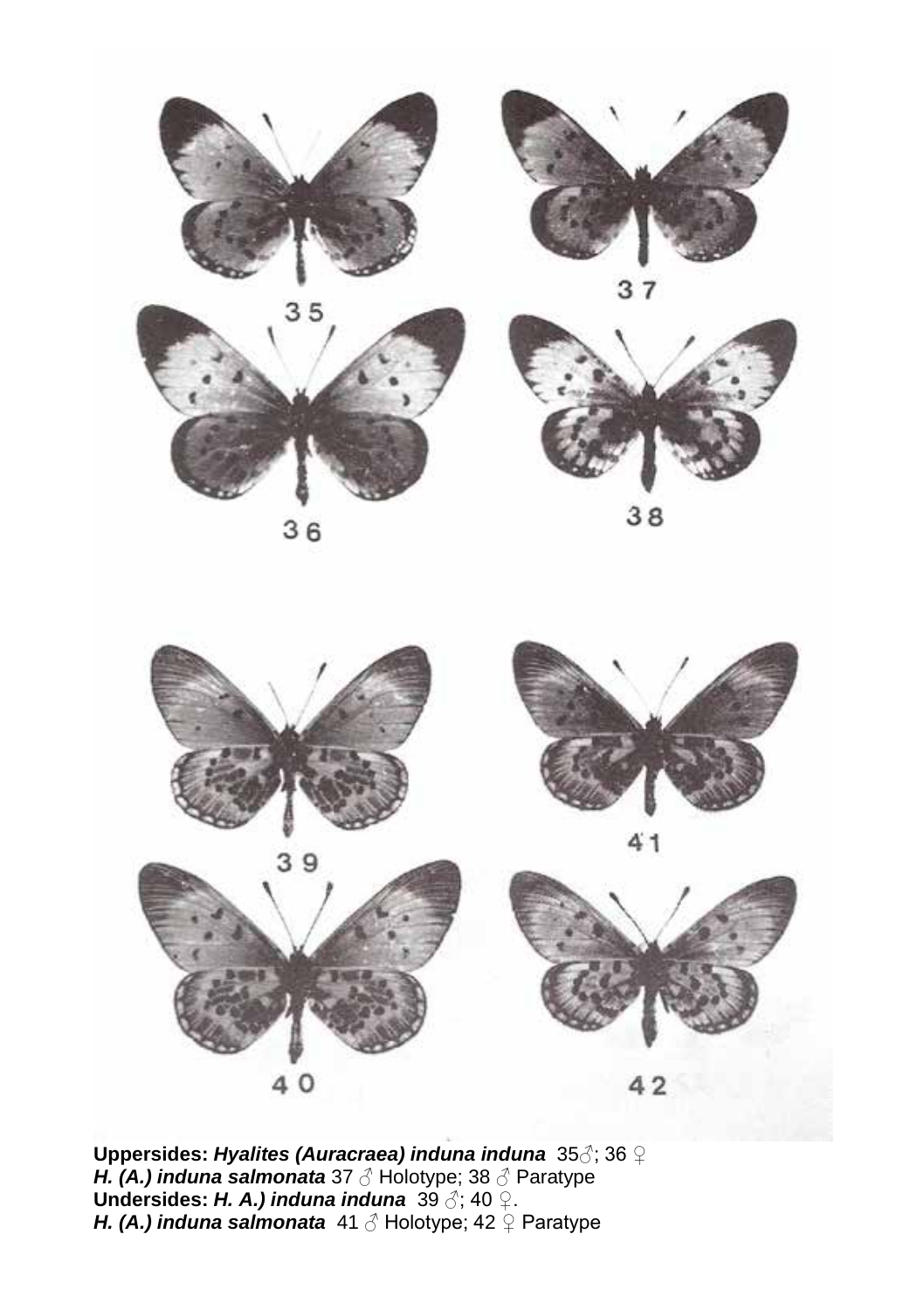\_\_\_\_\_\_\_\_\_\_\_\_\_\_\_\_\_\_\_\_\_\_\_\_\_\_\_\_\_\_\_\_\_\_\_\_\_\_\_\_\_\_\_\_\_\_\_\_\_\_\_\_\_\_\_\_\_\_\_\_\_\_\_\_\_\_\_\_\_\_\_\_\_\_

rather regularly excurved, except for spot in  $CuA<sub>1</sub>$  which is slightly shifted basad; a median row of confluent spots from origin of vein CuA<sub>2</sub> to vein 2A. Underside. Forewing: light ochreous-white with orange from base to postdiscal area; black markings as above, but submarginal band reduced to spots on the veins. Hindwing: light ochraceous-white with some reddish-pink suffusion at end of cell and between median and discal spots below cell; black spots as on upperside, but marginal band reduced to a thin scalloped line and black streaks on veins more prominent. Marginal spots of ground colour.

**Female**. Forewing length: 28,8-36,5 mm, mean 31,6 mm (n=3); antenna-wing ratios: 0,36-0,38, mean 0,37 (n=3). Wings, upperside. Forewing: similar to male but ground colour greyish, with a whitish suffusion distal to postdiscal spots  $R_5$ ,  $M_1$  and M2; marginal spots orange; black markings as in male but often better developed. Hindwing: varies from golden-orange to fawn with dark markings usually better developed than in male. Underside. Similar to male but with forewing pale greyish-brown from base to postdiscal area.

#### **Material examined**

**Types**. Holotype , SOUTH AFRICA: Mpumalanga: Three Rondavels, Swadini, 17.iv.1987, G.A. Henning. Paratypes: 14 2 with same data, 3 same data but 15.iv.1987; 5 2 Blyde River Canyon, 14.iv.1985, G.A. Henning; 3 1 Blydepoort Nature Reserve, 13.xii.1985, G.A. Henning. Holotype in the Transvaal Museum, Pretoria. Paratypes in the collection of W.H., S.F. & G.A. Henning.

Other material examined. KwaZulu-Natal: Karkloof, Champagne Castle. Mpumalanga: Stoffberg, Long Tom Pass, Graskop, Mariepskop. Northern Province: Wolkberg, Woodbush, Haenertsburg.

#### **Habitat and habits**

A montane grassveld species, apparently not restricted to close association with foodplants as is the case with the closely related *anacreon*. Males fly fast and direct, exhibiting a strong patrolling behaviour. Males will continuously patrol a course, often over stretches of fairly barren grassveld, with a number of males following the same patrol. One such course monitored was along a dry river bed high up on a steep, barren slope. The males would fly at speed up the one side of the gully, turn at the top and fly down the other side. At the site in question they were flying an anti-clockwise course. At other sites the patrolling behaviour is not as evident and males fly swiftly over extensive stretches of bushy hillside. Females are not as evident as with *anacreon* and they have been recorded flying more randomly than do the males. Observations show that this species does not settle frequently but rests as it glides down the hillsides. They can be seen feeding on flowers. The species is apparently double brooded with emergences in December and April.

It has possibly evolved in the northern portion of the range of a common ancestor. The southern aggregate, *anacreon*, has probably spread its range northwards and now overlaps with *alalonga* over its range indicating that the two taxa have speciated.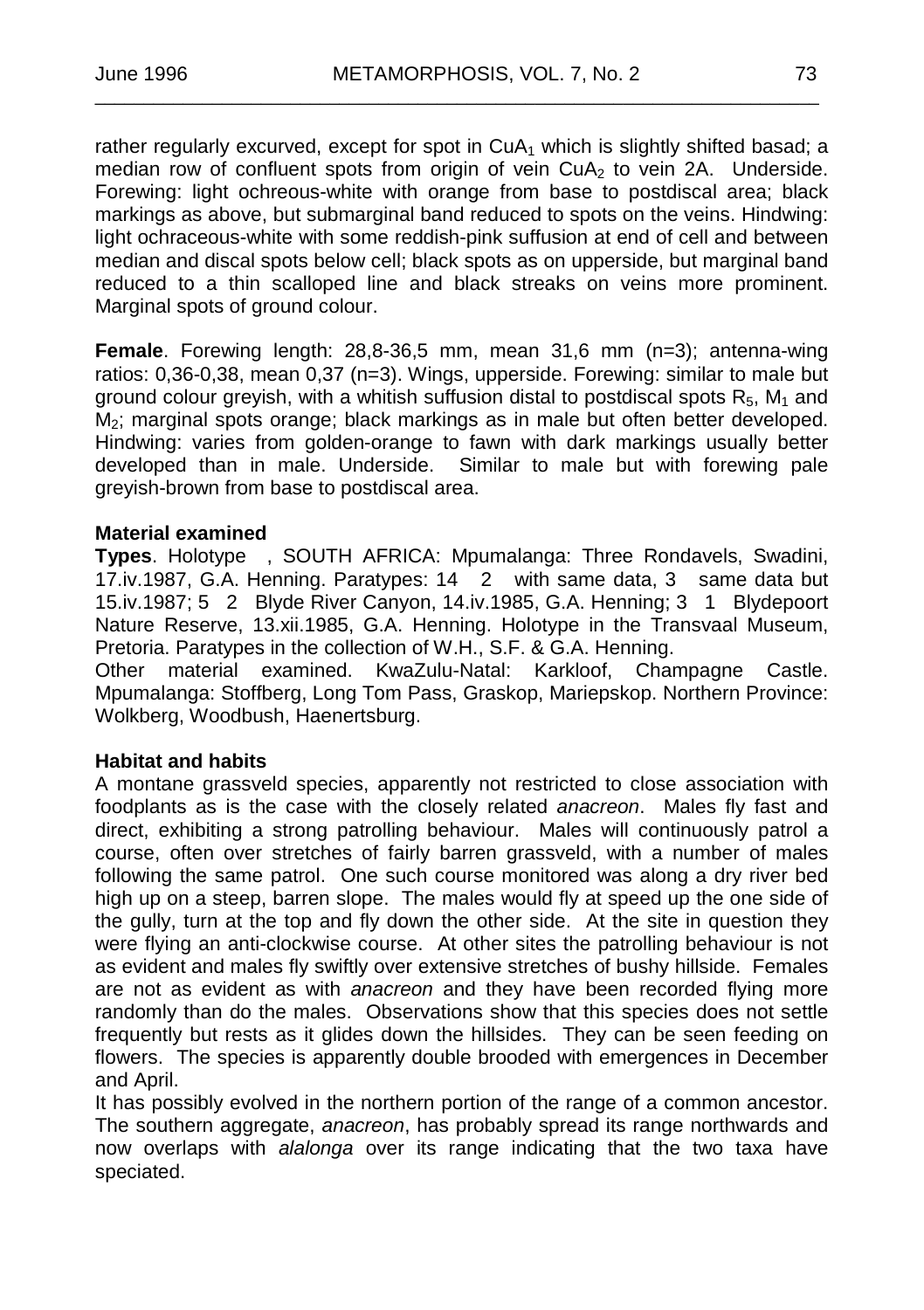#### **Distribution**

From the high elevations of Mpumalanga, along the Drakensberg escarpment and on the mountains to the west of Stoffberg. Isolated populations are also found in the KwaZulu-Natal midlands, Karkloof to Champagne Castle, and on the Wolkberg in the Northern Province.

\_\_\_\_\_\_\_\_\_\_\_\_\_\_\_\_\_\_\_\_\_\_\_\_\_\_\_\_\_\_\_\_\_\_\_\_\_\_\_\_\_\_\_\_\_\_\_\_\_\_\_\_\_\_\_\_\_\_\_\_\_\_\_\_\_\_

#### **Remarks**

Its general appearance is very similar to *anacreon* and was designated Var. A by Trimen in 1887. Its distribution precludes the option of a subspecies of *anacreon*, and in certain localities the species fly side by side. Its distinctive elongate wing shape and large, rounded hindwing marginal spots are characteristic. The marginal spots on the hindwing underside are of the ground colour while those of *anacreon* are lighter. The valve on the male genitalia is proportionally longer than *anacreon*, being as long as the tegumen, whereas the valve of *anacreon* is about three quarters the length of the tegumen. The apex of the valve is also rounded and not pointed as in *anacreon*. The aedeagus narrows appreciably distally, *whereas in anacreon* it does not narrow as much. Its flight and habits are also clearly different from *anacreon*. In *anacreon* the selected habitats are almost exclusivly marshy valleys or river banks with the foodplant, Cliffortia linearifolia. Its flight among the foodplants is slow and fluttering. In contrast *alalonga* flies fast and strongly over montane grassveld areas without any indication of a possible foodplant. Males often ascend and descend steep gullies in their territorial flights. While *Cliffortia* may be present in the area it is not attended to as in *anacreon*. The larval food plant has been reported as a species of *Aeschynomene* (Fabaceae).

#### *Hyalites (Auracraea) parei* **sp. n.**

#### **Description**

**Male**. Forewing lengths: 23,0-27,7 mm, mean 26,0 (n=6); antenna-wing ratio: 0,44-0,46 mm, mean 0,45 (n=6). Wings, upperside. Forewing: bright orange becoming slightly paler distally; black markings consist of a spot in cell at two-thirds from base, discocellular bar, a discal series of spots, rectangularly bent in area  $M_2$ . with the spot in  $CuA<sub>2</sub>$  shifted distally; black submarginal band from costa to vein CuA1; veins blackened distally at apex; outer margin black. Hindwing: bright orange usually blackened at base, except in costal area, the black covering basal half of cell and basal one-third of area  $CuA<sub>2</sub>$  and  $2A$ , not reaching inner margin; spot in cell at three-quarters from base; a discal series, rather regularly excurved, except for spot in  $CuA<sub>1</sub>$  which is slightly more basad; usually a median row of spots from origin of vein CuA2 to vein 2A; orange submarginal spots ringed by variable amounts of black. Underside. Forewing: bright orange basally becoming more ochreous distally; subapical area with light ochreous-white streaks in areas  $R_1-M_2$ ; veins at apex and outer margin blackened; black spotting as on upperside. Hindwing: light ochreous-white with dark pink subbasal and median areas; postdiscal area with bright orange internervular streaks; submarginal greyish-white spots ringed with black; veins blackened in distal third of wing.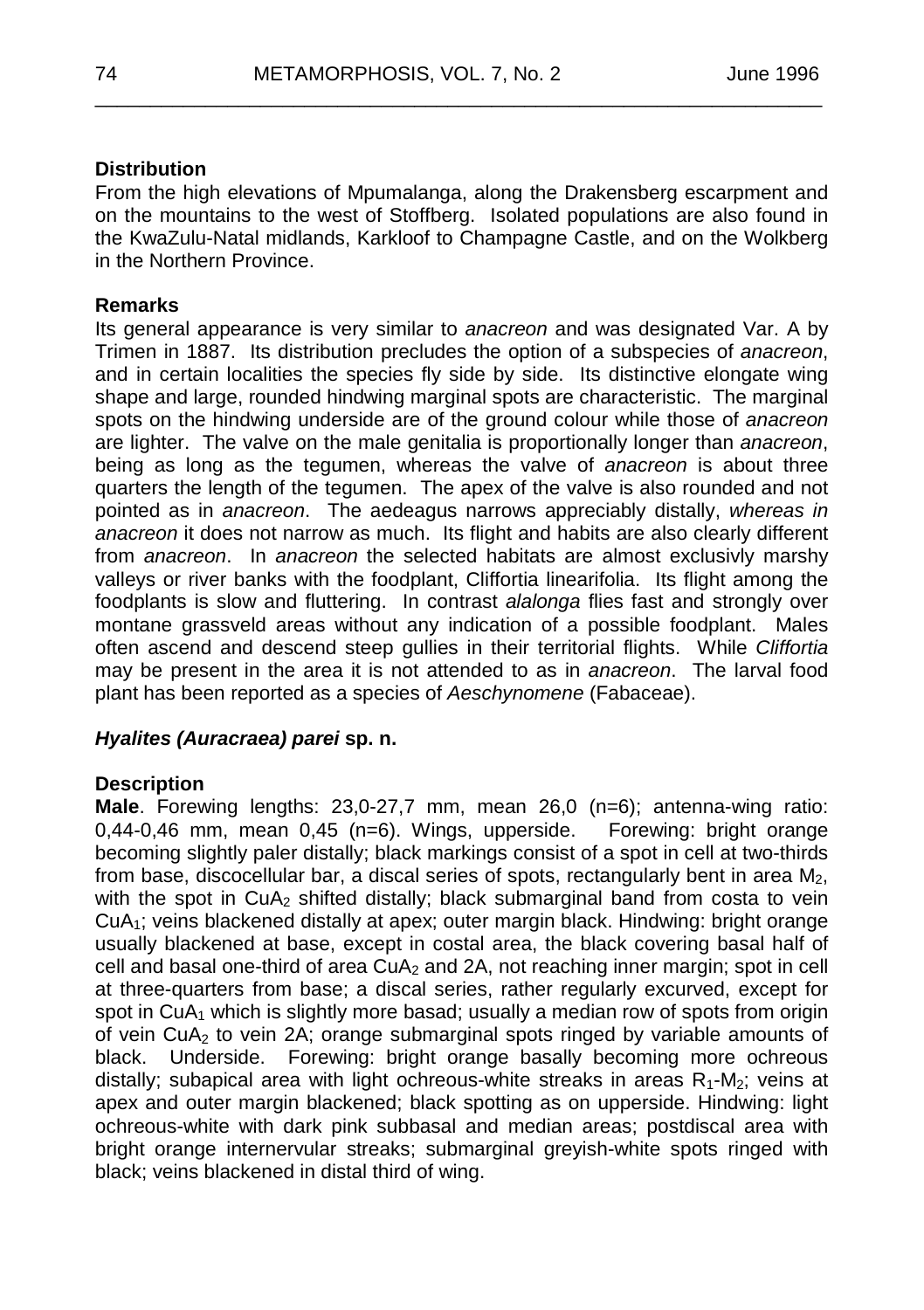**Female**. Forewing length: 27,5 mm; antenna-wing ratio: 0,44. Wings, upperside. Marking similar to male but forewing greyish-brown up to submarginal line with orange marginal spots; while hindwing is a darker greyish-orange with orange marginal lunules. Underside. As in male but basal half of forewing paler, more fawn in colour

\_\_\_\_\_\_\_\_\_\_\_\_\_\_\_\_\_\_\_\_\_\_\_\_\_\_\_\_\_\_\_\_\_\_\_\_\_\_\_\_\_\_\_\_\_\_\_\_\_\_\_\_\_\_\_\_\_\_\_\_\_\_\_\_\_\_\_\_\_\_\_\_\_\_

#### **Material examined**

**Types.** Holotype , ZIMBABWE: Chimanimani Mountains, 13.x.1984, I. Mullin. Paratypes: 5 with same data; 1 with same data but 9.x.1985, R.D. Pare; 3 same data but 12.X. 1957, K.M. Pennington; 1 1 same data but 11.x.1952, K.M. Pennington. Holotype in the Transvaal Museum, Pretoria. Paratypes in the collections of W.H., S.F. & G.A. Henning, Transvaal Museum, Pretoria and I. Mullin, Harare Zimbabwe.

#### **Habitat and habits**

Inhabits montane grassland. The high elevation slopes on the Chimanimani mountain range.

#### **Remarks.**

The forewing marginal spots are indistinct or absent, hindwing spots are generally more restricted than in *anacreon*. The wing shape is distinctly more rounded than *in anacreon*. The ground colour is more ochreous and the female is not distinctly different from the male in colouration, unlike *anacreon*. The male genitalia have the valve more concave dorsally than *anacreon,* accentuating the apex. The valve is narrower centrally than *anacreon* and the apex is acute, not rounded as in *alalonga*.

#### **Etymology**

This species is named after the late Rob D. Paré who contributed so much to the knowledge of Zimbabwean butterflies.

#### *Hyalites (Auracraea) parei parei* **subsp. n.**

The nominate subspecies is from the Chimanimani mountains in eastern Zimbabwe. A second subspecies is described below.

#### *Hyalites (Auracraea) parei orangica* **subsp. n.**

#### **Description**

**Male**. Forewing lengths: 23,3-26,8 mm, mean 25,4 mm (n=4); antenna-wing ratio: 0,45-0,49, mean 0,47 (n=3). Wings, upperside. Forewing: bright orange becoming slightly paler distally; black markings consist of a spot in cell at two-thirds from base, a discocellular bar, a discal series of spots, rectangularly bent in area  $M<sub>2</sub>$ , with spot in CuA<sub>2</sub> shifted distally; discal spots in areas  $M_1-M_3$  often very small or absent; black submarginal band from costa to vein  $CuA<sub>2</sub>$ ; veins black distally at apex; outer margin black. Hindwing: bright orange, usually blackened at base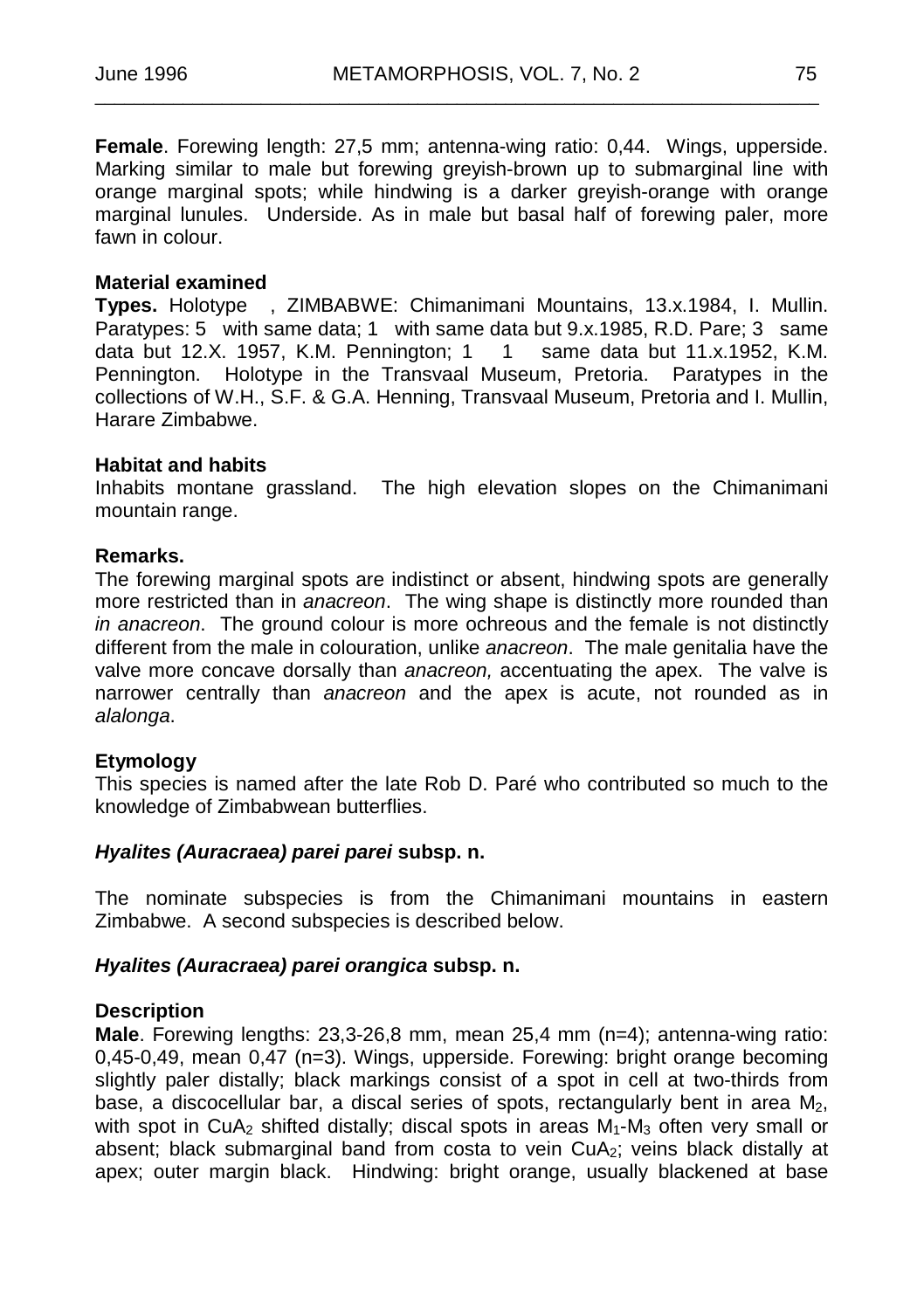except in costal area, the black extending over about one-third of cell and in areas CuA2 and 2A, not reaching inner margin; spot in cell at three-quarters from base; discal series of spots rather small and indistinct, regularly excurved, except for spot in  $CuA<sub>1</sub>$  which is slightly basad; one or more discal spots absent in some specimens; occasionally small spots in median area in  $CuA<sub>2</sub>$ ; submarginal spots ochreous-orange ringed by black. Underside. Forewing: bright orange from base to a little beyond cell, and extending down to tornus; distally light ochreous-yellow with orange internervular streaks; black spotting as on upperside; veins at apex and submarginal area blackened. Hindwing: bright ochreous-yellow; subbasal and median areas dark pinkish-orange; postdiscal area with orange internervular streaks; greyish-white submarginal spots ringed by black; veins with distal third blackened.

\_\_\_\_\_\_\_\_\_\_\_\_\_\_\_\_\_\_\_\_\_\_\_\_\_\_\_\_\_\_\_\_\_\_\_\_\_\_\_\_\_\_\_\_\_\_\_\_\_\_\_\_\_\_\_\_\_\_\_\_\_\_\_\_\_\_

**Female**. Forewing lengths: 28,5-29,8 mm, mean 29,2 (n=3); antenna-wing ratios: 0,42-0,44, mean 0,43 (n=3). Wings, upperside. Forewing: similar to male but occasionally browner basally and more ochreous distally. Hindwing: similar to male but occasionally ground colour has a browner tinge. Underside. Similar to male but orange areas occasionally slightly browner.

#### **Material examined**

**Types.** Holotype , MALAWI: Nyika, 28.x.1972, I. Bampton. Paratypes: 1 with same data but 23.x.1972; 1 Mwavitithiza, 1950 m, Nyika, 3.xi.1981, R.J. Dowsett; 1 Zovochipolo, Nyika, 2200 m, 25.xii.1981, R.J. Dowsett; 4 1 Nyika Plateau, 14-15.xii.1984, H.S. Staude; 2 Nyika, 17.iv.76, A. Heath. ZAMBIA: Chowo, Nyika, 3.iv.1981, R.J. Dowsett. Holotype in Transvaal Museum, Pretoria. Paratypes in the collections of W.H., S.F. & G.A. Henning and A. Heath.

#### **Habitat and habits**

This species is an inhabitant of high elevations on the Nyika Plateau in Malawi and Zambia. It has been observed in grassland along forest edges and in woodland.

#### **Distribution**

Nyika Plateau in Malawi and eastern Zambia.

#### **Remarks**

This subspecies was considered by various authors to be nominate *anacreon* but it is clearly not the same insect. The restricted curve of spots on the hindwing shows an affinity to the northern species *anacreontica*, and is more restricted than in the nominate subspecies. It was originally separated from *anacreon* by Henning, 1993. It is also more orange than the nominate and the female can be almost identical to the male.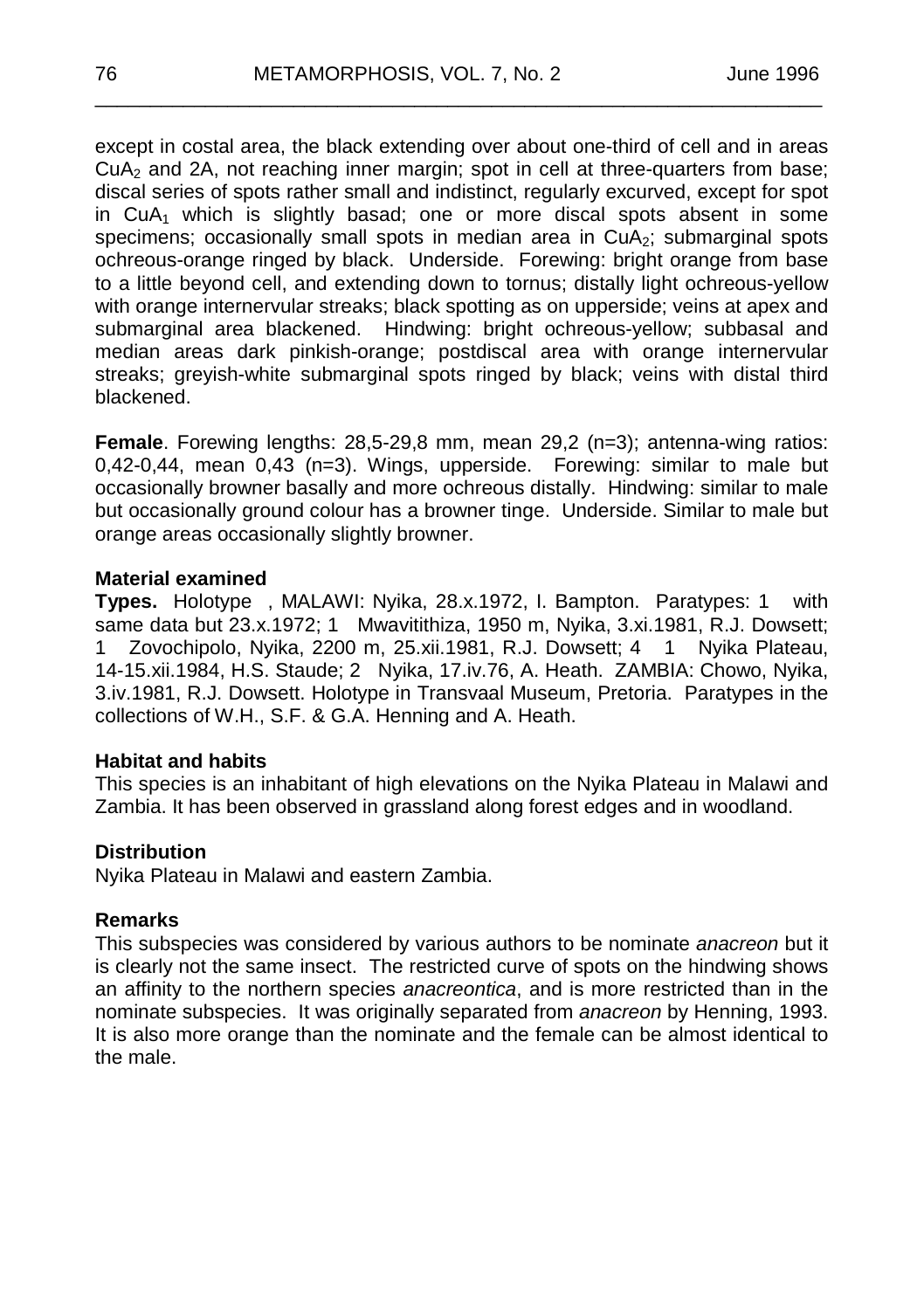

Male genitalia, valves and distal portion of aedeagus: 43. *H. (A.) anacreon*, 44. *H. (A.) alalonga*, 45. *H. (A.) parei*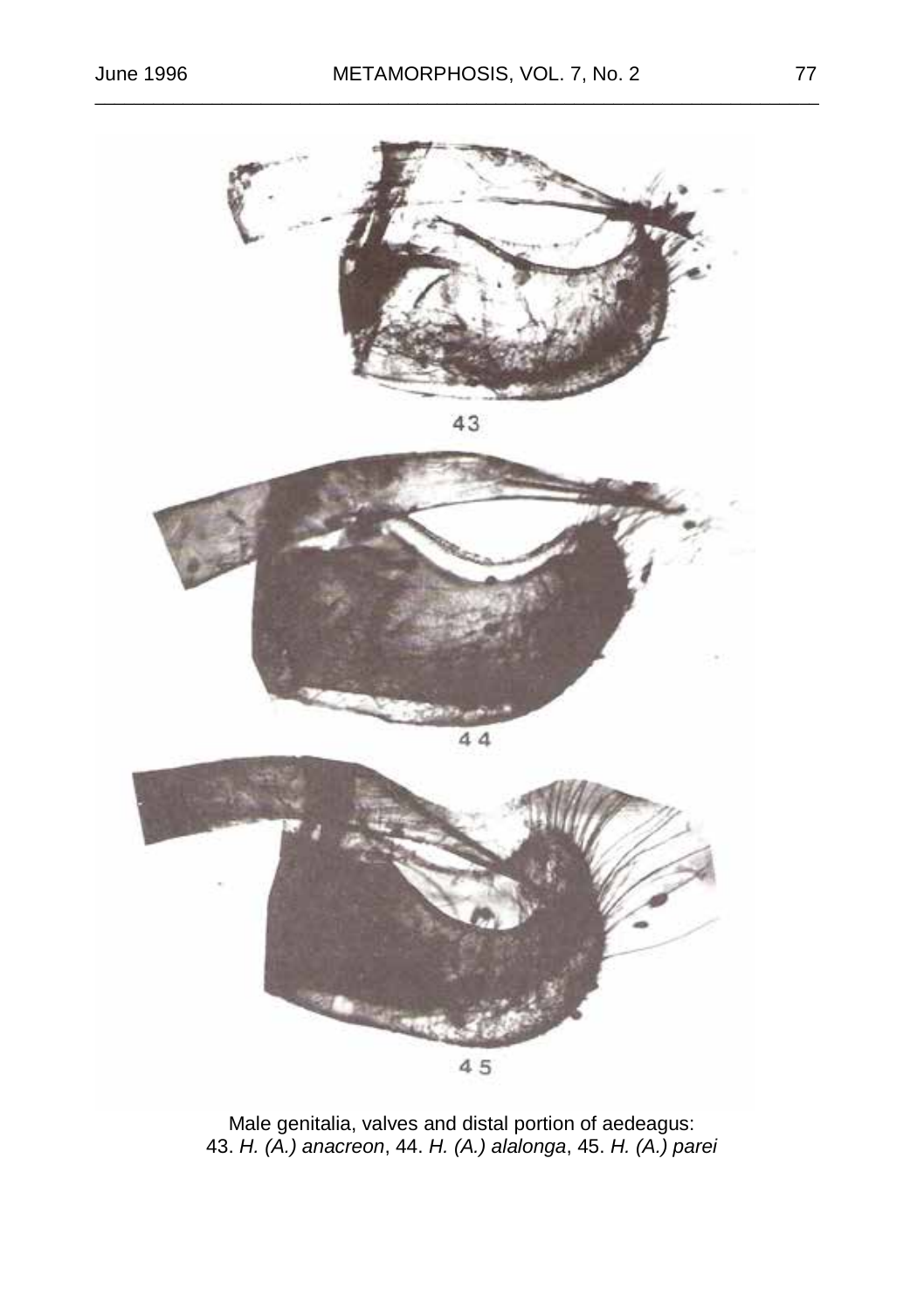\_\_\_\_\_\_\_\_\_\_\_\_\_\_\_\_\_\_\_\_\_\_\_\_\_\_\_\_\_\_\_\_\_\_\_\_\_\_\_\_\_\_\_\_\_\_\_\_\_\_\_\_\_\_\_\_\_\_\_\_\_\_\_\_\_\_

#### *Hyalites (Auracraea) induna* **(Trimen)**

*Acraea induna* Trimen, 1895. *Trans. R. ent. Soc. Lond.* **1895**:184. Type Locality: "Salisbury, Mashunaland", Zimbabwe.

#### *Hyalites (Auracraea) induna induna* **(Trimen)**

#### **Diagnosis**

Differs from *anacreon* by the complete broad black apical area, distal portion of forewing paler than basal area, black spots smaller or absent. The female is similar to the male but is browner and darker. It is distinguishable from *bomba*, which it resembles, by the very broad, black apical area, brighter orange colouring and the spotted distal portion of the male abdomen.

#### **Habitat and habits**

Described from Zimbabwe where it is fairly widespread. It inhabits woodland and montane grassveld along the eastern highlands.

#### **Distribution**

The nominate subspecies is found in Zimbabwe, Malawi and Zambia.

The southern population of this species is restricted to the highest peaks of the Zoutpansberg Mountains in the Northern Province of South Africa. This isolated population has distinctive characteristics and is described hereunder.

#### *Hyalites (Auracraea) induna salmontana* **ssp. n.**

#### **Description**

**Male.** Forewing length: 23,5-26,0 mm, mean 24,7 (n=5). Wings, upperside. Forewing: golden-orange becoming slightly paler distally, with a broad black apical area which continues down outer margin as a narrow black line; large black mark in cell, a spot at upper end of cell, spots basally in  $M_3$  and CuA<sub>1</sub> and distally in CuA<sub>2</sub>. Hindwing: golden-orange, blackened at base except in costal area, the black extending over two-thirds of cell, to basal half of cells CuA<sub>2</sub>, 2A and basal third of 3A; mark in cell at three-quarters from base; discal spots large and regularly excurved, except for spot in  $CuA<sub>1</sub>$  which is slightly basadof the others; median row of confluent spots from origin of vein  $CuA<sub>2</sub>$  to vein 2A; outer marginal area with a broad black band containing small internervular ochreous spots in areas  $M<sub>2</sub>$ -2A. Underside. Forewing: light ochreous-white, tinged with orange from base to subapical area; submarginal area with bright orange internervular streaks; black markings as on upperside. Hindwing: light ochreous-white, with reddish-pink suffusion between subbasal and discal spots; postdiscal area with bright orange internervular streaks; outer marginal spots greyish-white ringed with black; discal and median spots as on upperside.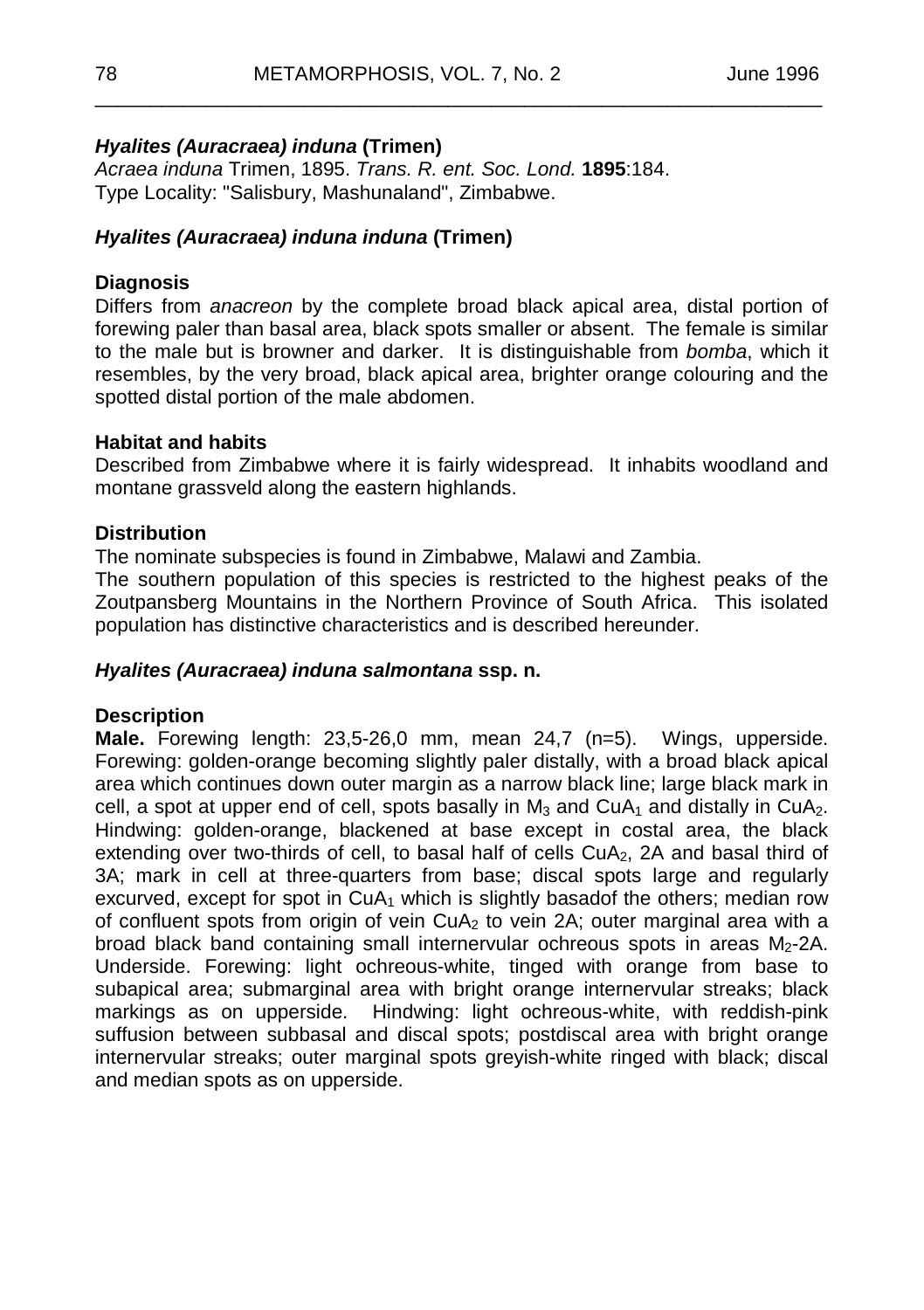\_\_\_\_\_\_\_\_\_\_\_\_\_\_\_\_\_\_\_\_\_\_\_\_\_\_\_\_\_\_\_\_\_\_\_\_\_\_\_\_\_\_\_\_\_\_\_\_\_\_\_\_\_\_\_\_\_\_\_\_\_\_\_\_\_\_\_\_\_\_\_\_\_\_

**Female**. Forewing length: 26-30 mm, mean 27,9 mm (n=3); antenna-wing ratios  $0,42$ -0,43, mean  $0,43$  (n=3). Wings, upperside. Similar to male but ground colour of forewing greyish-brown with dark basal suffusion; hindwing pinkish-orange with variable amounts of black suffusion in basal area, which is often continued along lower half of wing to submarginal area; black marking otherwise similar to male. Underside. As in male but forewing from base to subapical area more greyish-brown.

#### **Material examined**

**Types**. Holotype SOUTH AFRICA: Northern Province, Witvlag, Zoutpansberg, 13.iv.1986, G.A. Henning. Paratypes: 15 2 with same data; 5 2 with same data but 11.v.1986; same data but ex ovo, emerged 3.ix.1986; Soutpansberg, 10.iv.1973, I.Coetzer. Holotype in the Transvaal Museum, Pretoria. Paratypes in the collections of W.H., S.F. & G.A. Henning.

#### **Habitat and habits**

This butterfly inhabits mountain sourveld at high elevations. It flies along exposed rocky ridges where the foodplant grows.

The males usually fly fairly slowly but can fly fast if disturbed.

Both sexes feed on the small daisy-like flowers which grow in profusion in the grassy dells between the ridges. Males patrol along the rocky ridges in search of females. Its flight period is from March to May. The larval foodplant is *Aeschynomene nodulosa* (Bak.) Bak. (Fabaceae).

#### **Distribution**

The higher peaks of the Zoutpansberg, Northern Province.

#### **Remarks**

This is the southernmost limit of the species and is an isolated population on the highest ridges of the Zoutpansberg range of mountains in the Northern Province. It has shorter wings than the nominate subspecies, with the apex of the forewing more acute. All spots on the forewing and the hindwing underside are larger and the hindwing underside marginal band is narrower. The colouring is brighter and the dark bases on the upperside are more extensive. The hindwing underside also shows a greater contrast than the nominate subspecies. The variation evident from a long series is minimal in comparison with the variability of this species in Zimbabwe.

#### *Hyalites (Auracraea) bomba* **(Grose-Smith)**

*Acraea bomba* Grose-Smith, 1889. *Ann. Mag. nat. Hist.* (6)3:128. Type Locality: Namoule, East Africa.

#### **Diagnosis**

The apical patch is generally smaller than that of *induna* and often weakly spotted marginally. The dark basal area on the hindwing upperside is generally absent. The distal portion of the abdomen of the male is unspotted in *bomba*, spotted in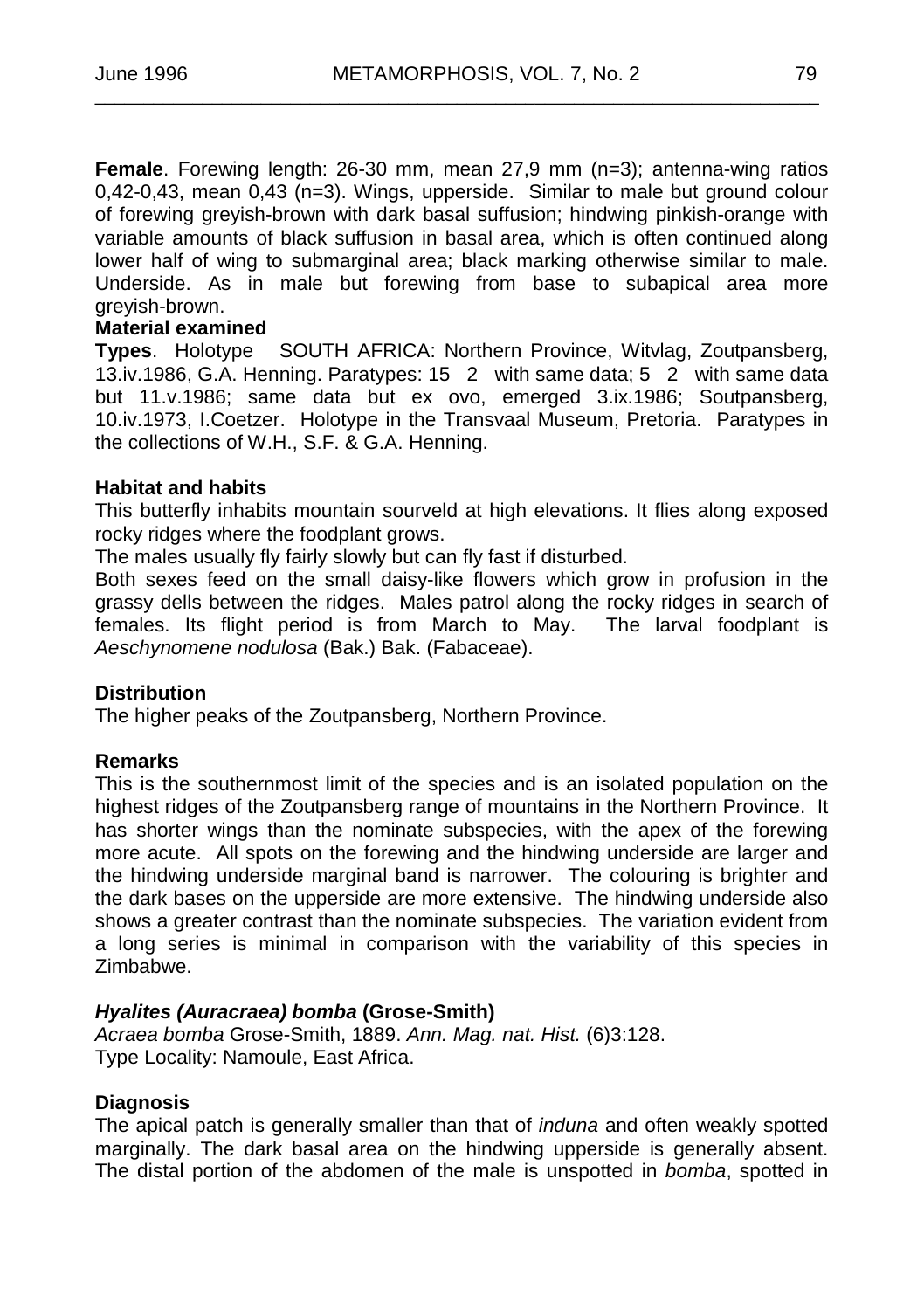*induna*. It is generally smaller than in *induna*. Male genitalia with valve narrower than in anacreon over its entire length

\_\_\_\_\_\_\_\_\_\_\_\_\_\_\_\_\_\_\_\_\_\_\_\_\_\_\_\_\_\_\_\_\_\_\_\_\_\_\_\_\_\_\_\_\_\_\_\_\_\_\_\_\_\_\_\_\_\_\_\_\_\_\_\_\_\_

Photographs of type examined as no figure was available in the original description.

#### **Habitat and habits.**

Usually a montane grassland species but may also be found in woodland.

#### **Distribution**

Eastern highlands of Zimbabwe to Malawi, Zambia and East Africa.

#### **Acknowledgments**

We acknowledge the contribution made by the late R. D. Paré. We thank Ian Mullin, Alan Heath, Ivan Bampton, Steve Collins, Richard Warren, Bob Dowsett, Bill Steele, Alf Curle, Nolan Owen-Johnston, Martin Krüger and the Transvaal Museum, Phil Ackery and the Natural History Museum, London. We also thank our father Bill Henning.

#### **References**

HENNING, G.A., 1993. Phylogenetic Notes on the African Species of the Subfamily Acraeinae (Lepidoptera: Nymphalidae) (Part 3). *Metamorphosis* **4**(2): 53-68.

TRIMEN, R. 1868. On some undescribed species of South African Butterflies, including a new genus of Lycaenidae. *Transactions of the Entomological Society* **1868** (part 1): 69-96, pl. v-vi.

TRIMEN, R., 1887. *South African Butterflies* Vol. 1: 12351. Paul Tranch, Trübner & Co.

VAN SON, G., 1963. The Butterflies of Southern Africa, Part 3. *Transvaal Museum Memoirs.* No.14, Pretoria.



*A.(H.) anacreon* male and female types (after A.G. Butler *del et. Lith.* Jan 1868)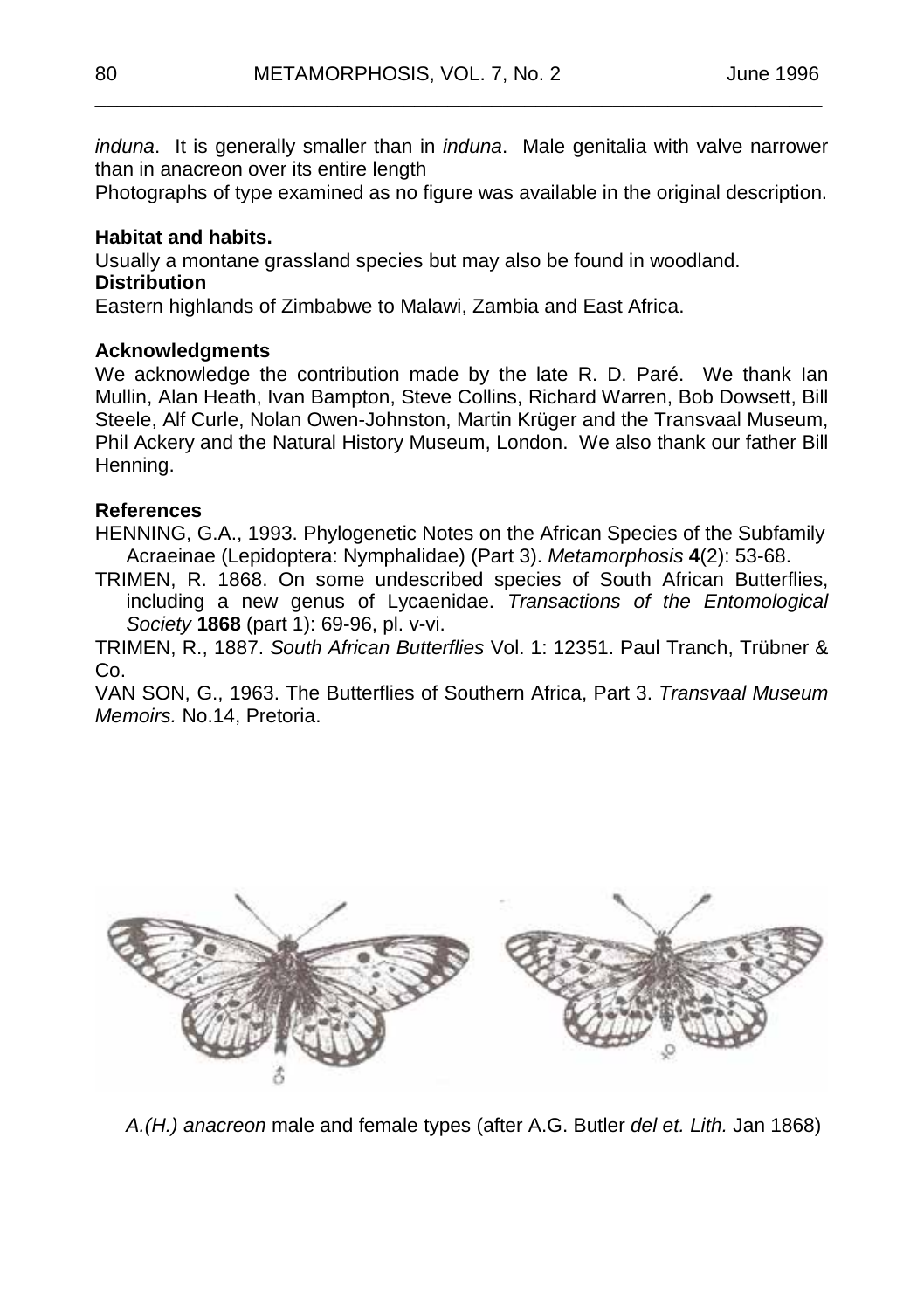#### **EASTER IN THE VUMBA**

\_\_\_\_\_\_\_\_\_\_\_\_\_\_\_\_\_\_\_\_\_\_\_\_\_\_\_\_\_\_\_\_\_\_\_\_\_\_\_\_\_\_\_\_\_\_\_\_\_\_\_\_\_\_\_\_\_\_\_\_\_\_\_\_\_\_\_\_\_\_\_\_\_\_

By Simon Joubert Wing Walk Farm, P.O.Box 287, Howick, KwaZulu-Natal, RSA

> & Martin W Lunderstedt 5 Kiewiet St, Lakeview, Welkom, Free State, RSA

Recently, Johan Greyling and his partner in crime, Andy Mayer, have returned with stories from the Vumba. Like most people, we 'Natalers' had dreamed of the places we had read about for such a long time. Johan Greyling, Wolter Kaspers and I planned a trip that coincided with Martin Lunderstedt's Easter trip. Johan was fairly familiar with the area, and Martin had the benefit of growing up in the area and new it well. Wolter and I were complete greenhorns. Up til now every potential Easter trip was delayed due to one or other problem. This year was to be different. After months of talk and dreaming, Wolter met me at the bridge construction site in site in Weenen. We filled his bakkie to bursting, and left to meet up with Johan in Pietersburg, from where we were to go on to the Vumba.

Martin had left the Free State a few days before and had set off to 'Zim' via Johannesburg and Pietersburg. His faithful 1400 Nissan protested from the word go making some rather alarming mechanical noises on the trip to Jhb, and indeed for the first three weeks of his tour. His first stop was at the residence 'Chef' Woodhall and his wife Jayne. Andy Mayer was to join them for supper, and after some waiting and a lot of the amber fluid, he arrived, only to add to his reputation of being the 'Master of Latecomers'. The evening was memorable with Martin almost ruining Steve's reputation by pouring beer onto the "Steaks a la Garlic".

Early the following morning he set sail to Pietersburg and the home of the Greyling Clan. Like everyone who goes to Amadal, Martin overshot the turn-off, and had to back track to the famous "Pietersburg 10km" sign post, which all weary travellers know is the turn of to the Greyling pad. After finding the place, Martin had one more obstacle to cross, the famous Greyling pack of hounds, ranging from a docile Great Dane to the not so docile smaller breeds such as dachshunds and spaniels. Thinking he had arrived at the SPCA, he was about to leave, when Johan's father appeared to save him from his fate, and took him in and sat him down for lunch.

The next few days saw Martin do some successful collecting in the area. Unfortunately the Makapansgat locality is out of bounds to all but the paleoanthropologists from Wits, but places such as Tubex and Donkerkloof were visited. He was a little late for *Dira jansei* and *Coenyra rufiplaga,* but was able to net male *Colotis celemine amina* ( a first ), *Charaxes jahlusa rex* and female *Iolaus silarus*.

The trip to the Eastern Highlands takes one past places such as Waterpoort and Bubye river, where Swanepoel and Pennington had netted so many sought after specimens. It was either the bad Gauteng drivers on the narrow Waterpoort roads, or the fact that the rare beasts at Bubye had decided to stay rare, that lead to very little being netted on the way up.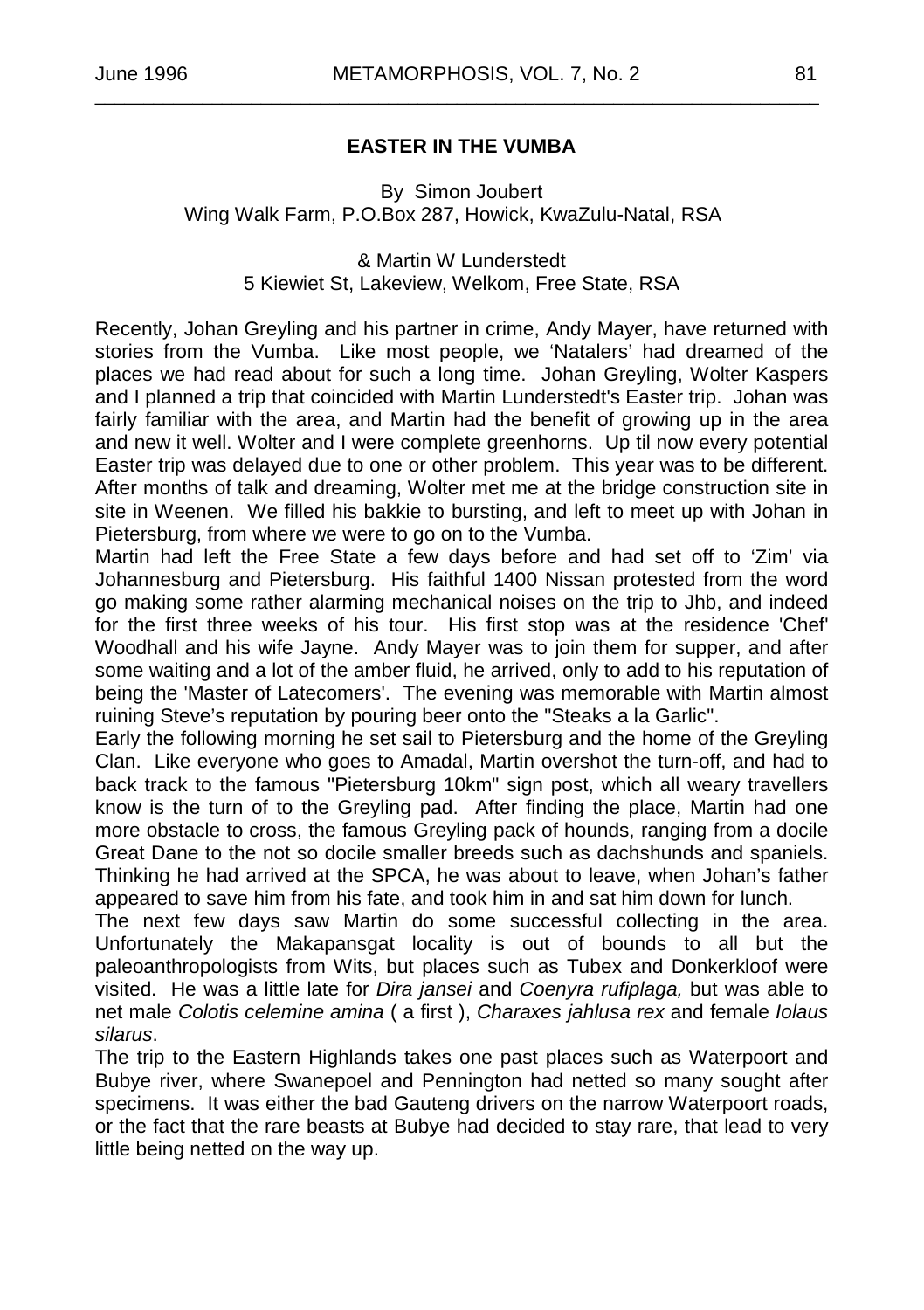One thing that Martin did find particularly heart warming was the extreme friendliness of the Zimbabwean drivers (him driving a Free State car nogal!). Just as he was basking in the hospitality of all the waving and light flashing he encountered the wonder of the 'New Zimbabwean' speed trap. A Mercedes, armed to the teeth with all the modern trapping paraphernalia, was waiting for him. Luckily his Nissan must be a close relative of my Golf, because there is not much, barring gravity of course, which can coax more than 120km/h out of either of them.

\_\_\_\_\_\_\_\_\_\_\_\_\_\_\_\_\_\_\_\_\_\_\_\_\_\_\_\_\_\_\_\_\_\_\_\_\_\_\_\_\_\_\_\_\_\_\_\_\_\_\_\_\_\_\_\_\_\_\_\_\_\_\_\_\_\_

A while later, near Birchenough bridge and miles from help the car let out a metallic clunk of protest. It had decided that enough was enough and that it needed a rest. After some peering into the darkness of the engine the problem was found. The alternator had come adrift and had nearly fallen out of the car. 'Heath Robinson' helped, and before long he was back on the road, albeit somewhat cautiously, and arrived at his mother's in Mutare a few hours later.

Wolter and I travelled up in his bakkie and had a far less eventful trip than Martin. We arrived in Pietersburg fairly early and were able to have a bite, a good chat and a few winks, before leaving on the second stage of our journey.

After packing Johan's Jetta, we left for the border. The trip up to the Bubye River was uneventful, the new Duty Free at the border being the only source of entertainment, with Johan teasing us about his buying all the luxuries we had brought all the way from Durban for a fraction of the price.

Bubye river was our first stop and, like Martin, we found that the area was very dry and, barring the odd *Belenois aurota*, was devoid of life. Runde river was our second stop. Sitting in the hollow of the huge granite mountains, this area gave us a taste of what was to come, whetting our appetites with species such as *Teniorhinus harona*, *Eretis melania*, *Coeliades pisistratus* and *Iolaus nasisii* and *Hypolycaena caeculus caeculus*, both of which set Wolter's heart aflutter.

Unfortunately, Runde is a long way from Lawrenceville, so very little time could be spent there. At nine that night we found ourselves winding along the dusty Lawrenceville roads, with Johan telling us of all his and Andy's collecting spots, hidden in the darkness. On a bend, we met Martin. He joined us at Trinafor Cottage to give us some 'gen' on the area and have a cold beer. Apparently Murakwa's hill was very badly burned and Cross Kopje was very dry. Within minutes Johan's friend, Bruce Mattson, arrived bearing gifts of a particularly noxious brew from Mozambique. Known as 'Lion Tears', hidden in a dumpy bottle with a very nondescript yellow and red label, the brew is added to beer and certainly super-charges it. It is distilled from the fermented sap of one of the indigenous palms, and without restraint, I am sure that a few mixtures would cause temporary paralysis.

Day one was to visit the famous Pungwe River bridge at the bottom of the Honde valley. A lot of the vegetation in the valley has been chopped down, but the small section of forest on the river, near the bridge, is still intact. What a place! No sooner had we got out of the car than *Ornipholidotos peucetia peucetia*, *Baliochila lipara*, *Baliochila barnesi* and *Pentila tropicalis fuscipunctata* were packeted. Up went the traps, and we dashed into the bush, thrilled at what we might find. Yet another liptenid, this time *Teriomima puellaris*, was caught, followed by some lovely male *Deudorix lorisona coffea*. It is not every day that the vast majority of the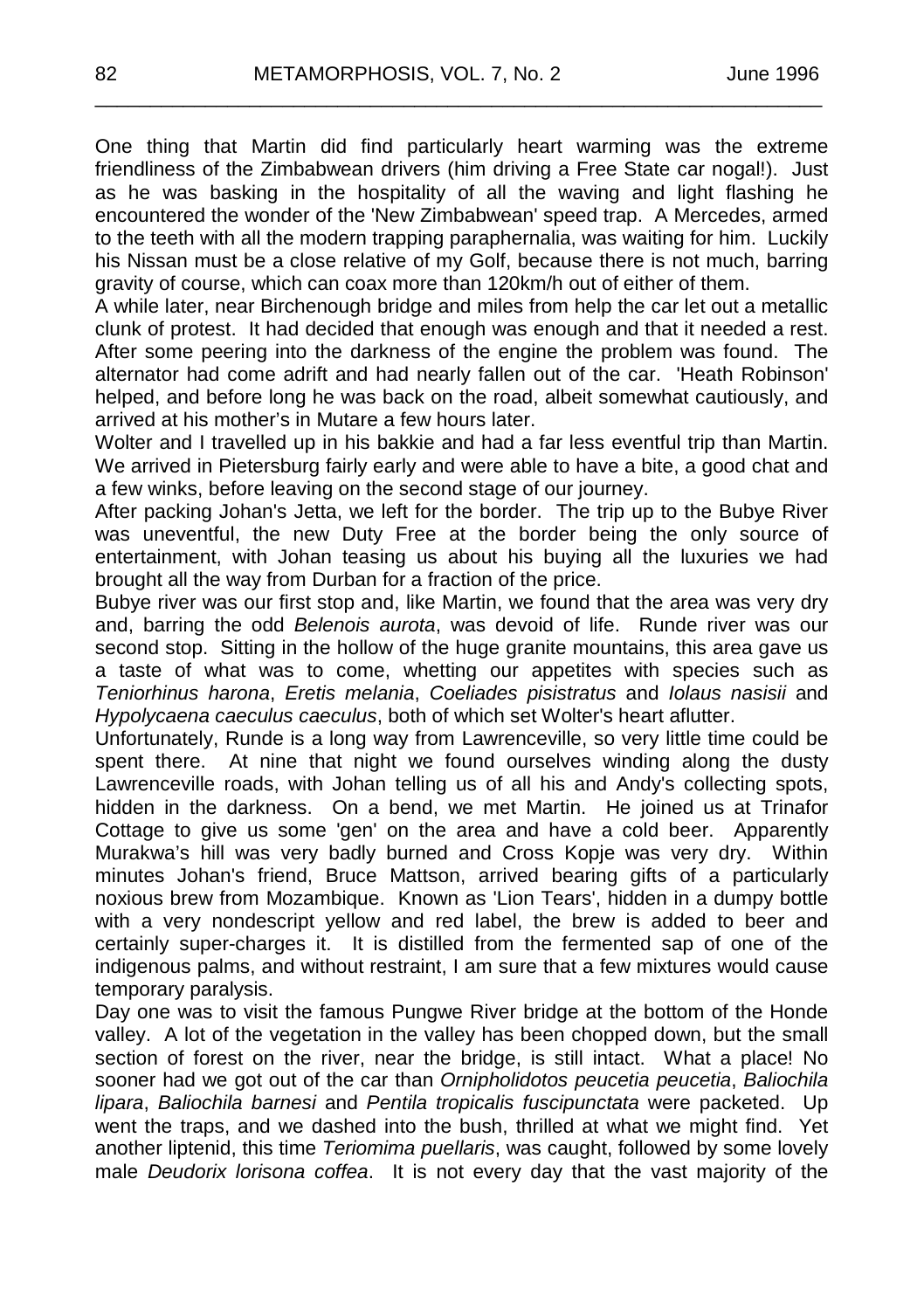captures are new to you. I literally did not know what to catch first. The day was memorable with numerous amusing incidents of, the type which can only happen chasing butterflies in bush or swampy areas.

\_\_\_\_\_\_\_\_\_\_\_\_\_\_\_\_\_\_\_\_\_\_\_\_\_\_\_\_\_\_\_\_\_\_\_\_\_\_\_\_\_\_\_\_\_\_\_\_\_\_\_\_\_\_\_\_\_\_\_\_\_\_\_\_\_\_\_\_\_\_\_\_\_\_

One particularly amusing incident must have been Martin balanced on my shoulders wielding in excess of six metres of extension to try to catch a male *Euxanthe wakefieldi*. He netted it, only to have it fly out on the very long trip to the ground. A little while later, Wolter proved that one need not use extensions when as tall as he, and presented the insect to Martin. The day ended with a number of wonderful catches, some of the prime ones being *Acraea johnstoni johnstoni*, *Acraea egina acera*, *Euxanthe wakefieldi*, *Charaxes pollux gazanus*, *Ch. protoclea azota*, *Ch. violetta melloni*, *Ch. macclouni*, *Neptis carcassoni*, *Andronimus caesar philander*, *Gorgyra johnstoni* and *Euriphene achlys*, not to mention all the other Lycaenids already listed. On the way back we took a turning toward the river. At the river Martin surprised us all by catching *Thestor basutus capeneri*. Also of note were the huge numbers of *O. peucetia peucetia*, *P. tropicalis fuscipunctata* and *T. paellaris* in one little spot near the river.

Looking at the little piece of forest, one can only wonder how long it will be until it, too, is turned into farmland and curios. I have painful memories of the sound of axes, no doubt supplying the local carvers with lumber, that will eventually end up as a carved hippo, or bowl on the Harare-Beit Bridge road, only to be snatched up by some unsuspecting tourist.

The four of us returned to the area toward the end of our trip, with Bruce in tow, and found that things had calmed down a little. The late Rob Paré told Martin of the swampy area behind the forest to try for *Neptis jordani*, and after a little searching we found them. Johan also found *Acraea acerata* and *Borbo micans*.

Day two dawned with us trekking off into the Burma valley, where we were eventually to spend another four days. The area produced a number of firsttimers, but the big plus for the area must have been Johan's capture of two specimens of *Abantis bamptoni*. The top of his head nearly fell off, so big was his smile. Other noteworthy catches in the valley were *Abantis zambeziaca*, *Andronymus neander neander*, *Borbo fanta barnesi*, *Borbo borbonica*, *Borbo holtzi*, *Platylesches picanini*, *Platylesches affanisima*, *Fresna nyassae* , *Sarangesa lucidella lucidella*, *Acada biceratus*, *Metisella willemi*, *Alaena nyassa nyassa*, *Deudorix caerula obscurata*, *Gnophodes betsimena diversa*, *Melanitis libya*, *Precis artaxia*, *Eurema regalis* and of course, Wolter's *Lipaphnaeus aderna spindasoides*  and *Coeliades libeon*. It was in the Burma, late one afternoon, that we came upon dozens of *O. peucetia peucetia* and *P. tropicalis fuscipunctata* sitting on a creeper. The site of a row of dainty butterflies on each bit of creeper was something that one does not see every day in Natal, and will be remembered for a long time. Martin found us Natalians rather amusing, as we appreciated the new experiences. He later wrote "watching Wolter and Simon throw their usual calm names away was always a source of entertainment." The drive from the end of the Burma to Mutare is through rural settlement which, as with all such areas, has a café/bottle store every two hundred metres. Many a day's collecting came to a close with us relaxing in the evening sun outside one of these buildings, sipping on a Coke or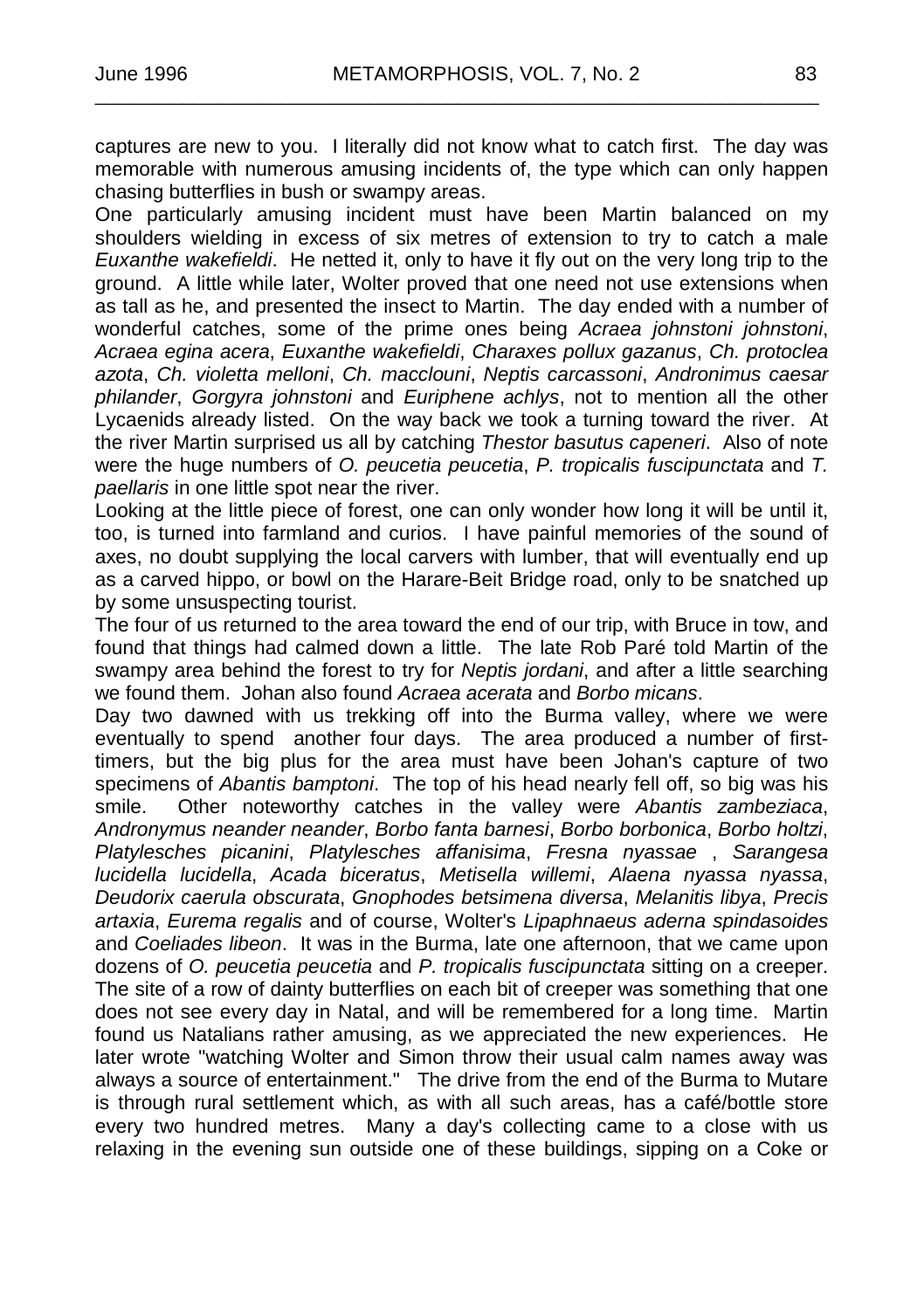beer, and watching the sun slowly slip lower, before the final drive back to the cottage.

\_\_\_\_\_\_\_\_\_\_\_\_\_\_\_\_\_\_\_\_\_\_\_\_\_\_\_\_\_\_\_\_\_\_\_\_\_\_\_\_\_\_\_\_\_\_\_\_\_\_\_\_\_\_\_\_\_\_\_\_\_\_\_\_\_\_

Trapping in the area was successful with all but one (*Charaxes penricei penricei* Rothschild) of the local Bomponi/Burma Charaxes coming to the traps. Of interest was the capture of a single male *Charaxes jahlusa argynnides* Westwood, an insect none of us expected to see there. I must say that for Wolter and myself, who have had traps hanging in Northern Zululand for many a month, it was particularly good to find *Ch. protoclea azota* and *Ch. etesipe tavetensis* Rothschild. These butterflies are scarce in Natal, and it will be sweet when we eventually do catch them on home turf. It reminds me of one of Clive Quickelberge's stories of how he spent years trying for 'the flame-bordered Charaxes', hanging traps at Kosi Bay and Manguzi, with no success. After all his trying, one day an assistant of his walked into his office and produced a male specimen. He had been up to Kosi for the weekend, and apparently caught it on an old banana peel in his camp site. Life can be cruel!

The only problems experienced when trapping were, firstly, the theft of traps (higher up the valley), and secondly, on a less serious note, the large mantids that took great delight in devouring those sought-after *M. libya* or *Ch. protoclea azota* that sat in the traps.

The Banti Forest is one of those places you hear of, high up in the mountains. Inaccessible, with very temperamental weather, and lovely butterflies. We were in the area, so why not shoot up, we thought. The trip began on bad roads, up through the Chitora hills ( where we hung traps in the hope of catching *Ch gallegueri* ). The further we went the more dilapidated the roads became. Streams were inspected, and then cautiously crossed, and finally, after an hour-and-a-half of axle-crunching stuff, we could finally go no further as the father of all pot holes lay in wait for us. Four feet deep, two wide, and the full width of the road. It made us decide that it was time to do a little walking. We left our two bakkies a kilometre from the forest. The road goes on, but I doubt if legendary vehicles such as Herman Staude's SANI, or the Jetta that Johan had somehow convinced was a 4x4, would have made it. The last few rainy seasons have destroyed the road. We had met the father of the pot holes, but soon learned that he had friends, and lots of them at that.

There were trenches up to a metre deep running all the way to the top of the road, almost a kilometre away. Well, we had got there, but unfortunately, the clouds had got there too. The place was living up to its reputation of inaccessibility and temperamental weather. We grabbed the nets and were off to the forest. On the way down through the grass, there were a few skippers flying, and I was able to net a *B. fanta barnesi*. In the forest we were to seek *Mylothris carcassoni*, that has only been found in the Banti and nearby forests. Johan and Andy Mayer had been up before, but had never been able to catch any. As the sun poked its head through the clouds, 'whites' would come down from the forest canopy, either to feed or tumble after each other. Most of these were *Mylothris sagala umtaliana*, but in amongst them were the odd *M. carcassoni*. The sun played with us, poking its head out just long enough for us to see what was flying, and then retreating back behind the clouds.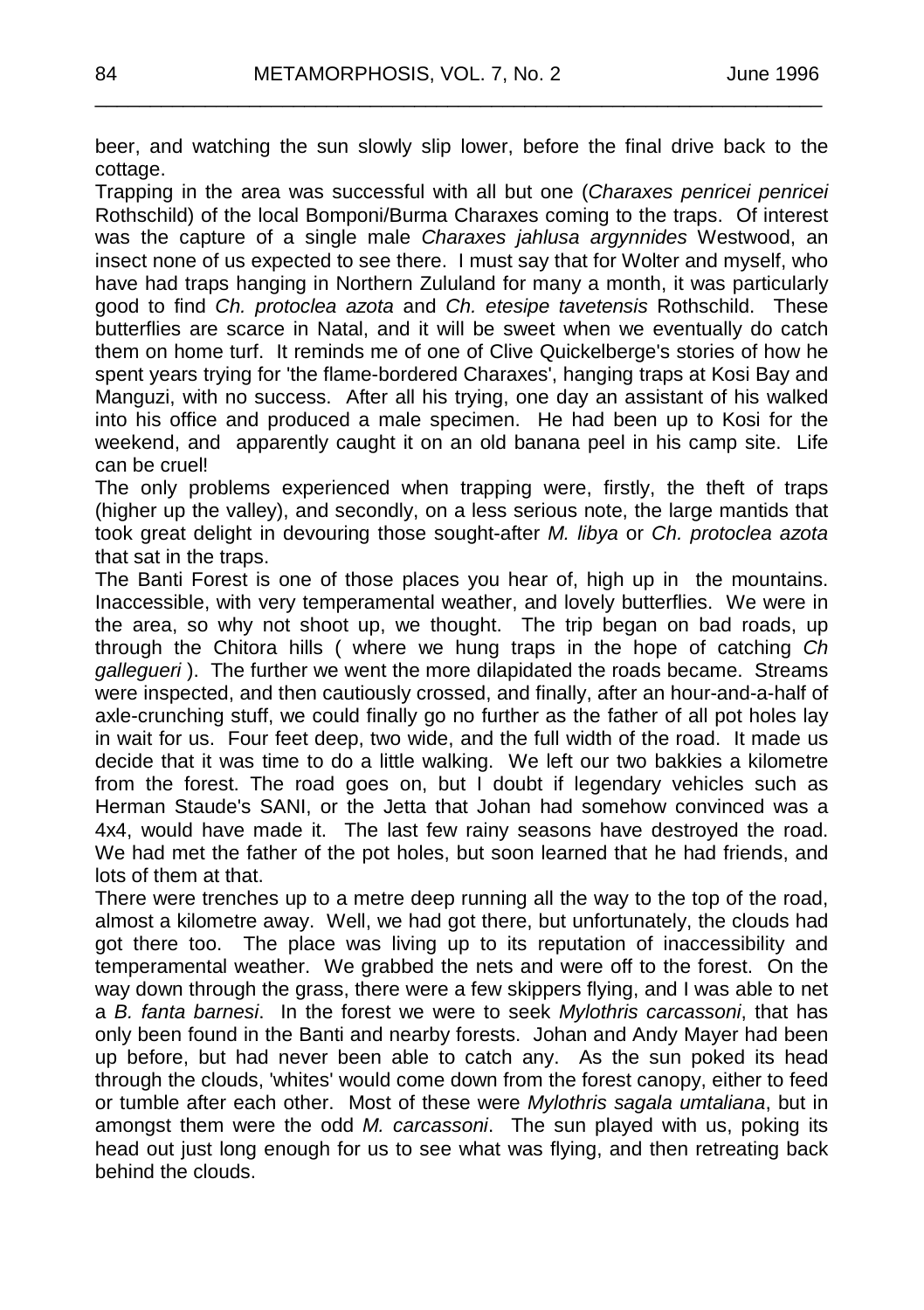\_\_\_\_\_\_\_\_\_\_\_\_\_\_\_\_\_\_\_\_\_\_\_\_\_\_\_\_\_\_\_\_\_\_\_\_\_\_\_\_\_\_\_\_\_\_\_\_\_\_\_\_\_\_\_\_\_\_\_\_\_\_\_\_\_\_\_\_\_\_\_\_\_\_

After an entertaining afternoon we left, Martin sporting a fine series, and the rest of us with a pair each. Martin noted that it seemed that the *M carcassoni* patrolled along the water course at canopy level. It was on the way down that Martin decided that he was in a Pajero and taking part in the Paris Le Cap rally, off he tore with us in hot pursuit. After ten kilos of hell raising we noticed something had gone wrong with Martins bakkie, all we could see was dust and one lone wheel. We stopped, anticipating the worst, only to find that the chain holding the spare wheel in place had broken, and the wheel had fallen off. After that we decided to take things at a more sedate pace, and travelled through to the Burma via the more user friendly Zimunge Road.

Traps were inspected and we found a number of *M. libya* and Martin found some female *Ch. etesipe tavetensis* and a perfect female *Ch. chittyi*. That night we decided to return to the Banti as soon as the weather allowed us. Unfortunately, this was when Martin was away in Bulawayo playing hockey, (or socialising, by the look of his eyes when he returned), so Johan, Wolter and I piled into the bakkie and went up. The weather was perfect, not a cloud in the sky. We went to our spots, and before long *M. carcassoni* turned up. Pennington (1978) stated that he found them to sit and play high. Although true for the hotter and later hours of the day, this was not true for the morning hours. When sitting in one spot, I was able to observe them flying and feeding. They would fly along the edge of the forest, about two metres above the ground. Every 10 minutes or so one would come along, feed on a particular bunch of flowers, and then leave to continue its trip along the forest edge. As it warmed up they rose and began playing high on top of the canopy, just allowing one to watch. Although females were followed, we saw no sign of egg laying. Besides the capture of *M. sagala umtaliana* and *M. carcassoni*, a number of *Neptis swynnertoni*, *Zezonia zeno* and *Aphysoneura pigmentaria vumba*, were caught. Two trips to Banti are enough for a small bakkie, so we decided to return on a later trip, when one of us has a more robust vehicle.

The Banti is fairly inaccessible and the rural population is low, so the forest is still in very good condition. Apparently Dr Kroon caught *M. carcasoni* in other forests in the Butler North area. It would be fun to pop into the nearby forests of Mozambique to see if the insect also flies there.

After a week of driving long distances, we decided to stay close to home and visit Cloudlands. It was up in this patch of forest that Martin had caught *Hyalites pentapolis apidica* and *Charaxes acuminatus vumba* along with so many other interesting insects, so we went off with high hopes. The weather smiled on us and a wonderful day was had. We did not catch anything like the rarities that Marten had before, but we came away with *Hyalites vumbui*, *Metisella orientalis orientalis*, *Calaenorhinus galenus* , *Abantis venosa*, *Precis tugela tugela*, *Cymothoe vumbui* , *M. sagala umtaliana* and, surprisingly enough, a male *Colotis eris eris*. We Natalians associate this 'tip' with the thornveld areas of Zululand and Muden, and were rather stunned to find it in the high, moist forest of Cloudlands.

After a day in the bush, the evening was usually spent setting. However, we were able to sample one of the local grub spots after some of the less hectic days. The White Horse Inn (a spot that I am sure all butterfly people, who have collected in the area, know well, but for the benefit of those who have not been there I shall go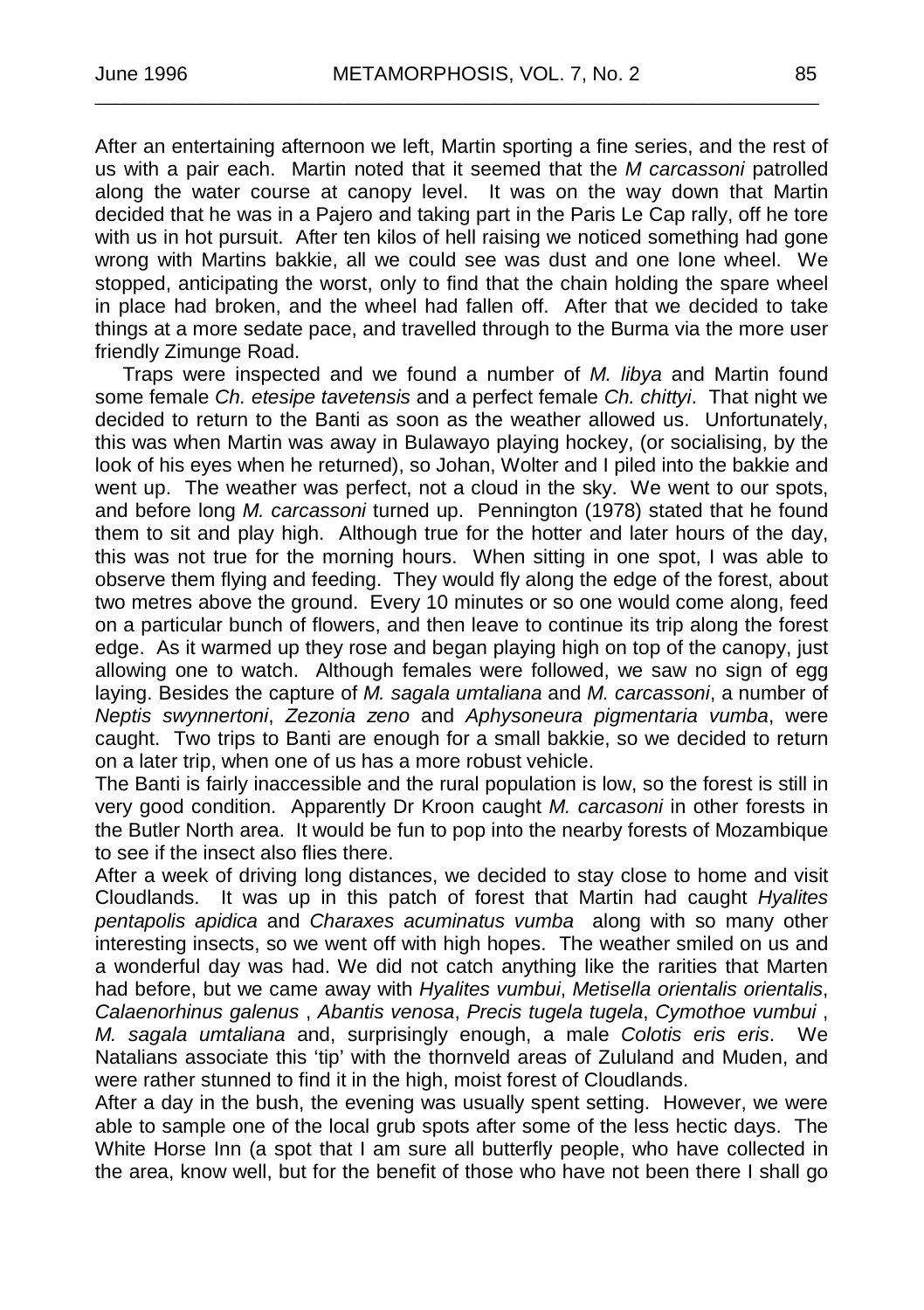on), is a great place to moisten the mouth after a day in the bush. Should you feel flush and eat there, the black mushrooms wrapped in bacon are every health fundi's nightmare, but a great way to keep the Zambezi Lagers company before the main course. An evening was spent at Bruce's, where we were able to sample the African cuisine thanks to Clever, his chef-in-training. Also available were large volumes of 'Lion Tears', that Bruce had got his house guests to drink by preying on sensitive male egos, with fairly catastrophic results. The rest of the time the catering was make-shift with Johan, Wolter and I attempting to re-enact the miracles the lasses at home so effortlessly perform. Thank heavens everyone went to bed late and got up very early and did not have the energy to complain about the poached eggs that I fed them in the mornings. My reputation for destroying a perfectly good egg goes back to a collecting trip to the Monguzi forest in Zululand with Harold Selb and Johan, and has haunted me ever since.

\_\_\_\_\_\_\_\_\_\_\_\_\_\_\_\_\_\_\_\_\_\_\_\_\_\_\_\_\_\_\_\_\_\_\_\_\_\_\_\_\_\_\_\_\_\_\_\_\_\_\_\_\_\_\_\_\_\_\_\_\_\_\_\_\_\_

Johan had to leave on Easter Monday, and after goodbyes had been said, Wolter and I went to Cross Kopje to attempt to catch *Deloneura sheppardi*, on the flamboyant trees. Alas, even our tapping branches with Wolters two metre frame and my six-metre extension combined, could not entice anything (if there were indeed butterflies there,) to fly, so it was back to Burma to meet with Martin who had just returned from his 'hockey tournament'. He had spent the day in the valley and netted *Neptidopsis ophione velleda* near the Bomponi. The three of us spent the last few days waving our nets in the Burma area, with the usual interesting results.

We left, as planned, with two days to spare, hoping to spend some time in the Soutpan, Waterpoort and Tshipise area. I had spent most of the weekends, in the last six months of my army career, collecting with Johan and Harold Selb in the area, and was very keen to see it again. Unfortunately, we were a little late for the Soutpan, but we were able to collect *Spialia delagoae*, *S. colotes transvaaliae*, and *Coenyropsis natalii natalii*, in the Waterpoort area. The rest of the weekend was spent relaxing at the Greylings in Pietersburg.

After two weeks it was a pity to leave and trek home, but as the cliché goes "all good things.....". The last evening was spent in Pietersburg, sitting at the Villa Italia, dreaming up new trips and enviously thinking of Martin collecting somewhere in Mozambique.

At the AGM last year it was noted that a number of the locals were becoming a little irate with the sudden influx of butterfly collectors. We were able to chat to a few people and it became very obvious that it was the old problems, not asking permission to collect on other's land, and general bad manners that was the cause of the consternation.

One local farmer was particularly irate because a bush fire was started on his property while someone was collecting there. Unfortunately John Daffue, a local collector, was falsely accused and had the police visit him. Thankfully things calmed down but it illustrates a very important point in respecting other people's property, after all we are tourists on their turf. We found everyone to be particularly helpful.

It was a long trip home, with not much chance for collecting, travelling through the flat Transvaal landscape, littered with smokestacks and cooling towers, through the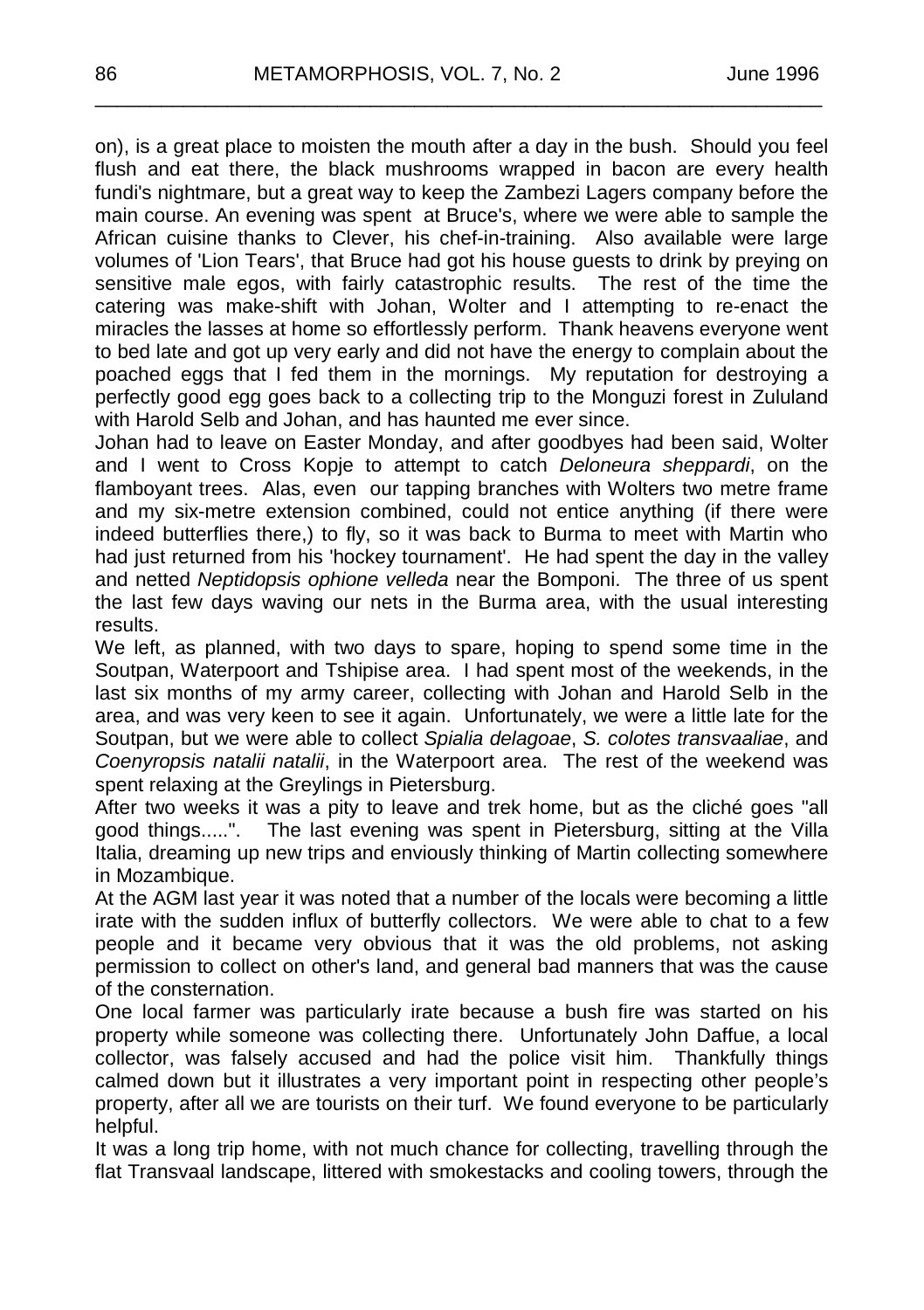Newcastle coal mining area to good old Durban. I feel the urge to return. Maybe, if the gods are willing, next year will see me treading paths in another area of Zimbabwe or Malawi or....... The dreaming and planning of trips to exotic spots starts again.

\_\_\_\_\_\_\_\_\_\_\_\_\_\_\_\_\_\_\_\_\_\_\_\_\_\_\_\_\_\_\_\_\_\_\_\_\_\_\_\_\_\_\_\_\_\_\_\_\_\_\_\_\_\_\_\_\_\_\_\_\_\_\_\_\_\_\_\_\_\_\_\_\_\_

Special thanks go to Al Sutcliffe, for granting us permission to collect on his farm, and to his *induna* for catching the thieves stealing my traps, and then making them replace them. To Rob and Thea Hayden-Tebb, for making us welcome in their home, to Bruce Mattson for his hospitality, to the Greyling family for letting us stay on the trip up and back, and finally to Johan Greyling, Martin Lunderstedt and Wolter Kaspers for making the trip so memorable.

This account of our trip is compiled from two stories written for Metamorphosis by Martin and myself. I have combined them as best I can, and hope that I have done justice to Martin's.

Finally, this is a fitting place for we Natalians to bid *au revoir* to old friends and long time members of the Natal butterfly fraternity. Wolter and Janet Kaspers have decided to go on an extended world tour, and are due to leave Natal in March. They have no fixed plans but expect to be away for a year or two. Clive Quickelberge, resident entomologist at the Durban Museum, has retired, and is to move back to the Cape with his wife Natalie in the not too distant future. I would like to take this opportunity to wish them all the best in their travels and retirement respectively. We will miss them in Natal, but I know that there is very little that can keep either Wolt or Clive away from Zululand, and I expect to see a familiar net waving around the flowers at the top of a *Deinbolia* soon.



*Papilio echerioides* male type (A.G. Butler *del. et. lith.* Jan 1868)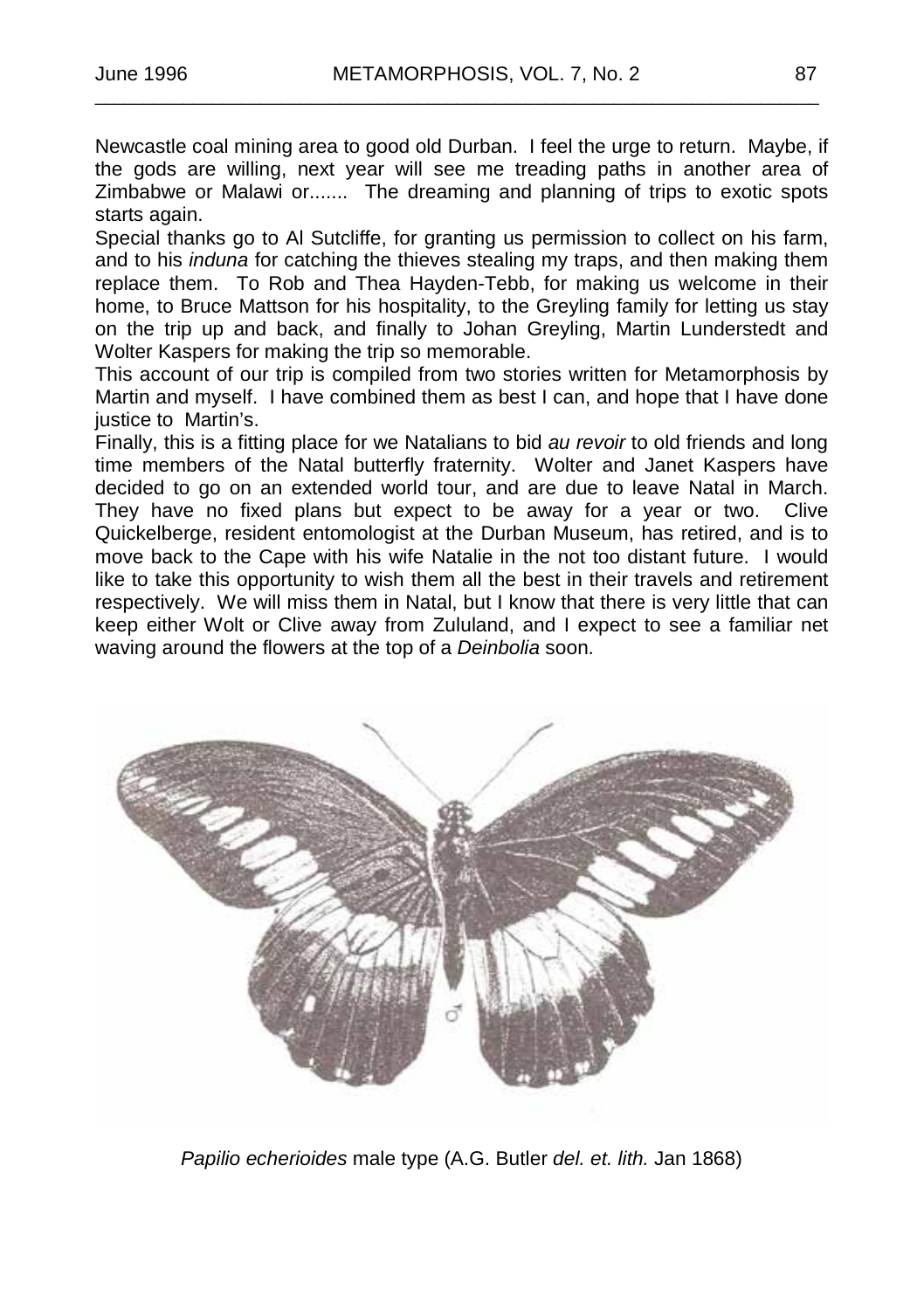#### **FURTHER OBSERVATIONS ON** *PIERIS BRASSICAE* **(L) (LEPIDOPTERA: PIERIDAE) IN THE WESTERN CAPE PROVINCE.**

\_\_\_\_\_\_\_\_\_\_\_\_\_\_\_\_\_\_\_\_\_\_\_\_\_\_\_\_\_\_\_\_\_\_\_\_\_\_\_\_\_\_\_\_\_\_\_\_\_\_\_\_\_\_\_\_\_\_\_\_\_\_\_\_\_\_

#### By A.J.M. Claassens 203, High Level Road, Sea Point, RSA.

**Abstract**: A parasitoid of the pupa of *pieris brassicae* is recorded and certain facets of the life-cycle of this parasitoid, as well as other aspects of it's biology, is described. The Argentine Ant *Iridomyrmex humilis* Mayr, is recorded as a predator of *P. brassicae* eggs. Alternative food plants of the larvae of *P. brassicae* are recorded. The known distribution of *P. brassicae* in the Western Cape province is noted.

#### **Parastioids**

Claassens, 1995, recorded two species of fly, a *Winthemia* sp. And an *Exorista* sp. (Diptera, tachinidae) as parasitoids of the larva of the Large White, *P. brassicae*. In the same article it was mentioned that a tiny parasitoid was killing pupae of this butterfly. I have since reared this parasitoid from pupae collected at random in the garden as well as from pupae reared indoors. Dr. Barraclough identified the parasitoid as a wasp belonging to the family Pteromalidae of the superfamily Chalcidoideae (Hymenoptera). He stated that species of *Pteromalis* are known to attack Lepidoptera, both certain butterflies and moths, as well as Diptera, Homoptera and Coleoptera.

The females of the *Pteromalis* sp. attacking the pupae of *P. brassicae* in my garden have a black head and thorax and a shiny bronze-coloured abdomen. They are approximately 3.5mm long. The males have the same colour, but are only approximately 3mm long. Pupae of *P. brassicae* infected with this parasitoid change their shiny green colour into a dull dark colour, but after emergence of the parasitoids through a tiny hole made by the wasps, from the inside of the pupal shell, the shell is of the usual greyish colour. These empty shells keep their shape and firmness for a long time, especially if positioned in places sheltered from wind and rain.

In order to collect the parasitoids initially six fresh pupae were collected from the garden in early June, housed in a shoe box covered with mosquito wire mesh and kept indoors. From these pupae four imagines of the Large White emerged, but two pupae turned a dull colour, and after 38 days, 72 *Pteromalis* wasps emerged from one pupa, and after 41 days, 84 wasps emerged from the other one. The females of this species by far outnumbered the males. Dr D. Kroon (pers. comm.) who bred *Pteromalis* from pupae collected at Fresnaye, Sea Point, found that from some infested pupae, close to 200 wasps emerged.

Mating between the sexes took place from the moment the wasps emerged, and one or two males were often observed positioning themselves next to the exit hole on the pupa, where they courted emerging females by buzzing around them, rapidly flapping their wings without actually flying, and mating with them. Courtship and mating were of short duration, the males mating with several females in quick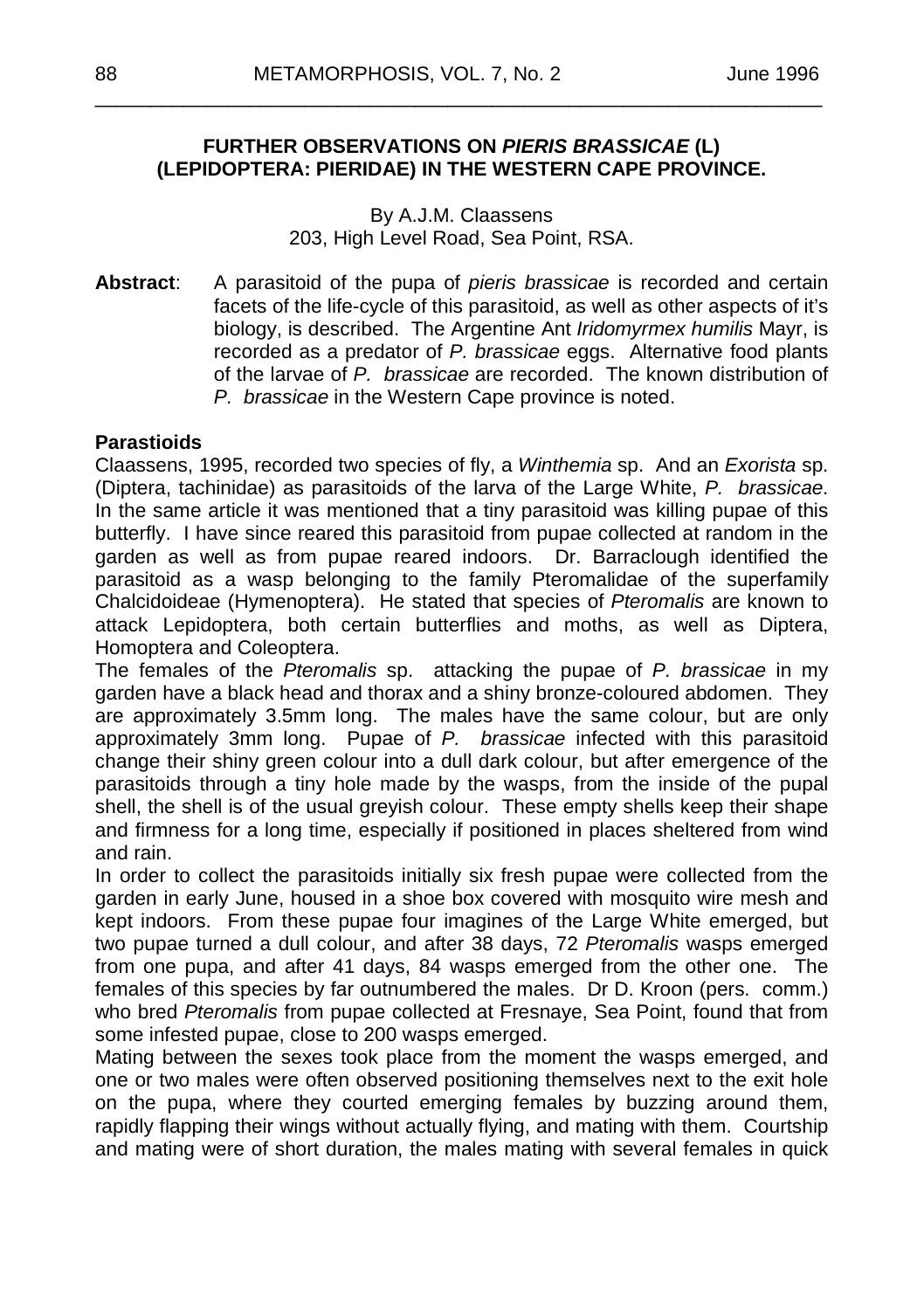succession, either on the pupal shell or anywhere else in the box. Similar observations were made by Dr. D. Kroon.

\_\_\_\_\_\_\_\_\_\_\_\_\_\_\_\_\_\_\_\_\_\_\_\_\_\_\_\_\_\_\_\_\_\_\_\_\_\_\_\_\_\_\_\_\_\_\_\_\_\_\_\_\_\_\_\_\_\_\_\_\_\_\_\_\_\_\_\_\_\_\_\_\_\_

Another 12 uninfected butterfly pupae, reared indoors from mature larvae, were placed with a batch of newly emerged parasitoids. The females attacked them readily, even though most of these pupae were in an advanced state of development, with the white and black markings of the imagines clearly showing through the pupal wing cases. From all these pupae eventually *Ptermalis* wasps emerged, The duration of their development varying from three and a half to five weeks. In pupae in which the wings of the imagines were visible at the time of infestation, the parasitoid larvae did not devour the wings, and these could be detached from the pupal shell after emergence of the adult wasps. In my garden, pupae in any stage of development were also attacked by the parasitoids.

When infested pupae are opened, either the many, tiny, white larvae or tiny, dark brown pupae of the parasitoid are found. Sometimes fully developed wasps are found, which then disperse immediately. Not all wasps emerge from the host pupae at the same time, so that individuals may be seen to emerge one or more days after the main emergence has taken place. Usually emergence takes place through one hole, but sometimes more than one exit is made.

In my garden, almost all pupae inspected during September to November 1995 were infected. Claassens, loc. sit., noted that during these months, and even during December and January, many pupae are in diapause, lasting up to 130 days or more, and they are thus exposed to *Pteromalis* attacks for a considerable time. Yet during September to November, the imagines of the Large White are seen in the Cape Peninsular in considerable numbers, so that one can only conclude that in certain areas the wasps are less common, or even absent, or that they overlook pupae positioned in less exposed positions.

#### **The Argentine Ant (***Iridomyrmex humilis* **Mayr) collecting eggs of** *P. brassicae***.**

Mr A. K. Brinkman of Claremont (pers. comm.) Noticed Argentine Ants dislodging eggs of the Large White from nasturtium leaves and carrying them away. I have twice seen this ant carrying eggs off Naturtium leaves in my garden in Sea Point, but on both occasions I have disturbed the ants by touching the leaves and changing their position. Although it seems as if the contribution of this most hated and harmful exotic ant to the biological control of the Large White seems small at this stage, the observations in this regard are interesting and warrant further investigation.

#### **Alternative larval food-plants**

Claassens, loc. cit., mentioned that the common garden plant, Sweet Alyssum, *Lobularia maritima*, (Cruciferae) was used by the larvae in late summer, after the usual larval food-plants, nasturtium, became scarce. I have since seen the larvae feed on this plant during October and November when nasturtium was still plentiful. However, I have yet to find eggs on these plants. Mr A. K. Brinkman (pers. comm.) definitely noticed larvae of the Large White feeding on flowers of *Chryantheamoides monilifera* (Asteraceae) after the nasturtium plants growing at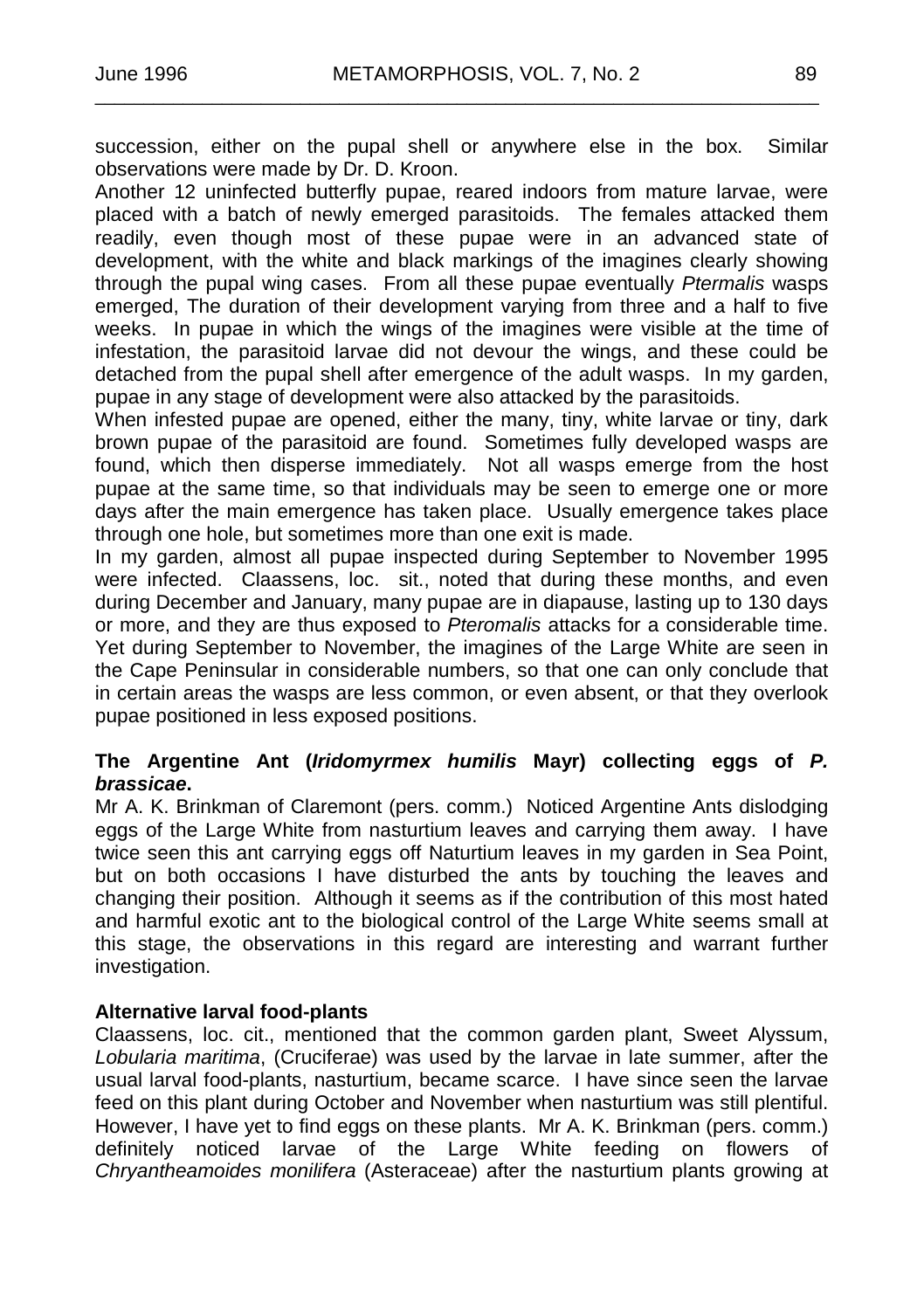the base of bushes of this plant were defoliated by the larvae. He also found the larvae feeding on leaves of beetroot plants, probably not an usual larval food plant.

\_\_\_\_\_\_\_\_\_\_\_\_\_\_\_\_\_\_\_\_\_\_\_\_\_\_\_\_\_\_\_\_\_\_\_\_\_\_\_\_\_\_\_\_\_\_\_\_\_\_\_\_\_\_\_\_\_\_\_\_\_\_\_\_\_\_

#### **Sightings of the Large White outside the Cape Peninsular**

The Large White has extended its range of distribution from Cape Town and its immediate vicinity right through the Cape Peninsular and beyond. Along the West Coast it is now known to occur as far north as Velddrif (G. Fraser-Grant, pers. comm.). Along the South Coast I have seen the imagines on the wing with certainty as far east as Vermont, close to Hermanus. As Dr. J. Ball, 1994, correctly warned, the spread of the Large White in the Western Cape Province could have serious consequences for cabbage growers, but up till now only mild infestations of cabbage crops have come to my attention.

#### **Conclusion**

Although parasitised in the larval and particularly the pupal stage, the Large White appears to have established itself well in the Western Cape Province. A *pteromalis* sp. appears to be a most effective biological control agent of the Large White in the Cape peninsular. The contribution of the Argentine Ant to biological control of the Large White, though seemingly small and localised, is interesting. When pressed for food, the larvae of the Large White appear to be very adaptable and turn to eating plants on which the females have not been seen to oviposit. The spread of the Large White along the coastal areas east and west of Cape Town to well beyond the cape Peninsular is worrying, especially if the butterfly were to spread to cabbage growing areas, where they would do much damage to the crops, and from where their rapidly increasing numbers might spread even further.

#### **Acknowledgements**

I wish to thank Dr. A. D. Baraclough, Chief Curator of Entomology at the Natal Museum, Pietermaritzburg, for identifying the *Pteromalis* sp.. Thanks also to Messrs A. K. Brinkman, G. Fraser-Grant and Dr. D. Kroon for supplying information on the Large White.

#### **References**

BALL. J., 1994. In Regional Round Up, *Metamorphosis* **5**: 93-94 CLAASSENS A.J.M., 1995. Observations on the Large White, *pieris brassicae* (L.) (Lepidoptera: Pieridae), a butterfly which recently established itself in the Western Cape. *Metamorphosis* **6**: 86-93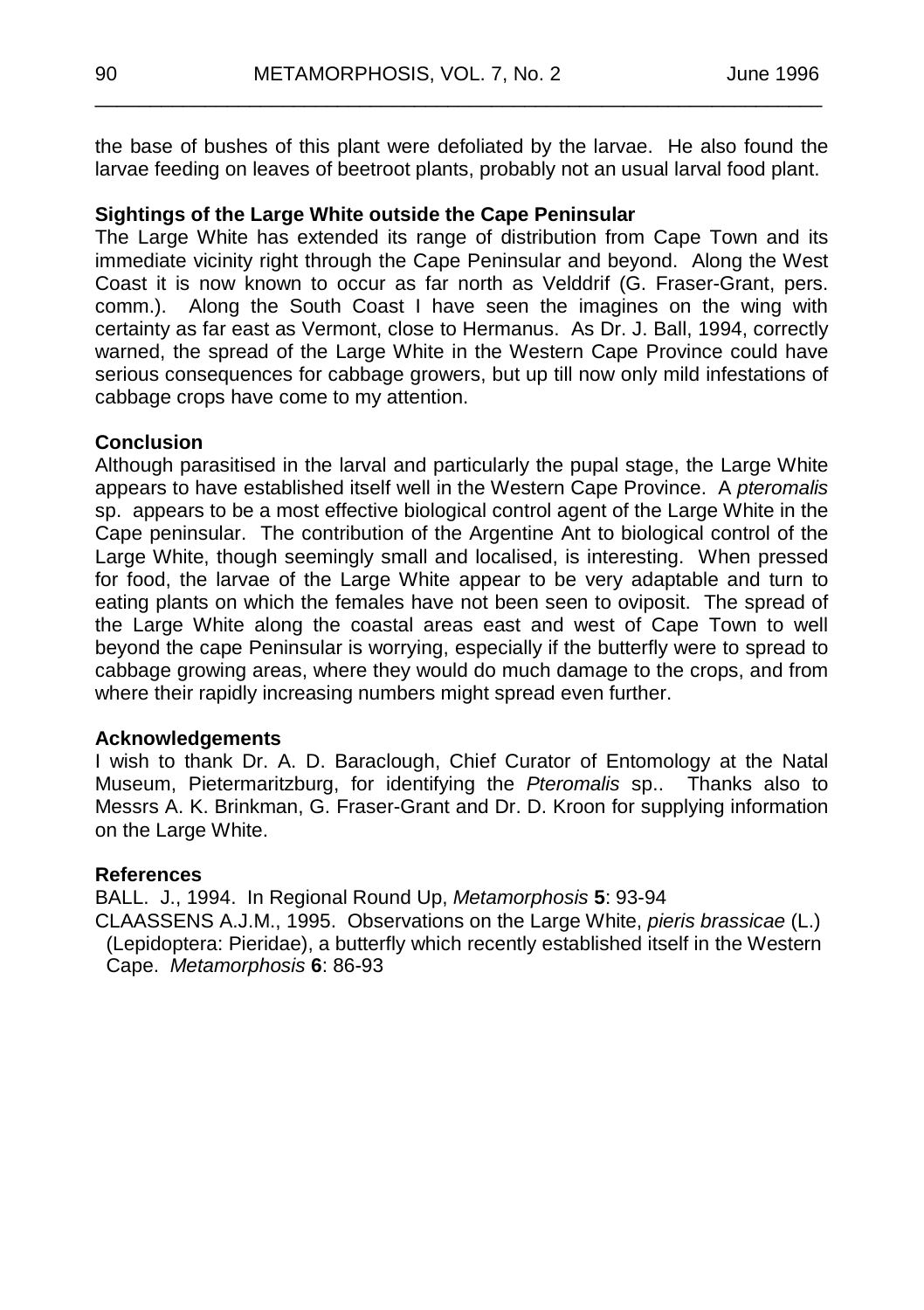#### **EXPEDITION DIARY**

\_\_\_\_\_\_\_\_\_\_\_\_\_\_\_\_\_\_\_\_\_\_\_\_\_\_\_\_\_\_\_\_\_\_\_\_\_\_\_\_\_\_\_\_\_\_\_\_\_\_\_\_\_\_\_\_\_\_\_\_\_\_\_\_\_\_\_\_\_\_\_\_\_\_

#### By Colin Congdon P. O. Box 14308, Nairobi, Kenya

Early in March 1994, Ivan and I, with our collectors Peter and Martin and a couple of Hehe porters, set off from Mufindi in the Southern Highlands. Our first stop was with the Moyers, who run a mission station at Tatanda, on the Sumbawanga-Mbala road. We had a day on Mbaa Mt (2210m) where David Moyer and I collected a number of *Capys* larvae (they died of heat later on) and one larva which eventually turned out to be *Iolaphilus pamae*, a first for Tanzania. Foodplant *Erianthemum* sp.

The next stop was Mbizi Mt above Sumbawanga town (2400m), where we spent a couple of nights. Here we found larvae of *Iolaphilus crawshayi* or *Phragmanthera usuiensis*. I also found a larva of *Virachola jacksoni*. On seeing it, Martin went out and came back in ten minutes with two more.

On to Mpanda, where we made contact with Jan Kielland's collectors, and arranged for them to meet us at Kigoma after the Kasye trip. Spent a night at Sabaga, on a beautiful, clear river. There were plenty of *Sallya rosa* along the river, and Martin brought in a larva of *Pterocarpus* which turned out to be *Abantis venosa*, the form with reduced pale areas on the hindwing (corresponds with the illustration of *A. Contigua* in Larsen's Butterflies of Kenya).

From Sabaga to Uvinza the road is terrible. Ivan bellied his Pajero on one stretch, and I pulled him out with my Patrol. Then he had a puncture. Peter leapt out of the car, I assumed to help. Not so. He dashed off into the bush and reappeared after a few minutes with a mixed bag of *Deloneura ochrascens* and the much rarer *D. subfusca*. These found their way into the back of Ivan's glove compartment, and were only discovered when the car was finally emptied in Nairobi.

At last to Kigoma, where we met up with Sally and Kaj, who had brought Frank Mmbaga from Dar es Salaam. Hot showers and clean accommodation at the Norad guest house. Bliss.

Kigoma gives the impression of a lazy little town on the edge of nowhere (It is in fact at the westernmost extremity of Tanzania, and due north of Lois Trichard), so we were agreeably impressed when we got all our letters of introduction and booked a boat within the day.

We found the boat at Ujiji, of Livingstone fame, just down the lake from Kigoma. It was a shallow tub of a thing, capable of carrying 50 tons, and pushed along by a big outboard. With all our stuff on board it was still practically empty, so when we hit a storm four hours out of Ujiji it pitched and wallowed alarmingly. One or two members of the expedition parted company with their breakfast and prayed for death.

We spent the night on the lake shore at Kasye village, and set off for the forest the next day. It is an easy 1½ hours' walk, and a pleasant one if you are not carrying a heavy pack. The campsite is on the little Kayse River, and just inside the forest. We had decided that as it was such an easy carry from the lake we could afford to bring more than just essentials, leaving the extra loads to be ferried up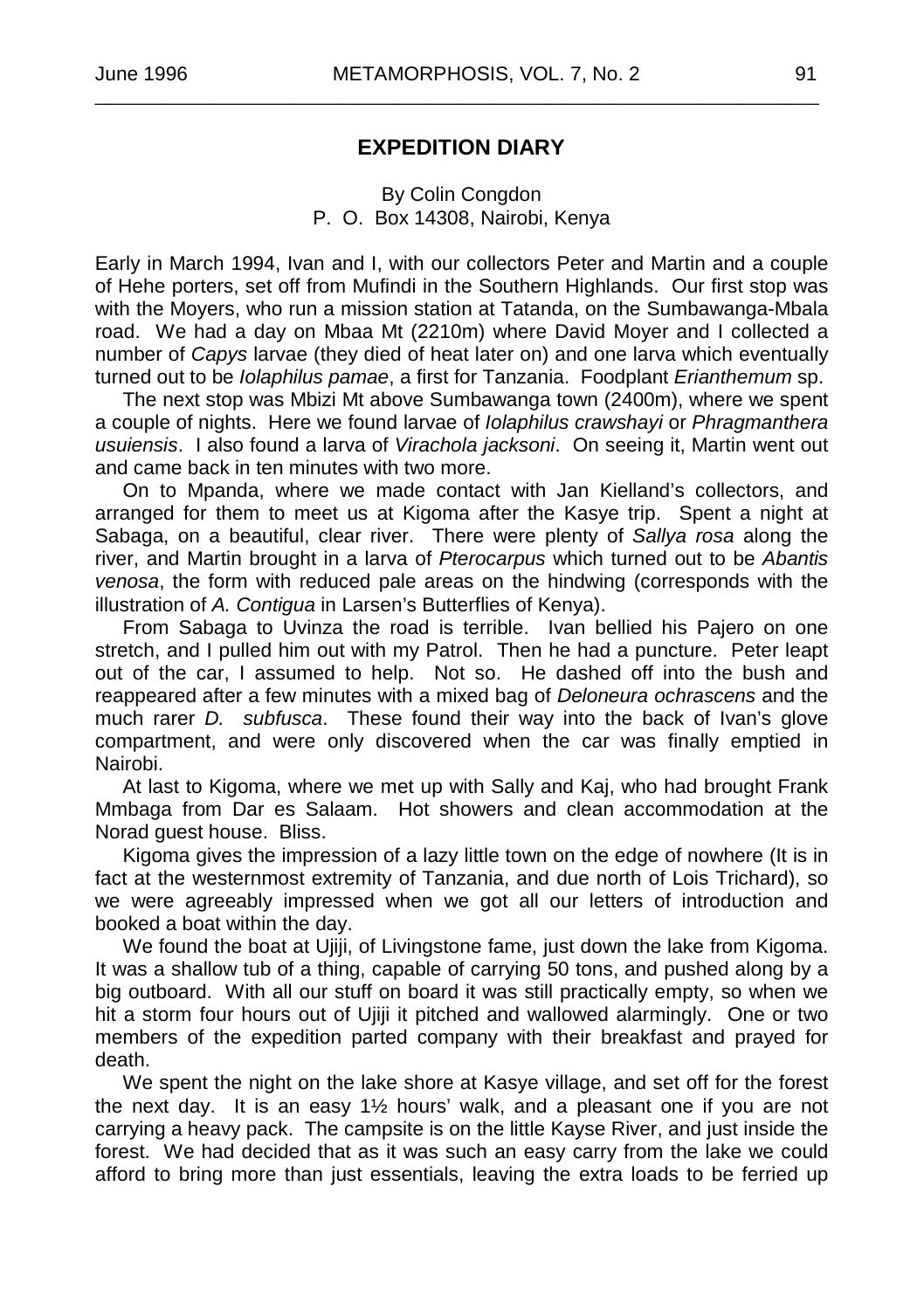from the village over the first few days. Ivan was particularly insistent that we bring a good supply of fresh bread. Unfortunately, when it arrived it had made the journey up from the lake on a porter's head, with other heavier, harder things on top. When unpacked, the crisp new loaves had become oddly shaped lumps that disintegrated when prodded. At this stage Ivan had quite lost his sense of humour, which was not fully restored until it was found that the rest of us had somehow forgotten the extra box of beer. Ivan is a tea drinker.

\_\_\_\_\_\_\_\_\_\_\_\_\_\_\_\_\_\_\_\_\_\_\_\_\_\_\_\_\_\_\_\_\_\_\_\_\_\_\_\_\_\_\_\_\_\_\_\_\_\_\_\_\_\_\_\_\_\_\_\_\_\_\_\_\_\_

The forest contains many rare and lovely butterflies, any one of which could induce Seared Eyeball Syndrome in the unprepared, and even the most hardened collector can get a bad go of SES when gazing at the vast expanse of blue when a *Charaxes mixtus tanzanicus* comes to a trap, or when netting a high flying *Euphraedra sarcoptera nipponicorum*, or seeing a freshly emerged *Charaxes zelica toyoshimae* feasting on a rotten crab by the river. One day we must find out what their larvae are feeding on.

The trip back was uneventful. We left Kasye in gentle rain and arrived back in Kigoma in brilliant sunshine. One of Jan Kielland's collectors, Isidoro, had arrived by train the previous day. The other, Elisa, had inadvertently drunk his rail fare in a local bar in Mpanda, and was unable to join us.

After a couple of days sorting out, we paid off the porters, said goodby to Sally and Kaj, and set off for the Uganda Border and Minziro forest. But that is another story.

#### **Acknowledgements**

Ivan and I have an arrangement. He does all the work, and I take all the credit.

**Note**: This article was received prior to the tragic accident which resulted in the death of Jan Kielland – Ed.

#### **SCIENTIFIC NOTES**

#### **LARVAL HOST-PLANT OF** *TYLOPAEDIA SARDONYX SARDONYX* **(TRIMEN)(LEPIDOPTERA: L YCAENIDAE)**

In the second edition of Pennington's Butterflies (1994) inference is erroneously made that the larval host-plant of *T. sardonyx peringueyi* (Aurivillius) is the same as that used by *T. sardonyx sardonyx* viz. *Aspalathus spinosa* L. (Fabaceae). The larval host-plant of *T. sardonyx sardonyx* is in fact *Euclea undulata* Thunb. (Ebenaceae). . .

I observed females ovipositing on *E. undulata* at Nuweland farm, Montagu district; north of the N1 at Matjiesfontein; and on the rooiberg pass near Van Wyksdorp. I then purchased a few *E. undulata* scrubs at the Karoo Botanical Gardens in Worcester and successfully reared *T. sardonyx sardonyx* from egg to imago.

Mike Schlosz 75 Garfield Rd, Claremont, 7700, RSA.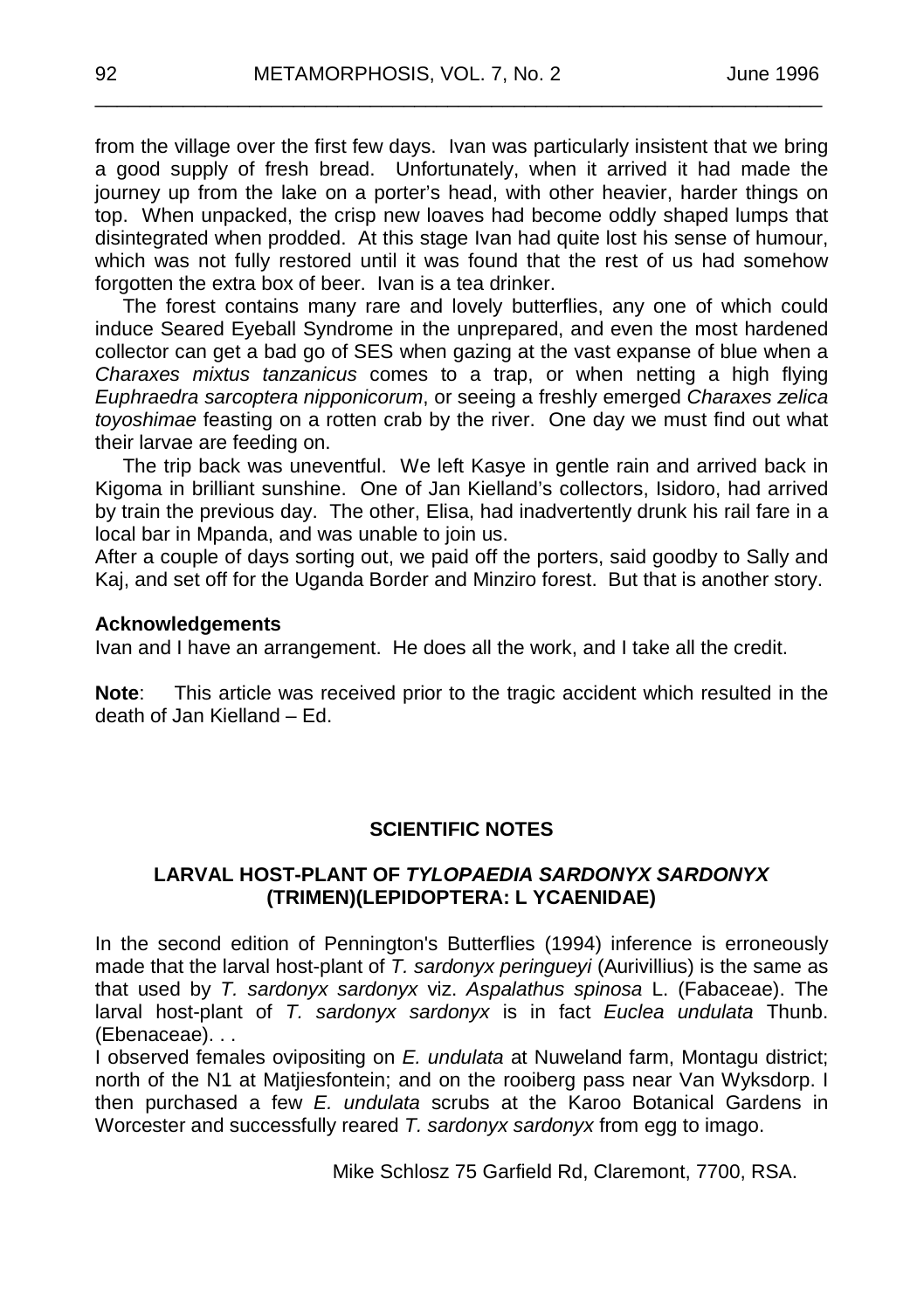\_\_\_\_\_\_\_\_\_\_\_\_\_\_\_\_\_\_\_\_\_\_\_\_\_\_\_\_\_\_\_\_\_\_\_\_\_\_\_\_\_\_\_\_\_\_\_\_\_\_\_\_\_\_\_\_\_\_\_\_\_\_\_\_\_\_\_\_\_\_\_\_\_\_

#### *KEDESTES NIVEOSTRIGA* **(TRIMEN) (LEPIDOPTERA: HESPERllDAE) IN THE WESTERN CAPE PROVINCE.**

Nestled in the foothills of the Riviersonderend Mountains, some 140km east of Cape Town, the little town of Greyton boasts a number of interesting butterflies. Some of them appear to be way out of their normal territory. Having explored many of the walks in and around Greyton for the last year, my wife and I have made the acquaintance of a number of these "specials" including: *Poecilmitis irene* Pennington – a small colony we are monitoring

*Poecilmitis palmus* (Stoll)

*Thestor kaplani* Dickson & Stephen – a new colony *Thestor stepheni* Swanepoel

*Thestor montanus* Van Son – a very dark variety

*Lepidochrysops asteris* (Godart)

*Durbaniella clarki phaea* Ball

*Acraea rahira* (De Boisduval)

Recently, while exploring a locality where *Pelopidas thrax inconspicua* breeds, we were amazed to net a number of specimens of *Kedestes niveostriga.* Pennington's Butterflies (1994) lists it from Kwazulu-Natal and the Bashee River. Is this the most westerly record for the species? We are investigating further.

Mike Schlosz 75 Garfield Rd, Claremont, 7700, RSA.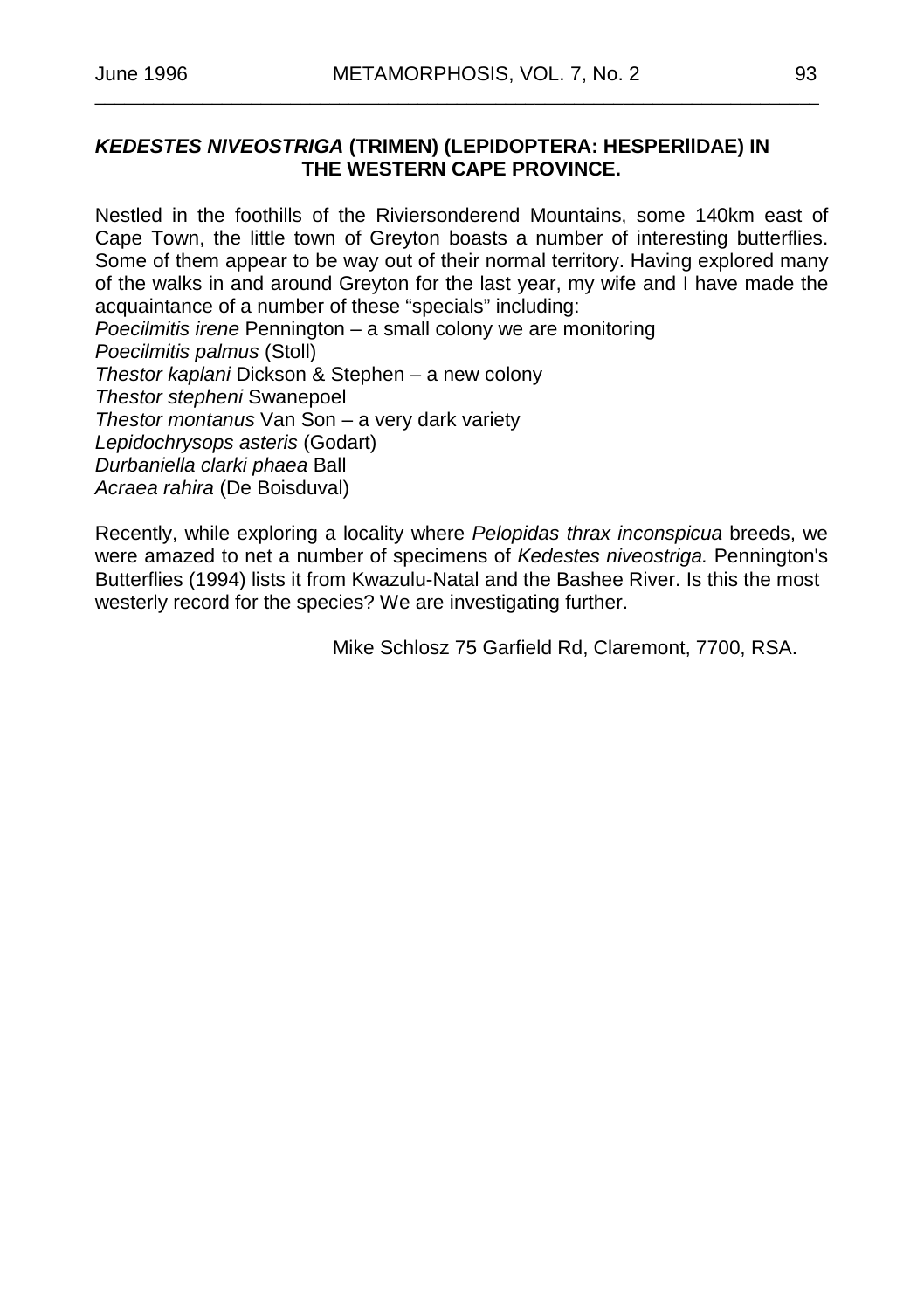#### **EDITORIAL POLICY**

Manuscripts dealing with any aspect of the study of Lepidoptera will be considered. If possible all manuscripts should be typewritten and DOUBLE All manuscripts will be acknowledged upon receipt. Because this journal is reproduced by offset methods, the typing, layout, and other for-correction will be available to authors. Illustrations, charts, graphs, etc., are encouraged. If authors have access to a computer they are asked if they could please send their articles on floppy or stiffy disks (up to 1,4Mb) as this speeds up the process of preparing the journal. We read any version of Wordsta1®,<br>Multimate, ASCIL, Lotus, Word Perfect and several other word, processor Multimate, ASCII, Lotus, Word Perfect and several other word software packages you are likely to be using. The discs will be returned as soon as possible after the journal has been published. Authors who have institutional or grant funds available for publication purposes are importuned to arrange for at least partial payment of publication costs. The entire cost of any colour plates must be carried by the author, payable in advance, after quotes have been obtained.

All papers are refereed before publishing. All papers adhere to the Zoological Code of Nomenclature.

Any opinions expressed in this journal are those of the contributors and not of the Editor or the Lepidopterists' Society of Southern Africa.

Design & Layout by